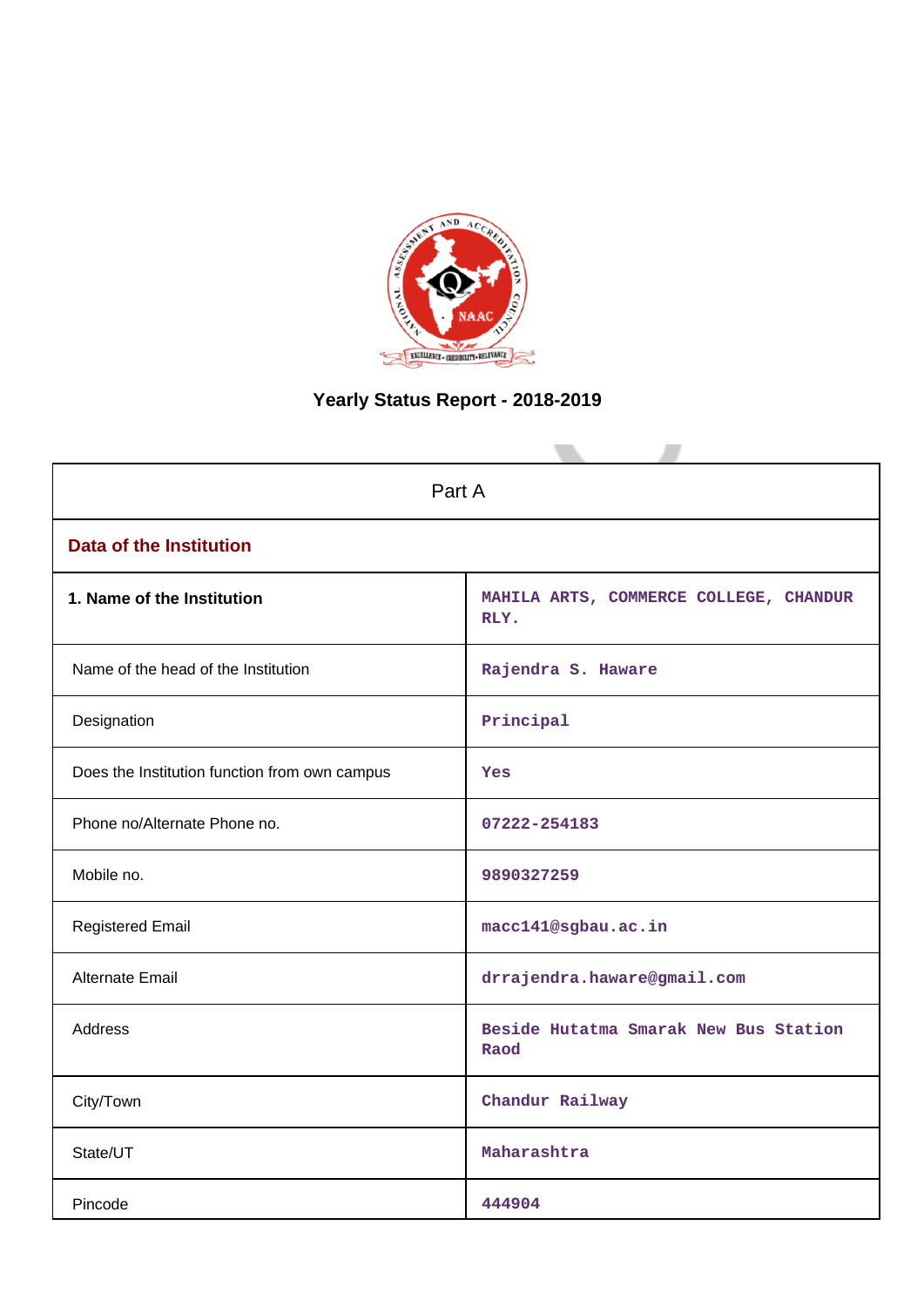| 2. Institutional Status                                                  |                                                |                                                                                                         |                   |                                                                       |  |  |  |
|--------------------------------------------------------------------------|------------------------------------------------|---------------------------------------------------------------------------------------------------------|-------------------|-----------------------------------------------------------------------|--|--|--|
| Affiliated / Constituent                                                 |                                                | Affiliated                                                                                              |                   |                                                                       |  |  |  |
| Type of Institution                                                      |                                                | Women                                                                                                   |                   |                                                                       |  |  |  |
| Location                                                                 |                                                | Urban                                                                                                   |                   |                                                                       |  |  |  |
| <b>Financial Status</b>                                                  |                                                | state                                                                                                   |                   |                                                                       |  |  |  |
| Name of the IQAC co-ordinator/Director                                   |                                                | Dr. Seema S. Jagtap                                                                                     |                   |                                                                       |  |  |  |
| Phone no/Alternate Phone no.                                             |                                                | 919420128410                                                                                            |                   |                                                                       |  |  |  |
| Mobile no.                                                               |                                                | 9421742513                                                                                              |                   |                                                                       |  |  |  |
| <b>Registered Email</b>                                                  |                                                | jagtapeng@gmail.com                                                                                     |                   |                                                                       |  |  |  |
| Alternate Email                                                          |                                                | vdkapse@gmail.com                                                                                       |                   |                                                                       |  |  |  |
| 3. Website Address                                                       |                                                |                                                                                                         |                   |                                                                       |  |  |  |
|                                                                          | Web-link of the AQAR: (Previous Academic Year) |                                                                                                         |                   | https://macccr.org/wp-content/uploads/<br>2018/10/AQAReport 17 18.pdf |  |  |  |
| 4. Whether Academic Calendar prepared during<br>the year                 |                                                | Yes                                                                                                     |                   |                                                                       |  |  |  |
| if yes, whether it is uploaded in the institutional website:<br>Weblink: |                                                | https://www.macccr.org/wp-content/uplo<br>ads/2018/07/Campus-calendar-for-<br>academic-year-2018-19.pdf |                   |                                                                       |  |  |  |
| <b>5. Accrediation Details</b>                                           |                                                |                                                                                                         |                   |                                                                       |  |  |  |
| Cycle<br>Grade                                                           | Year of<br>Accrediation                        | Validity<br>Period From                                                                                 | Period To         |                                                                       |  |  |  |
| $\overline{\mathbf{2}}$<br>$\mathbf B$                                   | 2.05                                           | 2018                                                                                                    | $20 - Ju1 - 2018$ | $16 - Aug - 2023$                                                     |  |  |  |
| 6. Date of Establishment of IQAC                                         |                                                | 05-Apr-2004                                                                                             |                   |                                                                       |  |  |  |
| 7. Internal Quality Assurance System                                     |                                                |                                                                                                         |                   |                                                                       |  |  |  |
|                                                                          |                                                | Quality initiatives by IQAC during the year for promoting quality culture                               |                   |                                                                       |  |  |  |
| Item /Title of the quality initiative by<br><b>IQAC</b>                  |                                                | Date & Duration<br>Number of participants/ beneficiaries                                                |                   |                                                                       |  |  |  |
| National Conference                                                      |                                                | 15-Feb-2019                                                                                             | 60                |                                                                       |  |  |  |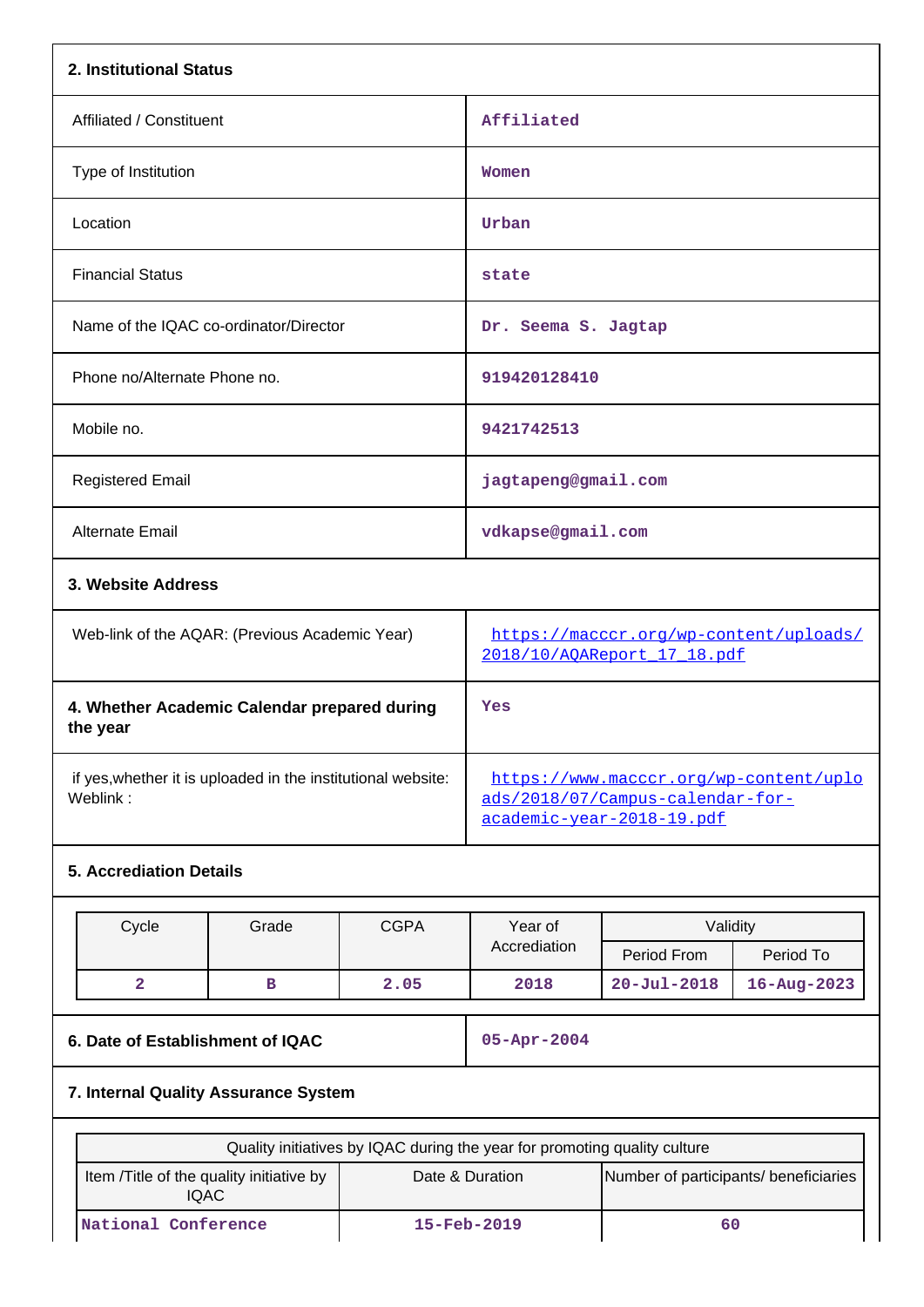|                                                                                                                                         |                                                                              |  | $\mathbf{2}$                      |                                |        |  |  |
|-----------------------------------------------------------------------------------------------------------------------------------------|------------------------------------------------------------------------------|--|-----------------------------------|--------------------------------|--------|--|--|
| workshop on Cashless<br>Transaction at adopted<br>village                                                                               |                                                                              |  | $06 - \text{Mar} - 2019$<br>1     |                                | 40     |  |  |
| 8. Provide the list of Special Status conferred by Central/ State Government-<br>UGC/CSIR/DST/DBT/ICMR/TEQIP/World Bank/CPE of UGC etc. |                                                                              |  |                                   |                                |        |  |  |
| Institution/Departmen<br>t/Faculty                                                                                                      | Scheme                                                                       |  | <b>Funding Agency</b>             | Year of award with<br>duration | Amount |  |  |
|                                                                                                                                         |                                                                              |  | No Data Entered/Not Applicable!!! |                                |        |  |  |
|                                                                                                                                         |                                                                              |  | View File                         |                                |        |  |  |
| 9. Whether composition of IQAC as per latest<br><b>NAAC</b> guidelines:                                                                 |                                                                              |  | Yes                               |                                |        |  |  |
| Upload latest notification of formation of IQAC                                                                                         |                                                                              |  | View File                         |                                |        |  |  |
| 10. Number of IQAC meetings held during the<br>year :                                                                                   |                                                                              |  | 2                                 |                                |        |  |  |
| The minutes of IQAC meeting and compliances to the<br>decisions have been uploaded on the institutional<br>website                      |                                                                              |  | Yes                               |                                |        |  |  |
| Upload the minutes of meeting and action taken report                                                                                   |                                                                              |  | <u>View File</u>                  |                                |        |  |  |
| 11. Whether IQAC received funding from any of<br>the funding agency to support its activities<br>during the year?                       |                                                                              |  | No                                |                                |        |  |  |
| 12. Significant contributions made by IQAC during the current year(maximum five bullets)                                                |                                                                              |  |                                   |                                |        |  |  |
|                                                                                                                                         | Accreditation by NAAC Peer team on 20th to 21st July 2018                    |  |                                   |                                |        |  |  |
| Regular meeting of Internal Quality Assurance Cell (IQAC)                                                                               |                                                                              |  |                                   |                                |        |  |  |
| Timely submission of Annual Quality Assurance Report (AQAR) to NAAC                                                                     |                                                                              |  |                                   |                                |        |  |  |
|                                                                                                                                         | Feedback from all stakeholders collected, analyzed and used for improvements |  |                                   |                                |        |  |  |
| Academic Administrative Audit (AAA) conducted and its follow up action.<br>Registered institute for RUSA                                |                                                                              |  |                                   |                                |        |  |  |
| View File                                                                                                                               |                                                                              |  |                                   |                                |        |  |  |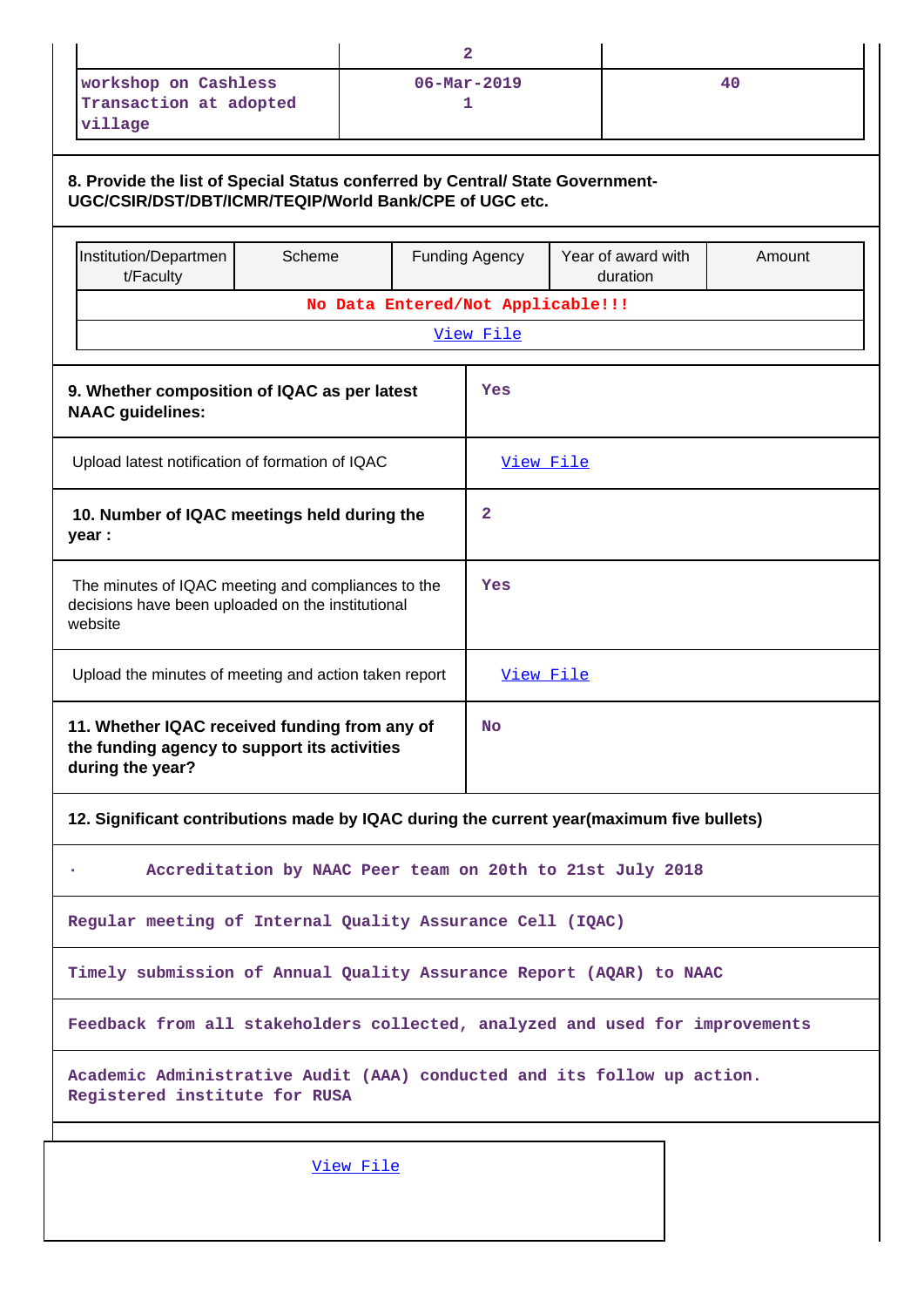# **13. Plan of action chalked out by the IQAC in the beginning of the academic year towards Quality Enhancement and outcome achieved by the end of the academic year**

| Plan of Action                                                                                                       | Achivements/Outcomes                                                                                                                                                                                                                                                                                                                                                                                                                                               |
|----------------------------------------------------------------------------------------------------------------------|--------------------------------------------------------------------------------------------------------------------------------------------------------------------------------------------------------------------------------------------------------------------------------------------------------------------------------------------------------------------------------------------------------------------------------------------------------------------|
| All staff will attend the NAAC workshop<br>in various universities.                                                  | Three Teachers attended NAAC<br>conferences.                                                                                                                                                                                                                                                                                                                                                                                                                       |
| to 21st July 2018                                                                                                    | Accreditation by NAAC Peer team on 20th twenty & twenty first July two thousand<br>eighteen peer team visited the<br>college. B grade offered by NAAC                                                                                                                                                                                                                                                                                                              |
| Timely submission of Annual Quality<br>Assurance Report (AQAR) to NAAC                                               | Updated AQAR on college website.                                                                                                                                                                                                                                                                                                                                                                                                                                   |
| Organizing Parent meet and Alumni Meet<br>every year                                                                 | On tenth January two thousand nineteen                                                                                                                                                                                                                                                                                                                                                                                                                             |
|                                                                                                                      | View File                                                                                                                                                                                                                                                                                                                                                                                                                                                          |
| 14. Whether AQAR was placed before statutory<br>body?                                                                | Yes                                                                                                                                                                                                                                                                                                                                                                                                                                                                |
| Name of Statutory Body                                                                                               | <b>Meeting Date</b>                                                                                                                                                                                                                                                                                                                                                                                                                                                |
| College Development Committee (CDC)                                                                                  | $16 - Sep-2019$                                                                                                                                                                                                                                                                                                                                                                                                                                                    |
| 15. Whether NAAC/or any other accredited<br>body(s) visited IQAC or interacted with it to<br>assess the functioning? | Yes                                                                                                                                                                                                                                                                                                                                                                                                                                                                |
| Date of Visit                                                                                                        | $20 - Ju1 - 2018$                                                                                                                                                                                                                                                                                                                                                                                                                                                  |
| 16. Whether institutional data submitted to<br>AISHE:                                                                | Yes                                                                                                                                                                                                                                                                                                                                                                                                                                                                |
| Year of Submission                                                                                                   | 2018                                                                                                                                                                                                                                                                                                                                                                                                                                                               |
| Date of Submission                                                                                                   | $20 - Dec - 2018$                                                                                                                                                                                                                                                                                                                                                                                                                                                  |
| 17. Does the Institution have Management<br><b>Information System?</b>                                               | Yes                                                                                                                                                                                                                                                                                                                                                                                                                                                                |
| If yes, give a brief descripiton and a list of modules<br>currently operational (maximum 500 words)                  | MSI is operative in the college. The<br>MSI pervaded the following areas of<br>institutional activities.:1. SMS<br>gateway to send important notifications<br>of different stakeholders of the<br>college. 2. Installation of more<br>digital board notice in campus. 3. Up<br>Gradation of college website with<br>special importance to MIS 4.<br>Communication of important information<br>to general public through website<br>conventional notice. 5. Sending |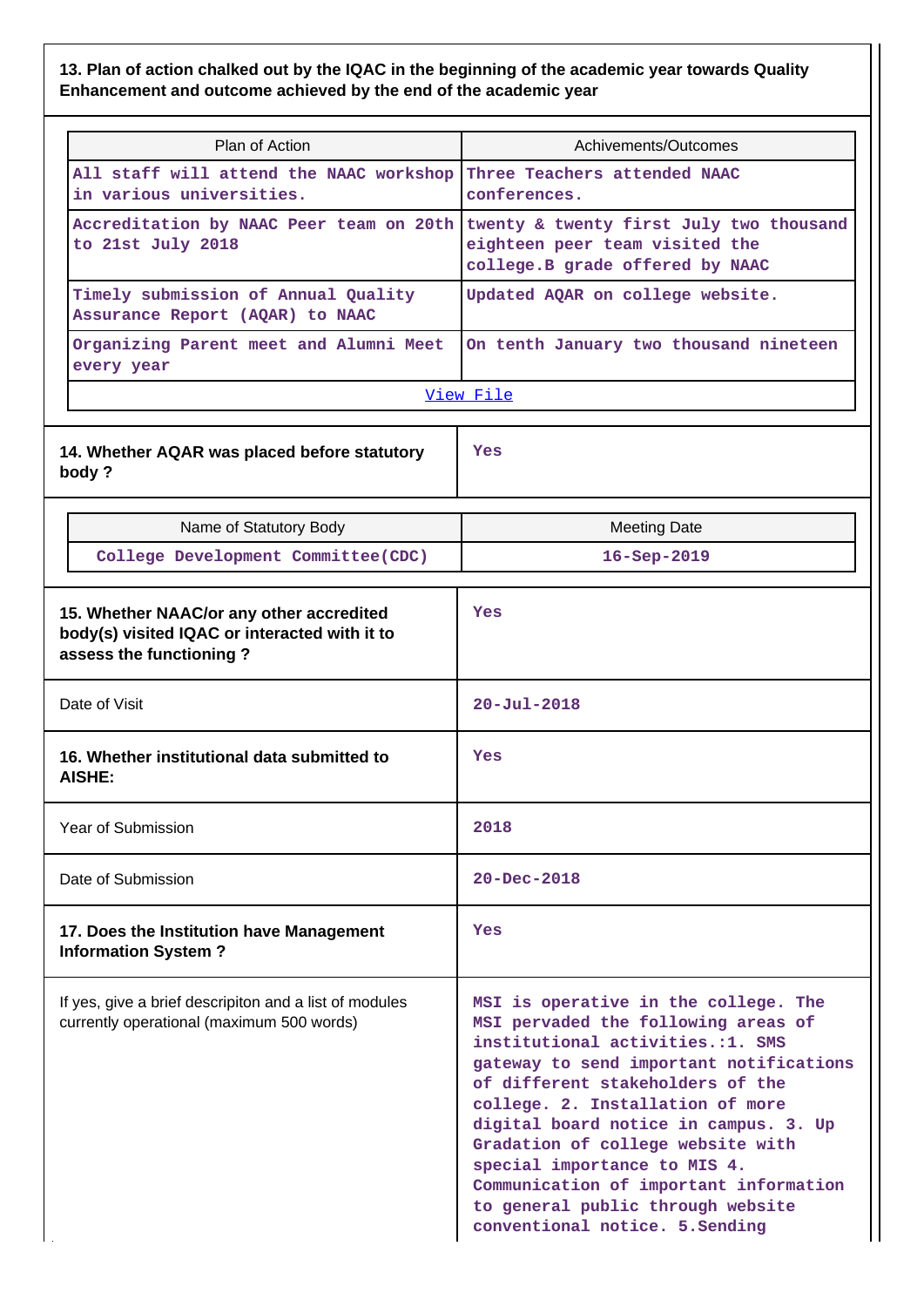**E.L,,C.L.,D.L.,application on mail. 6. Trying to up grade facility of E library. The MIS is designed to provide inputs to the Management on key parameters on a real time basis. The information provided will help in monitoring and decision making by the management. The MIS collects data with regard to curriculum, academic programs, research activities etc from the department and units , which is analyzed , and presented through statistical tools .The information generated can be shared with the management, IQAC and the concerned units Student Quality Circle(SQC): The SQC has been established with the objective of involving students ,the primary stakeholders in Quality sustenance and enhancement of the Institution. The SQC comprises of students from various programs. The SQC has been established on 14th September 2018. Comprehensive Feedback Mechanism: The Feedback mechanism has been designed to be comprehensive in terms of its coverage of various areas of assessment and also the stakeholders. Feedback is collected from students, parents, alumni, industry/Institutions, Academic peers and Faculty. The tools adopted for collection of feedback include, structured formats from students , Online Feedback, Suggestion Box etc . Internal Academic Audit: An Internal Academic Audit is conducted once in two years.. The Committee evaluates the academic processes in the college and its a report. Action is taken on the report by the management. Research Advisory Committee (RAC): IQAC establishing the Research Advisory Committee (RAC) in the Academic year, guiding and monitoring the research activities of the staff in the college. Standardization: The IQAC has standardized various processing such as reporting formats, BoS minutes, Evaluation of research proposals submitted to RAC, Feedback forms, Assessment of Learning Levels at the Entry Level, Teaching Plans ,Evaluation of POs, PSOs,COs, etc., bringing about uniformity which is a prerequisite for monitoring quality and thereby enhancing it . Teaching Plans : The IQAC designed the Teaching plans with focus on Teaching inputs and teaching**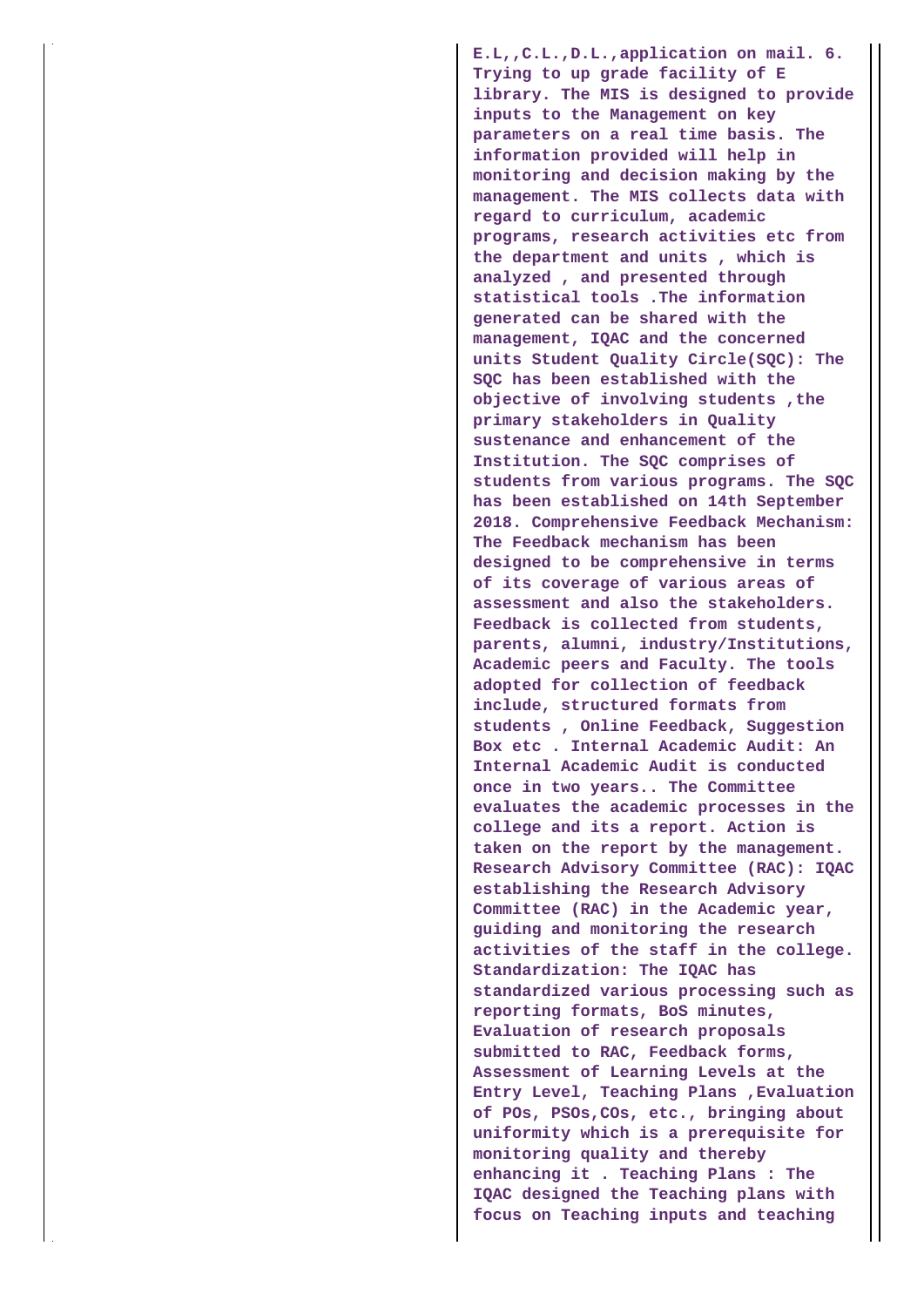**methodologies especially Student Centric Methodologies adopted , with an objective to monitor and enhance the teaching learning process. Lab Manuals: To ensure a structured methodology for students,the IQAC ensured the preparation of Lab Manuals by the Home Economics Geography Departments. Teaching Innovations: To encourage Innovations in Teaching the various steps undertaken were, conduct of faculty development programs on the topic, organizing brainstorming sessions with the HoDs and faculty on the innovative teaching –learning methods,including ICT methods Entry Level Assessment of learning levels of students : The IQAC has planned and implemented a standardized method of Assessment of differential learning levels of students in the entry level through an Aptitude cum ability test. The test is designed and conducted by the respective Departments and a report is submitted to the IQAC. Library Practices: The IQAC promoted few healthy practices in the Libraries. Green Practices are planned successfully completed. .**

# **Part B**

# **CRITERION I – CURRICULAR ASPECTS**

# **1.1 – Curriculum Planning and Implementation**

 1.1.1 – Institution has the mechanism for well planned curriculum delivery and documentation. Explain in 500 words

 **The curricula developed/adopted have relevance to the regional/national/global developmental needs with well-defined and informed learning objectives and outcomes at programme and course level. Structured feedback from students, alumni, employers and experts from academia, industry and research through course/programme review feedback Curriculum design is aligned with the institutional goals and objectives. ? Curriculum design and development is done through a well-defined process. ? Curricula developed/adopted have relevance to the local/ national/regional/global developmental needs. ? Employability and entrepreneurship, pursuit of higher knowledge, overall development of students are major considerations in the design and development of the curriculum. ? Developing global competencies are envisaged in the curriculum design. ? Consultation with experts academic, industry/ employment sector /alumni / other stakeholders in and outside the institution is effectively undertaken for developing the curricula. ? Leadership is provided to affiliated colleges (if applicable) for enriching the curriculum by encouraging skill development, need based programmes, etc Our institution is affiliated to S.G.B.A.U Amravati and the curriculum of U.G.(01) P.G.(02) and PhD.(02) courses is prescribed by University. Up to last five years annual pattern was adopted for running courses.for deciding syllabus distribution of marks Board of Study is authentic authority. Every year academic session schedule is directed. In the direction**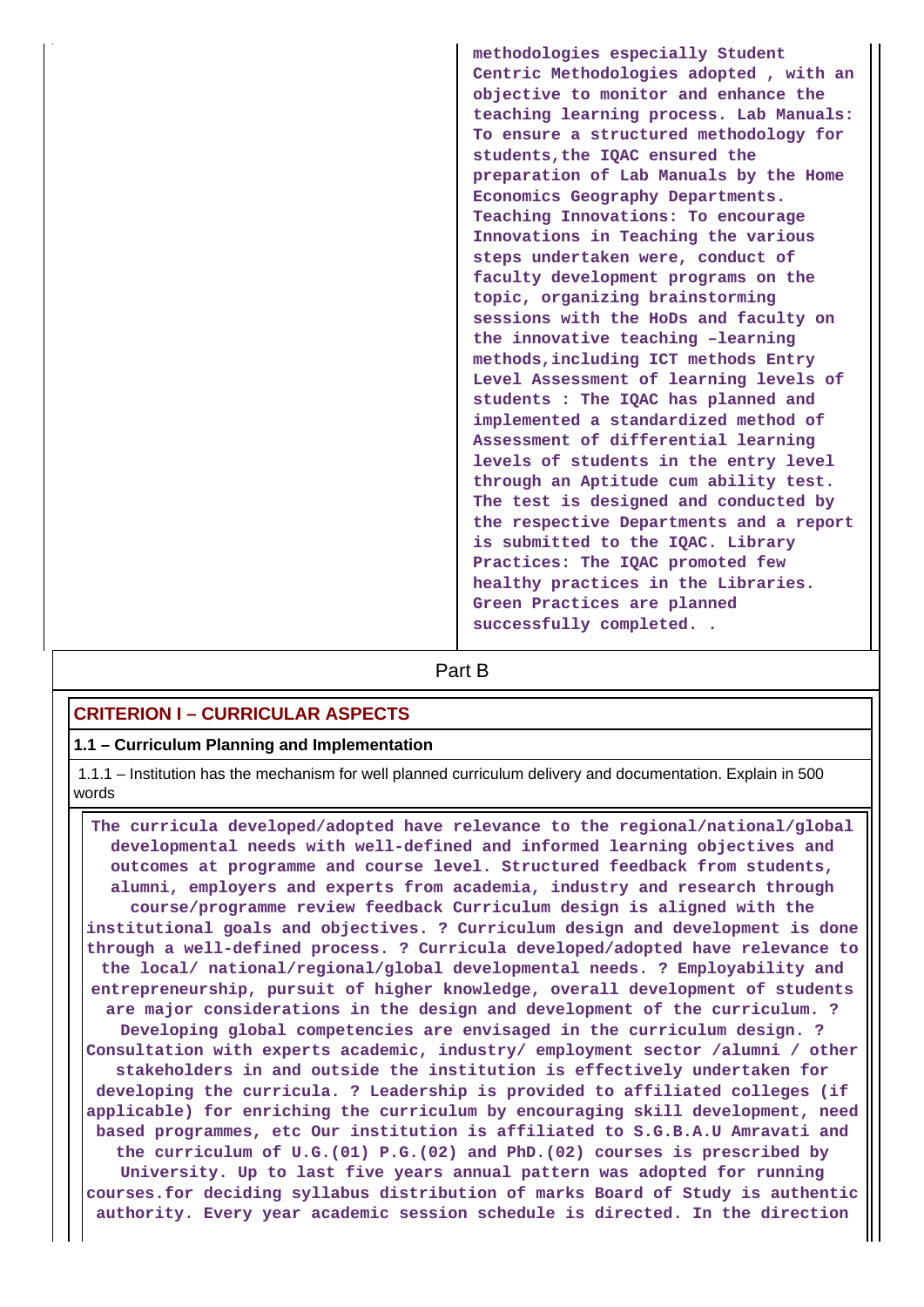**of Principal the academic calendar for every year from each department and concern committees is prepared these schedule of work for each term is prepared and precise action plans are developed for effective implementation of the curriculum visualizing its aim to empower rural girls and women emanating from socio-economically backward zone of society. This yearly academic calendar with prominent events including felicitating of college toppers, enrollment of NSS volunteers, tests, annual examination, NSS regular special camp co-curricular activities etc. is made available through college. The curriculum delivery is effectively ensured through enriching and learned lectures, assisted by PowerPoint presentations, internet access, OHPs, visual charts, or even advanced e-tools and digital modern aids. Well prepared handwritten or printed notes, study material, question bank are given to students. Further enhancement is effected through conducting group discussions, quizzes, seminars and interactive sessions. Arranging guest lectures by eminent academicians is regular practice. Every department as per its academic year planner conducts activities for sound and expected outputs. The imparting quality of education is assessed and monitored by internal quality assurance cell which is aided by collecting regular feedback from stakeholders. Valued suggestions are often turned into action plans and remedial measures are incorporated to improve upon in future. ? As soon as the declaration of H.S.C. (12th standard) result admission committee starts it process. Admission process was completed by on partial on line process. Affiliation with SGBAU, Amravati, it adopts framed curriculum.University plans the academic & examination time table and publishes class wise syllabus booklets, which informs specific duration of academic** sessions, annual, commencing and ending dates, related rules &regulation theory **and practical courses, practical examination pattern. These are made available to concern colleges and if any changes newly included are conveyed in much advance to faculties and students.**

| 1.1.2 – Certificate/ Diploma Courses introduced during the academic year                                                                                                 |                                             |                                                                         |  |  |  |  |  |  |  |  |
|--------------------------------------------------------------------------------------------------------------------------------------------------------------------------|---------------------------------------------|-------------------------------------------------------------------------|--|--|--|--|--|--|--|--|
| Certificate<br>Diploma Courses                                                                                                                                           | Dates of<br><b>Duration</b><br>Introduction | Skill<br>Focus on employ<br>ability/entreprene<br>Development<br>urship |  |  |  |  |  |  |  |  |
|                                                                                                                                                                          | No Data Entered/Not Applicable !!!          |                                                                         |  |  |  |  |  |  |  |  |
| 1.2 - Academic Flexibility                                                                                                                                               |                                             |                                                                         |  |  |  |  |  |  |  |  |
| 1.2.1 - New programmes/courses introduced during the academic year                                                                                                       |                                             |                                                                         |  |  |  |  |  |  |  |  |
| Programme/Course<br>Programme Specialization<br>Dates of Introduction                                                                                                    |                                             |                                                                         |  |  |  |  |  |  |  |  |
| No Data Entered/Not Applicable !!!                                                                                                                                       |                                             |                                                                         |  |  |  |  |  |  |  |  |
|                                                                                                                                                                          | View File                                   |                                                                         |  |  |  |  |  |  |  |  |
| 1.2.2 - Programmes in which Choice Based Credit System (CBCS)/Elective course system implemented at the<br>affiliated Colleges (if applicable) during the academic year. |                                             |                                                                         |  |  |  |  |  |  |  |  |
| Name of programmes adopting<br><b>CBCS</b>                                                                                                                               | Programme Specialization                    | Date of implementation of<br><b>CBCS/Elective Course System</b>         |  |  |  |  |  |  |  |  |
| <b>BA</b>                                                                                                                                                                |                                             | 01/06/2018                                                              |  |  |  |  |  |  |  |  |
| <b>MA</b>                                                                                                                                                                | Marathi                                     | 01/06/2018                                                              |  |  |  |  |  |  |  |  |
| Home Economics<br>01/06/2018<br><b>MA</b>                                                                                                                                |                                             |                                                                         |  |  |  |  |  |  |  |  |
| 1.2.3 - Students enrolled in Certificate/ Diploma Courses introduced during the year                                                                                     |                                             |                                                                         |  |  |  |  |  |  |  |  |
|                                                                                                                                                                          | Certificate                                 | Diploma Course                                                          |  |  |  |  |  |  |  |  |
| <b>Number of Students</b>                                                                                                                                                | 0                                           | $\mathbf 0$                                                             |  |  |  |  |  |  |  |  |
| 1.3 - Curriculum Enrichment                                                                                                                                              |                                             |                                                                         |  |  |  |  |  |  |  |  |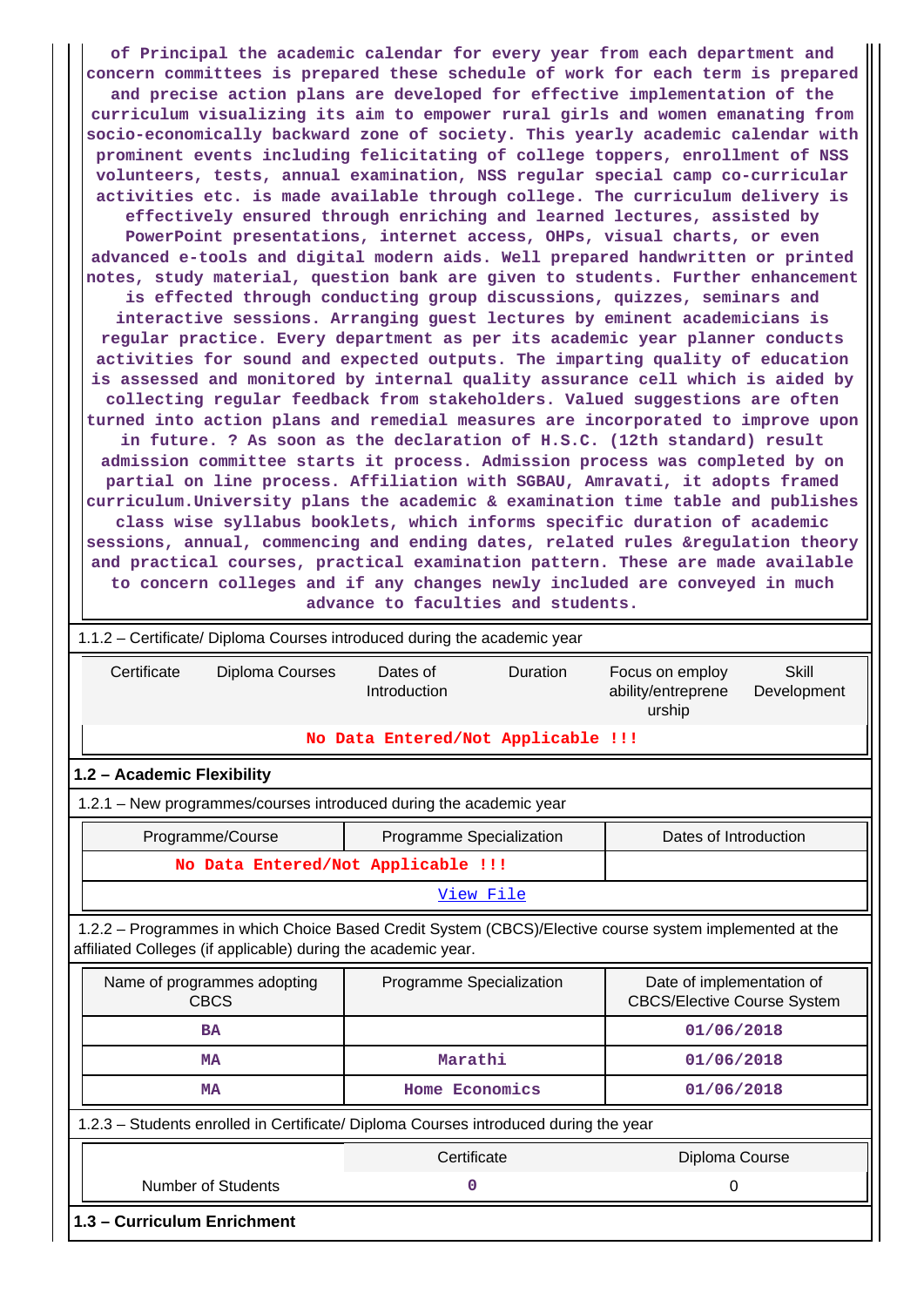| 1.3.1 - Value-added courses imparting transferable and life skills offered during the year                                                                                                                                                                                                                                                                                                                                                                                                                                                                                                                                                                                                                                                                                                                                                                                                                                                                                                                                                                                                                                                                                                                                                                                                                                                                                                                                                                                                                        |                                                                                                              |                 |  |           |                   |  |
|-------------------------------------------------------------------------------------------------------------------------------------------------------------------------------------------------------------------------------------------------------------------------------------------------------------------------------------------------------------------------------------------------------------------------------------------------------------------------------------------------------------------------------------------------------------------------------------------------------------------------------------------------------------------------------------------------------------------------------------------------------------------------------------------------------------------------------------------------------------------------------------------------------------------------------------------------------------------------------------------------------------------------------------------------------------------------------------------------------------------------------------------------------------------------------------------------------------------------------------------------------------------------------------------------------------------------------------------------------------------------------------------------------------------------------------------------------------------------------------------------------------------|--------------------------------------------------------------------------------------------------------------|-----------------|--|-----------|-------------------|--|
| <b>Value Added Courses</b><br>Date of Introduction<br>Number of Students Enrolled                                                                                                                                                                                                                                                                                                                                                                                                                                                                                                                                                                                                                                                                                                                                                                                                                                                                                                                                                                                                                                                                                                                                                                                                                                                                                                                                                                                                                                 |                                                                                                              |                 |  |           |                   |  |
|                                                                                                                                                                                                                                                                                                                                                                                                                                                                                                                                                                                                                                                                                                                                                                                                                                                                                                                                                                                                                                                                                                                                                                                                                                                                                                                                                                                                                                                                                                                   | No Data Entered/Not Applicable !!!                                                                           |                 |  |           |                   |  |
|                                                                                                                                                                                                                                                                                                                                                                                                                                                                                                                                                                                                                                                                                                                                                                                                                                                                                                                                                                                                                                                                                                                                                                                                                                                                                                                                                                                                                                                                                                                   |                                                                                                              | View File       |  |           |                   |  |
| 1.3.2 - Field Projects / Internships under taken during the year                                                                                                                                                                                                                                                                                                                                                                                                                                                                                                                                                                                                                                                                                                                                                                                                                                                                                                                                                                                                                                                                                                                                                                                                                                                                                                                                                                                                                                                  |                                                                                                              |                 |  |           |                   |  |
| Project/Programme Title                                                                                                                                                                                                                                                                                                                                                                                                                                                                                                                                                                                                                                                                                                                                                                                                                                                                                                                                                                                                                                                                                                                                                                                                                                                                                                                                                                                                                                                                                           | No. of students enrolled for Field<br>Programme Specialization<br>Projects / Internships                     |                 |  |           |                   |  |
|                                                                                                                                                                                                                                                                                                                                                                                                                                                                                                                                                                                                                                                                                                                                                                                                                                                                                                                                                                                                                                                                                                                                                                                                                                                                                                                                                                                                                                                                                                                   | No Data Entered/Not Applicable !!!                                                                           |                 |  |           |                   |  |
|                                                                                                                                                                                                                                                                                                                                                                                                                                                                                                                                                                                                                                                                                                                                                                                                                                                                                                                                                                                                                                                                                                                                                                                                                                                                                                                                                                                                                                                                                                                   | View File                                                                                                    |                 |  |           |                   |  |
| 1.4 - Feedback System                                                                                                                                                                                                                                                                                                                                                                                                                                                                                                                                                                                                                                                                                                                                                                                                                                                                                                                                                                                                                                                                                                                                                                                                                                                                                                                                                                                                                                                                                             |                                                                                                              |                 |  |           |                   |  |
| 1.4.1 – Whether structured feedback received from all the stakeholders.                                                                                                                                                                                                                                                                                                                                                                                                                                                                                                                                                                                                                                                                                                                                                                                                                                                                                                                                                                                                                                                                                                                                                                                                                                                                                                                                                                                                                                           |                                                                                                              |                 |  |           |                   |  |
| <b>Students</b><br>Yes                                                                                                                                                                                                                                                                                                                                                                                                                                                                                                                                                                                                                                                                                                                                                                                                                                                                                                                                                                                                                                                                                                                                                                                                                                                                                                                                                                                                                                                                                            |                                                                                                              |                 |  |           |                   |  |
| <b>Teachers</b><br>Yes                                                                                                                                                                                                                                                                                                                                                                                                                                                                                                                                                                                                                                                                                                                                                                                                                                                                                                                                                                                                                                                                                                                                                                                                                                                                                                                                                                                                                                                                                            |                                                                                                              |                 |  |           |                   |  |
| Employers<br>Yes                                                                                                                                                                                                                                                                                                                                                                                                                                                                                                                                                                                                                                                                                                                                                                                                                                                                                                                                                                                                                                                                                                                                                                                                                                                                                                                                                                                                                                                                                                  |                                                                                                              |                 |  |           |                   |  |
| Alumni<br>Yes                                                                                                                                                                                                                                                                                                                                                                                                                                                                                                                                                                                                                                                                                                                                                                                                                                                                                                                                                                                                                                                                                                                                                                                                                                                                                                                                                                                                                                                                                                     |                                                                                                              |                 |  |           |                   |  |
| Yes<br>Parents                                                                                                                                                                                                                                                                                                                                                                                                                                                                                                                                                                                                                                                                                                                                                                                                                                                                                                                                                                                                                                                                                                                                                                                                                                                                                                                                                                                                                                                                                                    |                                                                                                              |                 |  |           |                   |  |
| (maximum 500 words)                                                                                                                                                                                                                                                                                                                                                                                                                                                                                                                                                                                                                                                                                                                                                                                                                                                                                                                                                                                                                                                                                                                                                                                                                                                                                                                                                                                                                                                                                               | 1.4.2 - How the feedback obtained is being analyzed and utilized for overall development of the institution? |                 |  |           |                   |  |
| <b>Feedback Obtained</b>                                                                                                                                                                                                                                                                                                                                                                                                                                                                                                                                                                                                                                                                                                                                                                                                                                                                                                                                                                                                                                                                                                                                                                                                                                                                                                                                                                                                                                                                                          |                                                                                                              |                 |  |           |                   |  |
| Structured feedback from stakeholders, parents, students ex students and<br>students is obtained for enriching the curriculum. The college follows the<br>method of taking feedback from all the stakeholders. Feedback forms are<br>designed and uploaded on the college website. The feedback is obtained manually<br>as well as online. Based on the feedback on curriculum obtained from concerned<br>stakeholders, the teachers and heads of the departments have communicated to<br>BOS for necessary improvements/modifications/ restructuring in the syllabus .<br>The college has established formal mechanism for obtaining feedback from all<br>the stakeholders, as per the guidelines of NAAC. Feedback forms are designed<br>and uploaded on college website. The feedback is obtained manually as well as<br>in online manner. The feedback so obtained are analyzed and the information is<br>communicated to BOS for necessary improvements/modifications/ restructuring in<br>the syllabi. . The college also takes feedback from regular students and alumni<br>with respect to changes in the syllabi. . Informal discussions are held<br>regularly with students, alumni and parents about the syllabi. ? Feed back is<br>taken from students from students and teachers year wise of on syllabus. ?<br>Aoptions ? Any Four of above. 1. Students 2. Teachers 3. Alumni 4. Employers<br>Data requirement: Report of analysis of feedback received from different stake<br>holder's year wise |                                                                                                              |                 |  |           |                   |  |
| <b>CRITERION II - TEACHING- LEARNING AND EVALUATION</b>                                                                                                                                                                                                                                                                                                                                                                                                                                                                                                                                                                                                                                                                                                                                                                                                                                                                                                                                                                                                                                                                                                                                                                                                                                                                                                                                                                                                                                                           |                                                                                                              |                 |  |           |                   |  |
| 2.1 - Student Enrolment and Profile                                                                                                                                                                                                                                                                                                                                                                                                                                                                                                                                                                                                                                                                                                                                                                                                                                                                                                                                                                                                                                                                                                                                                                                                                                                                                                                                                                                                                                                                               |                                                                                                              |                 |  |           |                   |  |
| $2.1.1 -$ Demand Ratio during the year<br>Name of the<br><b>Programme</b>                                                                                                                                                                                                                                                                                                                                                                                                                                                                                                                                                                                                                                                                                                                                                                                                                                                                                                                                                                                                                                                                                                                                                                                                                                                                                                                                                                                                                                         |                                                                                                              | Number of seats |  | Number of | Students Enrolled |  |

| Name of the<br>Programme | Programme<br>Specialization          | Number of seats<br>available | Number of<br>Application received | <b>Students Enrolled</b> |
|--------------------------|--------------------------------------|------------------------------|-----------------------------------|--------------------------|
| <b>BA</b>                | Graduation in<br>480<br>Arts faculty |                              | 352                               | 352                      |
| MA                       | Marathi                              | 160                          | 85                                | 85                       |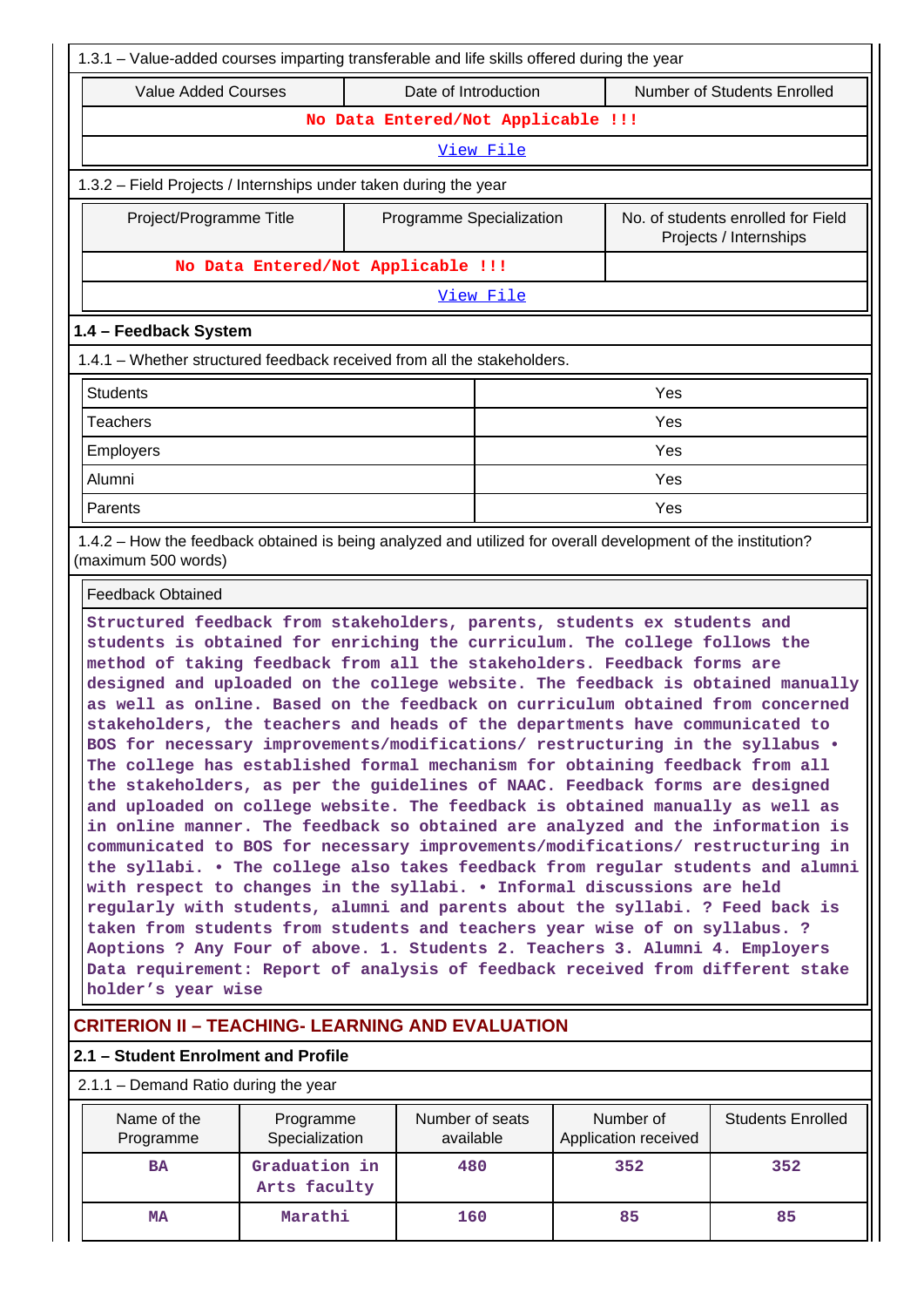| <b>MA</b>                                                                                                                                                                                                                                                                                                                                                                                                                                                                                                                                                                                                                                                                                                                                                                                                                                                                                                                                                                                                                                                                                                                                                                                                                                                                                                                                                                                                                                                                                                                                                                                                                                                                                                                                                                                                                                                                                                                                                                                                                                                                                                                                                                                                                                                                                                                                                                                                                                                                                                                                                                                                                                                                                                                                                                                                                                                                                                                                                                                                                                                                                                                                                                                                                                                                                                                                                                                                                                                                                                                                                                                                                                                                                                                                                                                                                                                                                                                                                                                                                             | Home economics                                               |  | 40                                                           |                                                                                                  |  | 28                                                                                               |  | 28                                                          |
|---------------------------------------------------------------------------------------------------------------------------------------------------------------------------------------------------------------------------------------------------------------------------------------------------------------------------------------------------------------------------------------------------------------------------------------------------------------------------------------------------------------------------------------------------------------------------------------------------------------------------------------------------------------------------------------------------------------------------------------------------------------------------------------------------------------------------------------------------------------------------------------------------------------------------------------------------------------------------------------------------------------------------------------------------------------------------------------------------------------------------------------------------------------------------------------------------------------------------------------------------------------------------------------------------------------------------------------------------------------------------------------------------------------------------------------------------------------------------------------------------------------------------------------------------------------------------------------------------------------------------------------------------------------------------------------------------------------------------------------------------------------------------------------------------------------------------------------------------------------------------------------------------------------------------------------------------------------------------------------------------------------------------------------------------------------------------------------------------------------------------------------------------------------------------------------------------------------------------------------------------------------------------------------------------------------------------------------------------------------------------------------------------------------------------------------------------------------------------------------------------------------------------------------------------------------------------------------------------------------------------------------------------------------------------------------------------------------------------------------------------------------------------------------------------------------------------------------------------------------------------------------------------------------------------------------------------------------------------------------------------------------------------------------------------------------------------------------------------------------------------------------------------------------------------------------------------------------------------------------------------------------------------------------------------------------------------------------------------------------------------------------------------------------------------------------------------------------------------------------------------------------------------------------------------------------------------------------------------------------------------------------------------------------------------------------------------------------------------------------------------------------------------------------------------------------------------------------------------------------------------------------------------------------------------------------------------------------------------------------------------------------------------------------|--------------------------------------------------------------|--|--------------------------------------------------------------|--------------------------------------------------------------------------------------------------|--|--------------------------------------------------------------------------------------------------|--|-------------------------------------------------------------|
| View File                                                                                                                                                                                                                                                                                                                                                                                                                                                                                                                                                                                                                                                                                                                                                                                                                                                                                                                                                                                                                                                                                                                                                                                                                                                                                                                                                                                                                                                                                                                                                                                                                                                                                                                                                                                                                                                                                                                                                                                                                                                                                                                                                                                                                                                                                                                                                                                                                                                                                                                                                                                                                                                                                                                                                                                                                                                                                                                                                                                                                                                                                                                                                                                                                                                                                                                                                                                                                                                                                                                                                                                                                                                                                                                                                                                                                                                                                                                                                                                                                             |                                                              |  |                                                              |                                                                                                  |  |                                                                                                  |  |                                                             |
| 2.2 - Catering to Student Diversity                                                                                                                                                                                                                                                                                                                                                                                                                                                                                                                                                                                                                                                                                                                                                                                                                                                                                                                                                                                                                                                                                                                                                                                                                                                                                                                                                                                                                                                                                                                                                                                                                                                                                                                                                                                                                                                                                                                                                                                                                                                                                                                                                                                                                                                                                                                                                                                                                                                                                                                                                                                                                                                                                                                                                                                                                                                                                                                                                                                                                                                                                                                                                                                                                                                                                                                                                                                                                                                                                                                                                                                                                                                                                                                                                                                                                                                                                                                                                                                                   |                                                              |  |                                                              |                                                                                                  |  |                                                                                                  |  |                                                             |
| 2.2.1 - Student - Full time teacher ratio (current year data)                                                                                                                                                                                                                                                                                                                                                                                                                                                                                                                                                                                                                                                                                                                                                                                                                                                                                                                                                                                                                                                                                                                                                                                                                                                                                                                                                                                                                                                                                                                                                                                                                                                                                                                                                                                                                                                                                                                                                                                                                                                                                                                                                                                                                                                                                                                                                                                                                                                                                                                                                                                                                                                                                                                                                                                                                                                                                                                                                                                                                                                                                                                                                                                                                                                                                                                                                                                                                                                                                                                                                                                                                                                                                                                                                                                                                                                                                                                                                                         |                                                              |  |                                                              |                                                                                                  |  |                                                                                                  |  |                                                             |
| Year                                                                                                                                                                                                                                                                                                                                                                                                                                                                                                                                                                                                                                                                                                                                                                                                                                                                                                                                                                                                                                                                                                                                                                                                                                                                                                                                                                                                                                                                                                                                                                                                                                                                                                                                                                                                                                                                                                                                                                                                                                                                                                                                                                                                                                                                                                                                                                                                                                                                                                                                                                                                                                                                                                                                                                                                                                                                                                                                                                                                                                                                                                                                                                                                                                                                                                                                                                                                                                                                                                                                                                                                                                                                                                                                                                                                                                                                                                                                                                                                                                  | Number of<br>students enrolled<br>in the institution<br>(UG) |  | Number of<br>students enrolled<br>in the institution<br>(PG) | Number of<br>fulltime teachers<br>available in the<br>institution<br>teaching only UG<br>courses |  | Number of<br>fulltime teachers<br>available in the<br>institution<br>teaching only PG<br>courses |  | Number of<br>teachers<br>teaching both UG<br>and PG courses |
| 2018                                                                                                                                                                                                                                                                                                                                                                                                                                                                                                                                                                                                                                                                                                                                                                                                                                                                                                                                                                                                                                                                                                                                                                                                                                                                                                                                                                                                                                                                                                                                                                                                                                                                                                                                                                                                                                                                                                                                                                                                                                                                                                                                                                                                                                                                                                                                                                                                                                                                                                                                                                                                                                                                                                                                                                                                                                                                                                                                                                                                                                                                                                                                                                                                                                                                                                                                                                                                                                                                                                                                                                                                                                                                                                                                                                                                                                                                                                                                                                                                                                  | 352                                                          |  | 113                                                          | 8                                                                                                |  | 0                                                                                                |  | 8                                                           |
| 2.3 - Teaching - Learning Process                                                                                                                                                                                                                                                                                                                                                                                                                                                                                                                                                                                                                                                                                                                                                                                                                                                                                                                                                                                                                                                                                                                                                                                                                                                                                                                                                                                                                                                                                                                                                                                                                                                                                                                                                                                                                                                                                                                                                                                                                                                                                                                                                                                                                                                                                                                                                                                                                                                                                                                                                                                                                                                                                                                                                                                                                                                                                                                                                                                                                                                                                                                                                                                                                                                                                                                                                                                                                                                                                                                                                                                                                                                                                                                                                                                                                                                                                                                                                                                                     |                                                              |  |                                                              |                                                                                                  |  |                                                                                                  |  |                                                             |
| 2.3.1 - Percentage of teachers using ICT for effective teaching with Learning Management Systems (LMS), E-<br>learning resources etc. (current year data)                                                                                                                                                                                                                                                                                                                                                                                                                                                                                                                                                                                                                                                                                                                                                                                                                                                                                                                                                                                                                                                                                                                                                                                                                                                                                                                                                                                                                                                                                                                                                                                                                                                                                                                                                                                                                                                                                                                                                                                                                                                                                                                                                                                                                                                                                                                                                                                                                                                                                                                                                                                                                                                                                                                                                                                                                                                                                                                                                                                                                                                                                                                                                                                                                                                                                                                                                                                                                                                                                                                                                                                                                                                                                                                                                                                                                                                                             |                                                              |  |                                                              |                                                                                                  |  |                                                                                                  |  |                                                             |
| Number of<br><b>Teachers on Roll</b>                                                                                                                                                                                                                                                                                                                                                                                                                                                                                                                                                                                                                                                                                                                                                                                                                                                                                                                                                                                                                                                                                                                                                                                                                                                                                                                                                                                                                                                                                                                                                                                                                                                                                                                                                                                                                                                                                                                                                                                                                                                                                                                                                                                                                                                                                                                                                                                                                                                                                                                                                                                                                                                                                                                                                                                                                                                                                                                                                                                                                                                                                                                                                                                                                                                                                                                                                                                                                                                                                                                                                                                                                                                                                                                                                                                                                                                                                                                                                                                                  | Number of<br>teachers using<br>ICT (LMS, e-<br>Resources)    |  | <b>ICT Toolsand</b><br>resources<br>available                | Number of ICT<br>enabled<br>Classrooms                                                           |  | Numberof smart<br>classrooms                                                                     |  | E-resources and<br>techniques used                          |
| 8                                                                                                                                                                                                                                                                                                                                                                                                                                                                                                                                                                                                                                                                                                                                                                                                                                                                                                                                                                                                                                                                                                                                                                                                                                                                                                                                                                                                                                                                                                                                                                                                                                                                                                                                                                                                                                                                                                                                                                                                                                                                                                                                                                                                                                                                                                                                                                                                                                                                                                                                                                                                                                                                                                                                                                                                                                                                                                                                                                                                                                                                                                                                                                                                                                                                                                                                                                                                                                                                                                                                                                                                                                                                                                                                                                                                                                                                                                                                                                                                                                     | 8                                                            |  | 3                                                            | 3                                                                                                |  | $\mathbf 0$                                                                                      |  | 2                                                           |
|                                                                                                                                                                                                                                                                                                                                                                                                                                                                                                                                                                                                                                                                                                                                                                                                                                                                                                                                                                                                                                                                                                                                                                                                                                                                                                                                                                                                                                                                                                                                                                                                                                                                                                                                                                                                                                                                                                                                                                                                                                                                                                                                                                                                                                                                                                                                                                                                                                                                                                                                                                                                                                                                                                                                                                                                                                                                                                                                                                                                                                                                                                                                                                                                                                                                                                                                                                                                                                                                                                                                                                                                                                                                                                                                                                                                                                                                                                                                                                                                                                       |                                                              |  |                                                              |                                                                                                  |  |                                                                                                  |  |                                                             |
| 2.3.2 - Students mentoring system available in the institution? Give details. (maximum 500 words)<br>Yes, through teacher ward (presently Mentor - Mentee system. The college has since last twenty eight years<br>practiced a system of mentoring called tutor ward was care to every ward to look after to her academic and<br>psychological well being and also monitor class attendance performance. The same type of system has been<br>now restructured and named as mentor system. under the mentor system the fulltime teacher of the college have<br>been engaged as a mentor for each class. Students of each class in college are having full time lecturer as their<br>mentor. At the beginning of academic session the class wise names of names of the mentor are displayed are<br>displayed are displayed on the college notice board. The members are responsible for academic progress and<br>psychological interest psychological well being of their mantees They are also interested with the task of<br>mentoring the attendance and academic progress of the student they also provide psychological counselling to<br>those who need them and refer them for more professional counselling if required. At the beginning of the<br>academic session the the class wise names of mentors are are displayed on the college notice board the<br>mentors are responsible for academic progress and psychological well being of their Mantis they are also<br>interested with the task of monitoring the attendance and academic progress of students they also provide<br>psychological counselling to those who need them and refer them fomo professional counselling if required. At<br>the beginning of the academic session the mentors the mentor conduct orientation programmes of the Mantis<br>where buy they are acquainted with the institutions its goals and mission the facilities available and the regulation<br>of the affiliating University The the the mentor maintain the biographic of each individual mentee including<br>educational background and socioeconomic status. They also maintain record of their class attendance class<br>performance and academic progress. The mentors also use both formal and informal means of mentoring the<br>mentor system apart from its a formal part also exits as robust informal mechanism to boost inclusiveness<br>gender sensitivity and social responsibility of students. Under the mentor system the fulltime teacher of the<br>college have been engaged as a mentor for each class. Students of each class in college are having full time<br>lecturer as their mentor. At the beginning of academic session the class wise names of names of the mentor are<br>displayed is displayed are displayed on the college notice board. The members are responsible for academic<br>progress and psychological interest psychological well being of their mantees They are also interested with the<br>task of mentoring the attendance and academic progress of the student they also provide psychological<br>counseling to those who need them and refer them for more professional counseling if required. At the beginning<br>of the academic session the the class wise names of mentors are displayed on the college notice board the<br>mentors are responsible for academic progress and psychological well being of their Mantis they are also<br>interested with the task of monitoring the attendance and academic progress of students they also provide<br>psychological counseling to those who need them and refer them fomo professional counseling if required. At the<br>beginning of the academic session the mentors the mentor conduct orientation programmes of the Mantis where<br>buy they are acquainted with the institutions its goals and mission the facilities available and the regulation of the<br>affiliating University The mentor maintain the biographic of each individual mentee including educational |                                                              |  |                                                              |                                                                                                  |  |                                                                                                  |  |                                                             |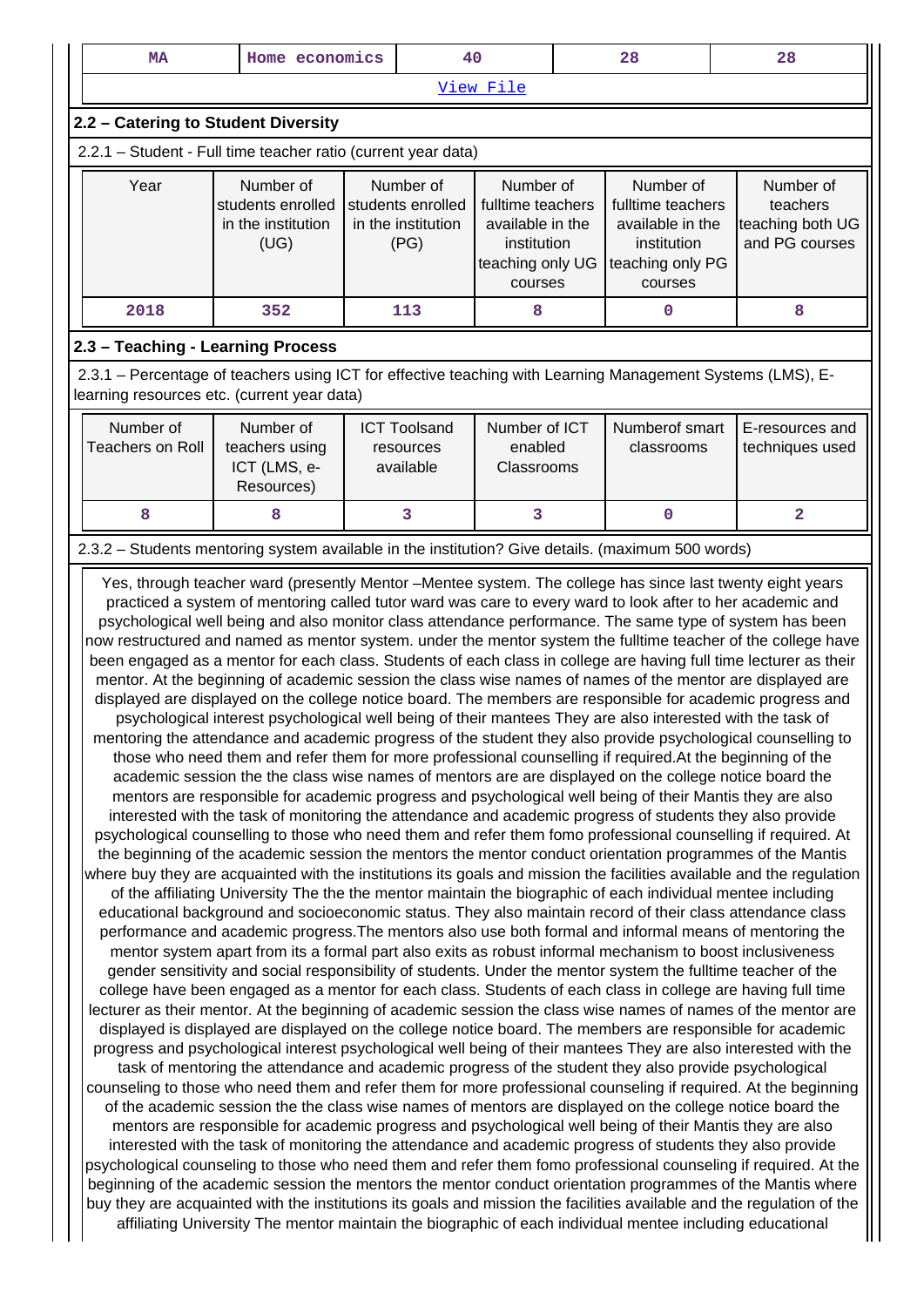background and socioeconomic status. They also maintain record of their class attendance class performance and academic progress. The mentors also use both formal and informal means of mentoring the mentor system apart from its a formal part also exits as robust informal mechanism to boost inclusiveness gender sensitivity and social responsibility of students. Under the mentor system the fulltime teacher of the college have been engaged as a mentor for each class. Students of each class in college are having full time lecturer as their mentor. At the beginning of academic session the class wise names of names of the mentor are displayed is displayed are displayed on the college notice board. The members are responsible for academic progress and psychological interest psychological well being of their mantees They are also interested with the task of mentoring the attendance and academic progress of the student they also provide psychological counseling to those who need them and refer them for more professional counseling if required. At the beginning of the academic session the the class wise names of mentors are displayed on the college notice board the mentors are responsible for academic progress and psychological well being of their Mantis they are also interested with the task of monitoring the attendance and academic progress of students they also provide psychological counseling to those who need them and refer them fomo professional counseling if required. At the beginning of the academic session the mentors the mentor conduct orientation programmes of the Mantis where buy they are acquainted with the institutions its goals and mission the facilities available and the regulation of the affiliating University The mentor maintain the biographic of each individual mentee including educational background and socioeconomic status. They also maintain record of their class attendance class performance and academic progress. The mentors also use both formal and informal means of mentoring the mentor system apart from its a formal part also exits as robust informal mechanism to boost inclusiveness gender sensitivity and social responsibility of students.Under the mentor system the fulltime teacher of the college have been engaged as a mentor for each class. Students of each class in college are having full time lecturer as their mentor. At the beginning of academic session the class wise names of names of the mentor are displayed is displayed are displayed on the college notice board. The members are responsible for academic progress and psychological interest psychological well being of their mantees They are also interested with the task of mentoring the attendance and academic progress of the student they also provide psychological counseling to those who need them and refer them for more professional counseling if required. At the beginning of the academic session the the class wise names of mentors are displayed on the college notice board the mentors are responsible for academic progress and psychological well being of their Mantis they are also interested with the task of monitoring the attendance and academic progress of students they also provide psychological counseling to those who need them and refer them fomo professional counseling if required. At the beginning of the academic session the mentors the mentor conduct orientation programmes of the Mantis where buy they are acquainted with the institutions its goals and mission the facilities available and the regulation of the affiliating University The mentor maintain the biographic of each individual mentee including educational background and socioeconomic status. They also maintain record of their class attendance class performance and academic progress. The mentors also use both formal and informal means of mentoring the mentor system apart from its a formal part also exits as robust informal mechanism to boost inclusiveness gender sensitivity and social responsibility of students.

| Number of students enrolled in the<br>institution                                                                                                                                                                                   |                                   | Number of fulltime teachers |                  | Mentor: Mentee Ratio |       |                                             |  |                             |
|-------------------------------------------------------------------------------------------------------------------------------------------------------------------------------------------------------------------------------------|-----------------------------------|-----------------------------|------------------|----------------------|-------|---------------------------------------------|--|-----------------------------|
| 465                                                                                                                                                                                                                                 |                                   |                             | 8                |                      | 465:6 |                                             |  |                             |
|                                                                                                                                                                                                                                     | 2.4 - Teacher Profile and Quality |                             |                  |                      |       |                                             |  |                             |
| 2.4.1 – Number of full time teachers appointed during the year                                                                                                                                                                      |                                   |                             |                  |                      |       |                                             |  |                             |
| No. of filled positions<br>No. of sanctioned<br>positions                                                                                                                                                                           |                                   |                             | Vacant positions |                      |       | Positions filled during<br>the current year |  | No. of faculty with<br>Ph.D |
| 12                                                                                                                                                                                                                                  | 8                                 | 4                           |                  |                      | 0     |                                             |  | 6                           |
| 2.4.2 – Honours and recognition received by teachers (received awards, recognition, fellowships at State, National,<br>International level from Government, recognised bodies during the year)                                      |                                   |                             |                  |                      |       |                                             |  |                             |
| Year of Award<br>Name of full time teachers<br>Name of the award,<br>Designation<br>fellowship, received from<br>receiving awards from<br>state level, national level,<br>Government or recognized<br>international level<br>bodies |                                   |                             |                  |                      |       |                                             |  |                             |
| No Data Entered/Not Applicable !!!                                                                                                                                                                                                  |                                   |                             |                  |                      |       |                                             |  |                             |
| View File                                                                                                                                                                                                                           |                                   |                             |                  |                      |       |                                             |  |                             |
| 2.5 - Evaluation Process and Reforms                                                                                                                                                                                                |                                   |                             |                  |                      |       |                                             |  |                             |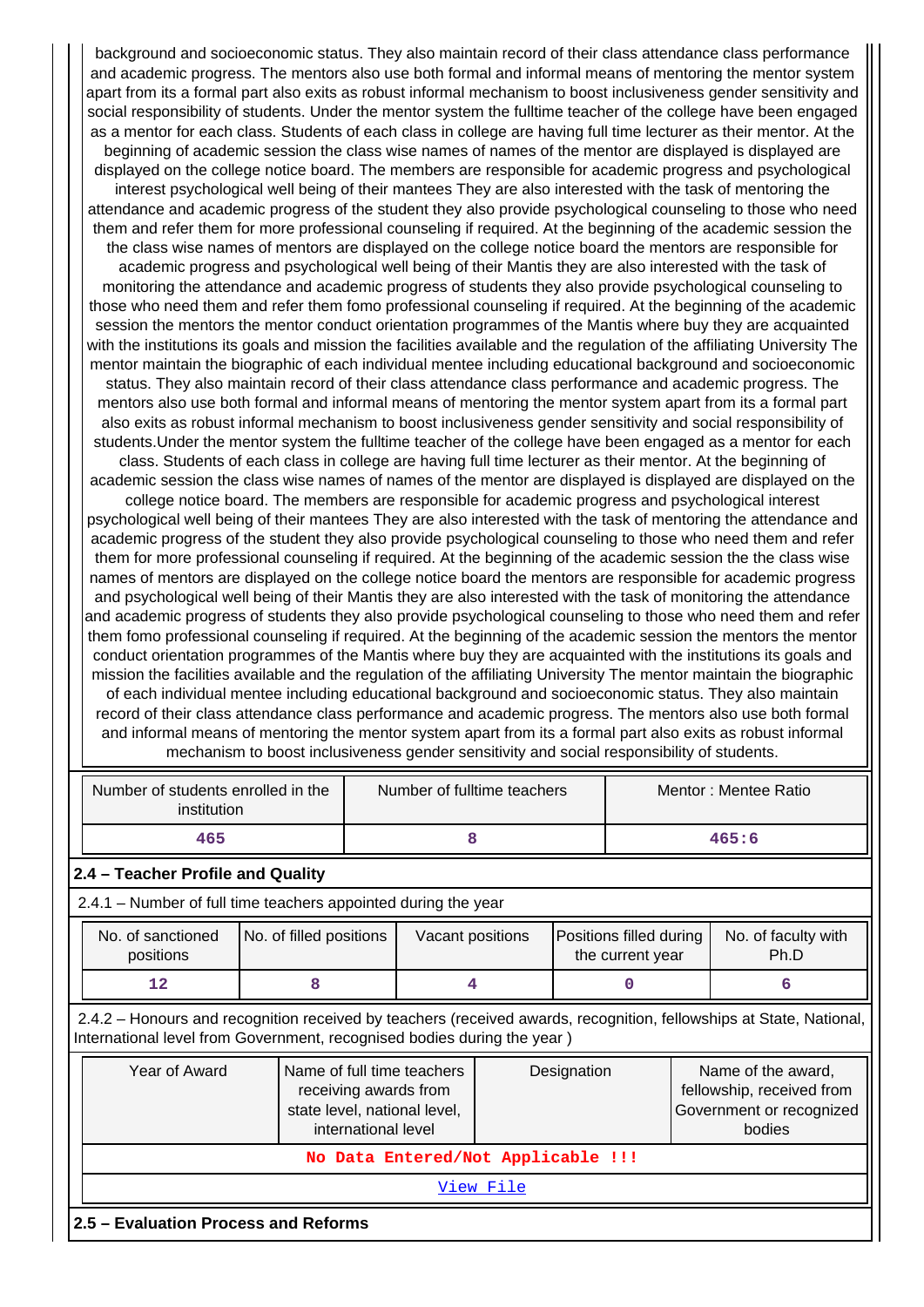2.5.1 – Number of days from the date of semester-end/ year- end examination till the declaration of results during the year

| Programme Name | Programme Code | Semester/year | Last date of the last<br>semester-end/year-<br>end examination | Date of declaration of<br>results of semester-<br>end/ year- end<br>examination |  |  |
|----------------|----------------|---------------|----------------------------------------------------------------|---------------------------------------------------------------------------------|--|--|
| <b>BA</b>      | UG             | Year          | 29/04/2019                                                     | 19/07/2018                                                                      |  |  |
| MA             | P.G.           | Semester      | 30/03/2019                                                     | 22/07/2019                                                                      |  |  |
| MA             | P.G.           | Semeter       | 30/03/2019                                                     | 24/06/2019                                                                      |  |  |
| View File      |                |               |                                                                |                                                                                 |  |  |

2.5.2 – Reforms initiated on Continuous Internal Evaluation(CIE) system at the institutional level (250 words)

 **Reforms initiated on continuous internal evaluation system in the college examination in place of traditional evaluation method in UG and PG courses. College organised debates group discussions seminar presentation. MCQ type questions in every subject are given for practice. Class tests common tests are conducted. Academic calendar prepared and adhered for conduct of examination and other related matters. The committee prepare academic calendar at the beginning of the year and on uploaded the college website and on notice board of the college. The academic calendar apps distributed to teaching and non teaching staff of the college. The academic calendar also contains the early schedule of the college ranging from list of holidays, date off national level holidays, state level, holidays local holidays and the institutional holidays. Schedule of college examination and other forms of evaluation search as revaluation through performance seminar presentation.. the tentative dates of college examinations and desserts are mentioned in academic calendar. College social gathering, parent teacher meet, ex student meet, college sports are included in the academic calendarAcademic calendar prepared and adhered for conduct of examination and other related matters. The committee prepare academic calendar at the beginning of the year and on uploaded the college website and on notice board of the college. The academic calendar apps distributed to teaching and non teaching staff of the college. The academic calendar also contains the early schedule of the college ranging from list of holidays, date off national level holidays, state level, holidays local holidays and the institutional holidays. Schedule of college examination and other forms of evaluation search as revaluation through performance seminar presentation.. the tentative dates of college examinations and desserts are mentioned in academic calendar. College social gathering, parent teacher meet, ex student meet, college sports are included in the academic calendar Institute has its own way, and mechanism of evaluating the quality of teaching and learning. Principal of the college arranges meetings with students to discuss various issues regarding teaching learning process. Suggestions and complaints if any, are listened to, and actions taken in such meetings. Every three months, academic audit of every teacher is carried out by the principal and IQAC. The institute has prepared a feedback form in the form of questionnaire. Students are asked to fill these forms and response of students is conveyed to the teachers. This practice helps in improving the quality of teachinglearning process. The college also has installed a suggestion box in the premises, where students can make their suggestions. The Principal evaluates daily diaries of staff and monitor quality. Principal also collects confidential reports, evaluates them and forwards to college management. Evaluation could help the college to enhance teachinglearning process by improving teaching skills and meeting benchmarks on feedback process. Institute holds the regular monitoring of students throughout the year. Conducting class tests, unit tests, seminars, group discussions, assignments, project work are routine evaluation practices.**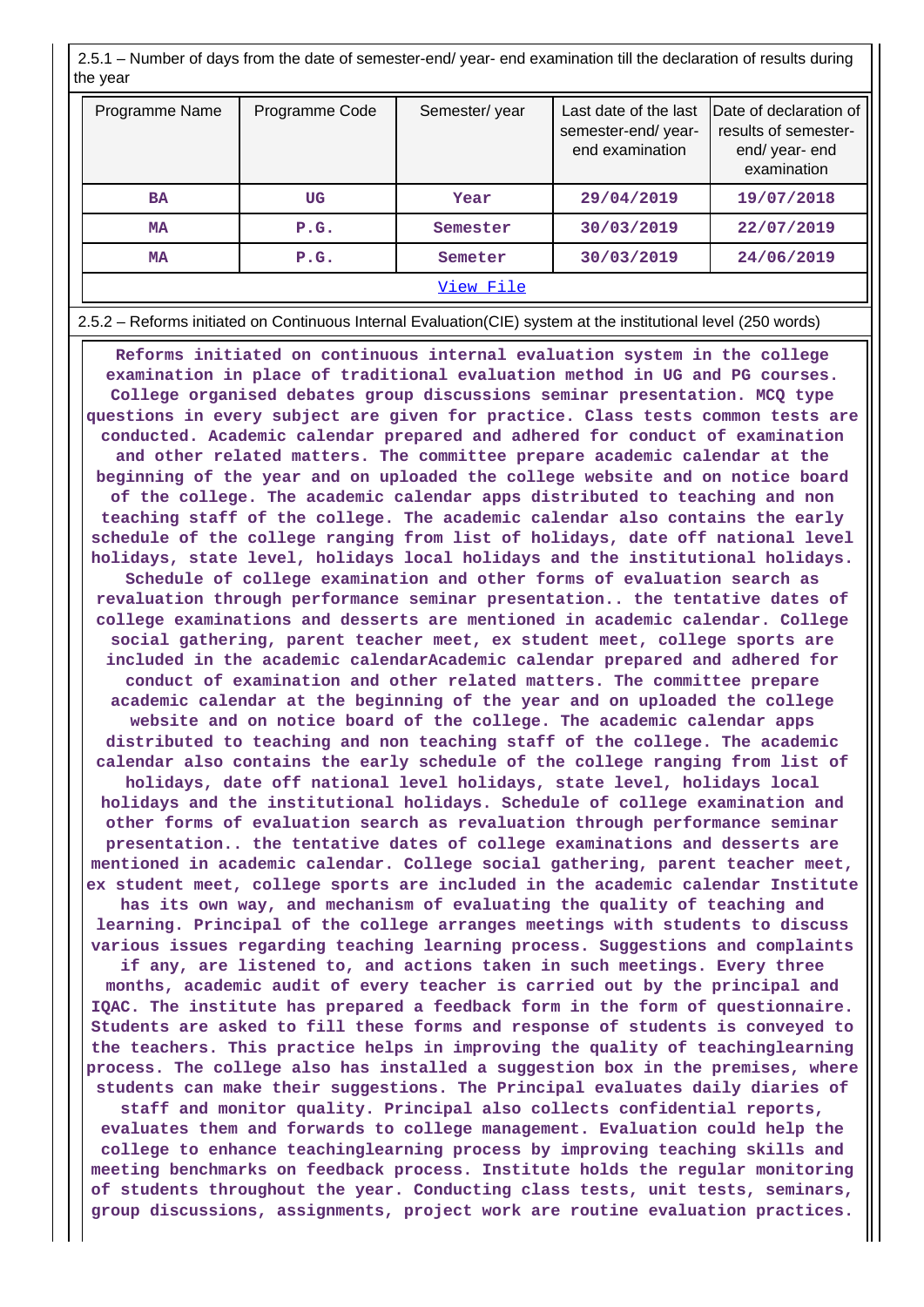**Valued answer papers are discussed with student as internal marks (performance in unit tests, projects, assignments, study tour and seminars) are displayed on notice board before commencement of university examinations for the clarification of grievances of the students. Performance report is conveyed to principal as well as parents of students. Special attention is given to weaker students by counseling and informing their parents. The college runs a GuardianTeacher scheme which monitors and assesses the curricular/cocurricular activities and provides personal assistance to students. Special examination committee is constituted in college to look after college examinations. It maintains the whole record of question papers, answer sheets, mark sheets, attendance, fine list, etc. Evaluation process is kept transparent.Internal assessment is based on unit tests, seminar presentation, assignments, project work, and study tour. Weight age is given to internal assessment is 13 (communication skills), score in practical examination is 33 and written examination is 53 whereas for annual pattern (Arts stream) weight age given to practical and written examination is 30 and 70 respectively. During internal assessment process, the overall personality aspects of the students like behavioral pattern, independent learning and other soft skills are also taken into consideration. The time table of internal assessment programme is displayed well in advance on notice board.. The process of internal assessment is completely transparent. All the students are well aware of this. The institute as well as teacher's uses assessment and evaluation as indicator for guessing students' performance. The students stand out from crowd in various assessing activities and evaluation procedures in different fields as academics, sport, cocurricular, extracurricular and extramural activities.. Students' general behavioral mannerism is also given due consideration during evaluation. Students' general behavioral mannerism is also given due consideration during evaluation. . If students have any doubts, grievances and queries with reference to internal evaluation, the institute gives an ear to their complaints and makes every effort to clear their doubts until their satisfaction.**

 2.5.3 – Academic calendar prepared and adhered for conduct of Examination and other related matters (250 words)

 **The committee prepare academic calendar at the beginning of the year and on uploaded the college website and on notice board of the college. The academic calendar apps distributed to teaching and non teaching staff of the college. The academic calendar also contains the early schedule of the college ranging from list of holidays, date off national level holidays, state level, holidays local holidays and the institutional holidays. Schedule of college examination and other forms of evaluation search as revaluation through performance seminar presentation.. the tentative dates of college examinations and desserts are mentioned in academic calendar. College social gathering, parent teacher meet, ex student meet, college sports are included in the academic calendar.**

## **2.6 – Student Performance and Learning Outcomes**

 2.6.1 – Program outcomes, program specific outcomes and course outcomes for all programs offered by the institution are stated and displayed in website of the institution (to provide the weblink)

[http://macccr.org/wp-content/uploads/2019/11/POC\\_for\\_college\\_website.pdf](http://macccr.org/wp-content/uploads/2019/11/POC_for_college_website.pdf)

2.6.2 – Pass percentage of students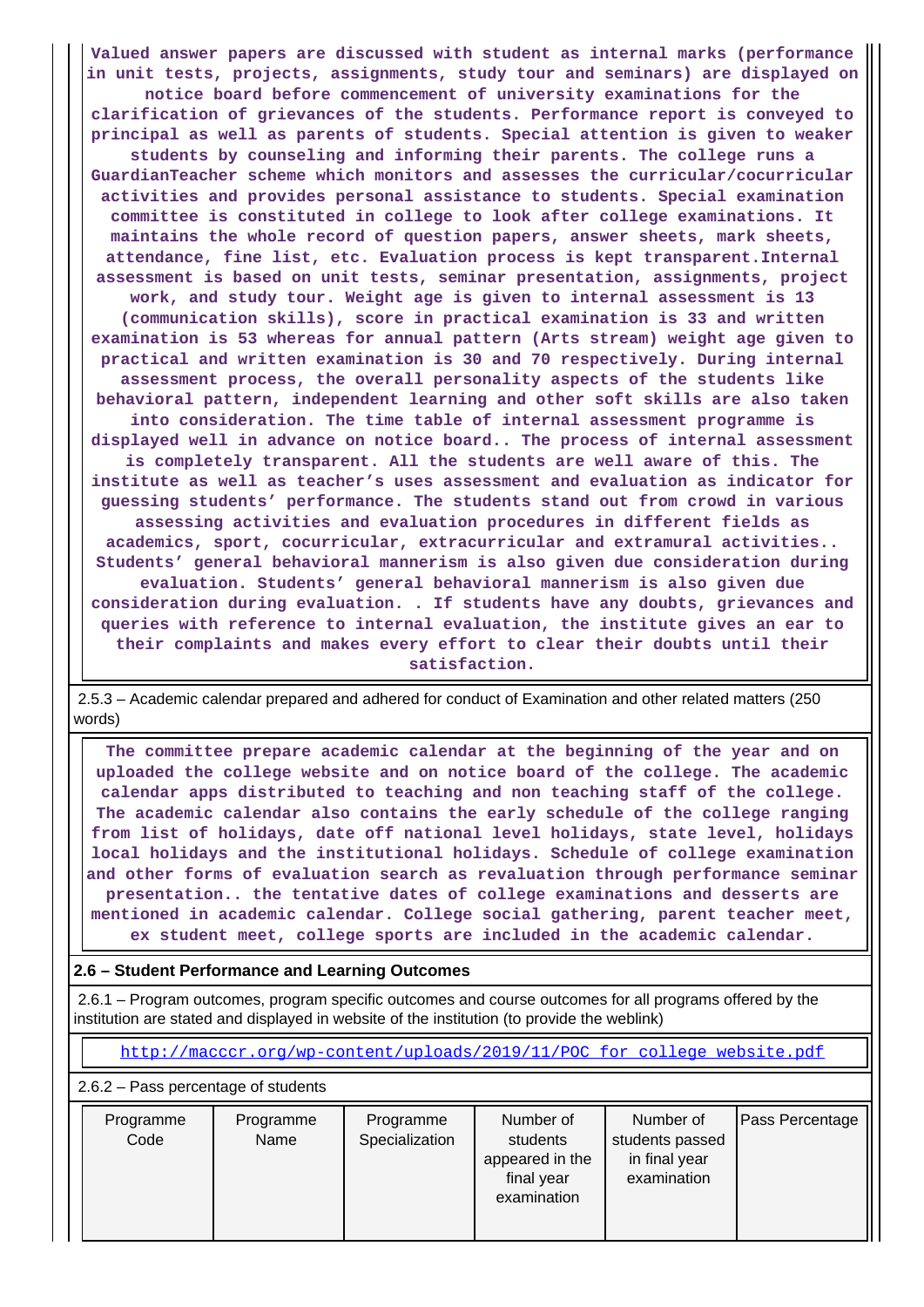| U.G                                                                                                                                                                       | <b>BA</b>                                           | Graduation                                                               | 79                      |                           | 37                     | 46.84                              |  |  |  |
|---------------------------------------------------------------------------------------------------------------------------------------------------------------------------|-----------------------------------------------------|--------------------------------------------------------------------------|-------------------------|---------------------------|------------------------|------------------------------------|--|--|--|
| P.G.                                                                                                                                                                      | <b>MA</b>                                           | Marathi                                                                  | 35                      |                           | 20                     | 57.14                              |  |  |  |
| P.G.                                                                                                                                                                      | MA                                                  | Home<br>Economics                                                        | 16                      |                           | 13                     | 81.25                              |  |  |  |
|                                                                                                                                                                           |                                                     |                                                                          | No file uploaded.       |                           |                        |                                    |  |  |  |
|                                                                                                                                                                           | 2.7 - Student Satisfaction Survey                   |                                                                          |                         |                           |                        |                                    |  |  |  |
| 2.7.1 - Student Satisfaction Survey (SSS) on overall institutional performance (Institution may design the<br>questionnaire) (results and details be provided as weblink) |                                                     |                                                                          |                         |                           |                        |                                    |  |  |  |
|                                                                                                                                                                           |                                                     | http://macccr.org/wp-content/uploads/2019/11/POC_for_college_website.pdf |                         |                           |                        |                                    |  |  |  |
|                                                                                                                                                                           | CRITERION III – RESEARCH, INNOVATIONS AND EXTENSION |                                                                          |                         |                           |                        |                                    |  |  |  |
| 3.1 - Resource Mobilization for Research                                                                                                                                  |                                                     |                                                                          |                         |                           |                        |                                    |  |  |  |
| 3.1.1 – Research funds sanctioned and received from various agencies, industry and other organisations                                                                    |                                                     |                                                                          |                         |                           |                        |                                    |  |  |  |
| Nature of the Project                                                                                                                                                     | Duration                                            | Name of the funding<br>agency                                            |                         | Total grant<br>sanctioned |                        | Amount received<br>during the year |  |  |  |
|                                                                                                                                                                           |                                                     | No Data Entered/Not Applicable !!!                                       |                         |                           |                        |                                    |  |  |  |
| View File                                                                                                                                                                 |                                                     |                                                                          |                         |                           |                        |                                    |  |  |  |
| 3.2 - Innovation Ecosystem                                                                                                                                                |                                                     |                                                                          |                         |                           |                        |                                    |  |  |  |
| 3.2.1 - Workshops/Seminars Conducted on Intellectual Property Rights (IPR) and Industry-Academia Innovative<br>practices during the year                                  |                                                     |                                                                          |                         |                           |                        |                                    |  |  |  |
| Title of workshop/seminar<br>Name of the Dept.<br>Date                                                                                                                    |                                                     |                                                                          |                         |                           |                        |                                    |  |  |  |
| No Data Entered/Not Applicable !!!                                                                                                                                        |                                                     |                                                                          |                         |                           |                        |                                    |  |  |  |
| 3.2.2 - Awards for Innovation won by Institution/Teachers/Research scholars/Students during the year                                                                      |                                                     |                                                                          |                         |                           |                        |                                    |  |  |  |
| Title of the innovation                                                                                                                                                   | Name of Awardee                                     | Awarding Agency                                                          |                         | Date of award             |                        | Category                           |  |  |  |
|                                                                                                                                                                           |                                                     | No Data Entered/Not Applicable !!!                                       |                         |                           |                        |                                    |  |  |  |
|                                                                                                                                                                           |                                                     |                                                                          | View File               |                           |                        |                                    |  |  |  |
| 3.2.3 - No. of Incubation centre created, start-ups incubated on campus during the year                                                                                   |                                                     |                                                                          |                         |                           |                        |                                    |  |  |  |
| Incubation<br>Center                                                                                                                                                      | Name                                                | Sponsered By                                                             | Name of the<br>Start-up |                           | Nature of Start-<br>up | Date of<br>Commencement            |  |  |  |
|                                                                                                                                                                           |                                                     | No Data Entered/Not Applicable !!!                                       |                         |                           |                        |                                    |  |  |  |
|                                                                                                                                                                           |                                                     |                                                                          | View File               |                           |                        |                                    |  |  |  |
| 3.3 - Research Publications and Awards                                                                                                                                    |                                                     |                                                                          |                         |                           |                        |                                    |  |  |  |
| 3.3.1 - Incentive to the teachers who receive recognition/awards                                                                                                          |                                                     |                                                                          |                         |                           |                        |                                    |  |  |  |
| <b>State</b>                                                                                                                                                              |                                                     | National                                                                 |                         |                           |                        | International                      |  |  |  |
| No Data Entered/Not Applicable !!!                                                                                                                                        |                                                     |                                                                          |                         |                           |                        |                                    |  |  |  |
| 3.3.2 - Ph. Ds awarded during the year (applicable for PG College, Research Center)                                                                                       |                                                     |                                                                          |                         |                           |                        |                                    |  |  |  |
| Name of the Department<br>Number of PhD's Awarded                                                                                                                         |                                                     |                                                                          |                         |                           |                        |                                    |  |  |  |
| No Data Entered/Not Applicable !!!                                                                                                                                        |                                                     |                                                                          |                         |                           |                        |                                    |  |  |  |
| 3.3.3 – Research Publications in the Journals notified on UGC website during the year                                                                                     |                                                     |                                                                          |                         |                           |                        |                                    |  |  |  |
|                                                                                                                                                                           |                                                     |                                                                          |                         |                           |                        |                                    |  |  |  |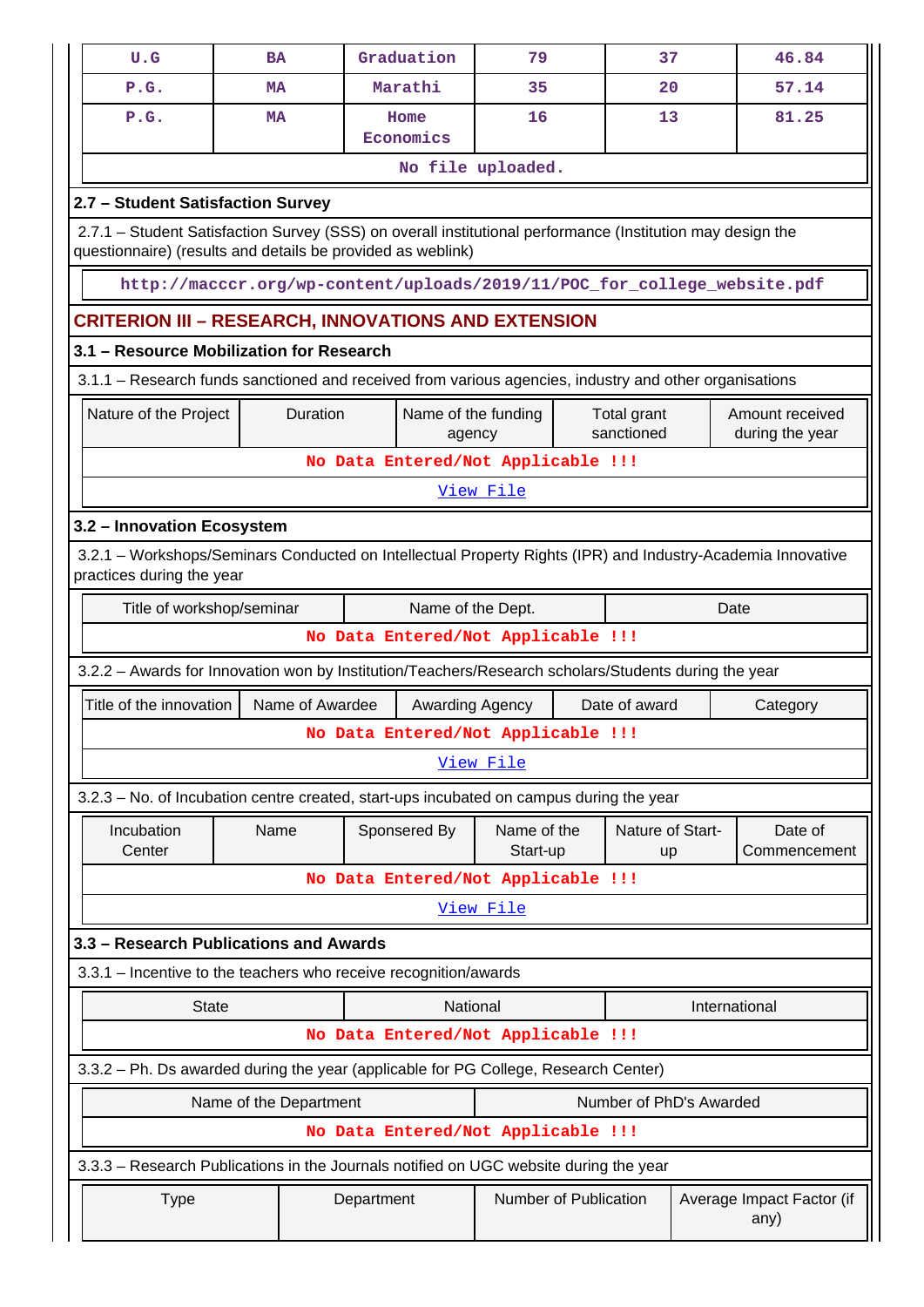| International                                   |  |               | English                                         |                        |           | 3                                                                                                                                                                                                                  |                                                                    | 3.14 |                                                                                                                 |  |  |
|-------------------------------------------------|--|---------------|-------------------------------------------------|------------------------|-----------|--------------------------------------------------------------------------------------------------------------------------------------------------------------------------------------------------------------------|--------------------------------------------------------------------|------|-----------------------------------------------------------------------------------------------------------------|--|--|
| International                                   |  |               | Economics                                       |                        |           | 1                                                                                                                                                                                                                  |                                                                    |      | 3.15                                                                                                            |  |  |
| International                                   |  |               | Political Science                               |                        |           | 1                                                                                                                                                                                                                  |                                                                    |      | 3.15                                                                                                            |  |  |
| International                                   |  |               | Library                                         |                        |           | $\overline{a}$                                                                                                                                                                                                     |                                                                    | 5.5  |                                                                                                                 |  |  |
| Proceedings per Teacher during the year         |  |               |                                                 |                        |           |                                                                                                                                                                                                                    |                                                                    |      | 3.3.4 - Books and Chapters in edited Volumes / Books published, and papers in National/International Conference |  |  |
|                                                 |  | Department    |                                                 |                        |           |                                                                                                                                                                                                                    | Number of Publication                                              |      |                                                                                                                 |  |  |
|                                                 |  |               |                                                 |                        |           | No Data Entered/Not Applicable !!!                                                                                                                                                                                 |                                                                    |      |                                                                                                                 |  |  |
| View File                                       |  |               |                                                 |                        |           |                                                                                                                                                                                                                    |                                                                    |      |                                                                                                                 |  |  |
| Web of Science or PubMed/ Indian Citation Index |  |               |                                                 |                        |           | 3.3.5 - Bibliometrics of the publications during the last Academic year based on average citation index in Scopus/                                                                                                 |                                                                    |      |                                                                                                                 |  |  |
| Title of the<br>Name of<br>Author<br>Paper      |  |               | Title of journal                                | Year of<br>publication |           | <b>Citation Index</b>                                                                                                                                                                                              | Institutional<br>affiliation as<br>mentioned in<br>the publication |      | Number of<br>citations<br>excluding self<br>citation                                                            |  |  |
| No Data Entered/Not Applicable !!!              |  |               |                                                 |                        |           |                                                                                                                                                                                                                    |                                                                    |      |                                                                                                                 |  |  |
| View File                                       |  |               |                                                 |                        |           |                                                                                                                                                                                                                    |                                                                    |      |                                                                                                                 |  |  |
|                                                 |  |               |                                                 |                        |           | 3.3.6 - h-Index of the Institutional Publications during the year. (based on Scopus/ Web of science)                                                                                                               |                                                                    |      |                                                                                                                 |  |  |
| Title of the<br>Name of<br>Author<br>Paper      |  |               | Title of journal                                | Year of<br>publication |           | h-index                                                                                                                                                                                                            | Number of<br>citations<br>excluding self<br>citation               |      | Institutional<br>affiliation as<br>mentioned in<br>the publication                                              |  |  |
|                                                 |  |               |                                                 |                        |           | No Data Entered/Not Applicable !!!                                                                                                                                                                                 |                                                                    |      |                                                                                                                 |  |  |
|                                                 |  |               |                                                 |                        | View File |                                                                                                                                                                                                                    |                                                                    |      |                                                                                                                 |  |  |
|                                                 |  |               |                                                 |                        |           | 3.3.7 - Faculty participation in Seminars/Conferences and Symposia during the year:                                                                                                                                |                                                                    |      |                                                                                                                 |  |  |
| Number of Faculty                               |  | International |                                                 | National               |           | <b>State</b>                                                                                                                                                                                                       |                                                                    |      | Local                                                                                                           |  |  |
| Presented<br>papers                             |  | 3             |                                                 | 3                      |           | 1                                                                                                                                                                                                                  |                                                                    | 0    |                                                                                                                 |  |  |
|                                                 |  |               |                                                 |                        | View File |                                                                                                                                                                                                                    |                                                                    |      |                                                                                                                 |  |  |
| 3.4 - Extension Activities                      |  |               |                                                 |                        |           |                                                                                                                                                                                                                    |                                                                    |      |                                                                                                                 |  |  |
|                                                 |  |               |                                                 |                        |           | 3.4.1 – Number of extension and outreach programmes conducted in collaboration with industry, community and<br>Non- Government Organisations through NSS/NCC/Red cross/Youth Red Cross (YRC) etc., during the year |                                                                    |      |                                                                                                                 |  |  |
| Title of the activities                         |  |               | Organising unit/agency/<br>collaborating agency |                        |           | Number of teachers<br>participated in such<br>activities                                                                                                                                                           |                                                                    |      | Number of students<br>participated in such<br>activities                                                        |  |  |
|                                                 |  |               |                                                 |                        |           | No Data Entered/Not Applicable !!!                                                                                                                                                                                 |                                                                    |      |                                                                                                                 |  |  |
|                                                 |  |               |                                                 |                        | View File |                                                                                                                                                                                                                    |                                                                    |      |                                                                                                                 |  |  |
| during the year                                 |  |               |                                                 |                        |           | 3.4.2 - Awards and recognition received for extension activities from Government and other recognized bodies                                                                                                       |                                                                    |      |                                                                                                                 |  |  |
| Name of the activity                            |  |               | Award/Recognition                               |                        |           | <b>Awarding Bodies</b>                                                                                                                                                                                             |                                                                    |      | Number of students<br><b>Benefited</b>                                                                          |  |  |
|                                                 |  |               |                                                 |                        |           | No Data Entered/Not Applicable !!!                                                                                                                                                                                 |                                                                    |      |                                                                                                                 |  |  |
|                                                 |  |               |                                                 |                        | View File |                                                                                                                                                                                                                    |                                                                    |      |                                                                                                                 |  |  |
|                                                 |  |               |                                                 |                        |           |                                                                                                                                                                                                                    |                                                                    |      |                                                                                                                 |  |  |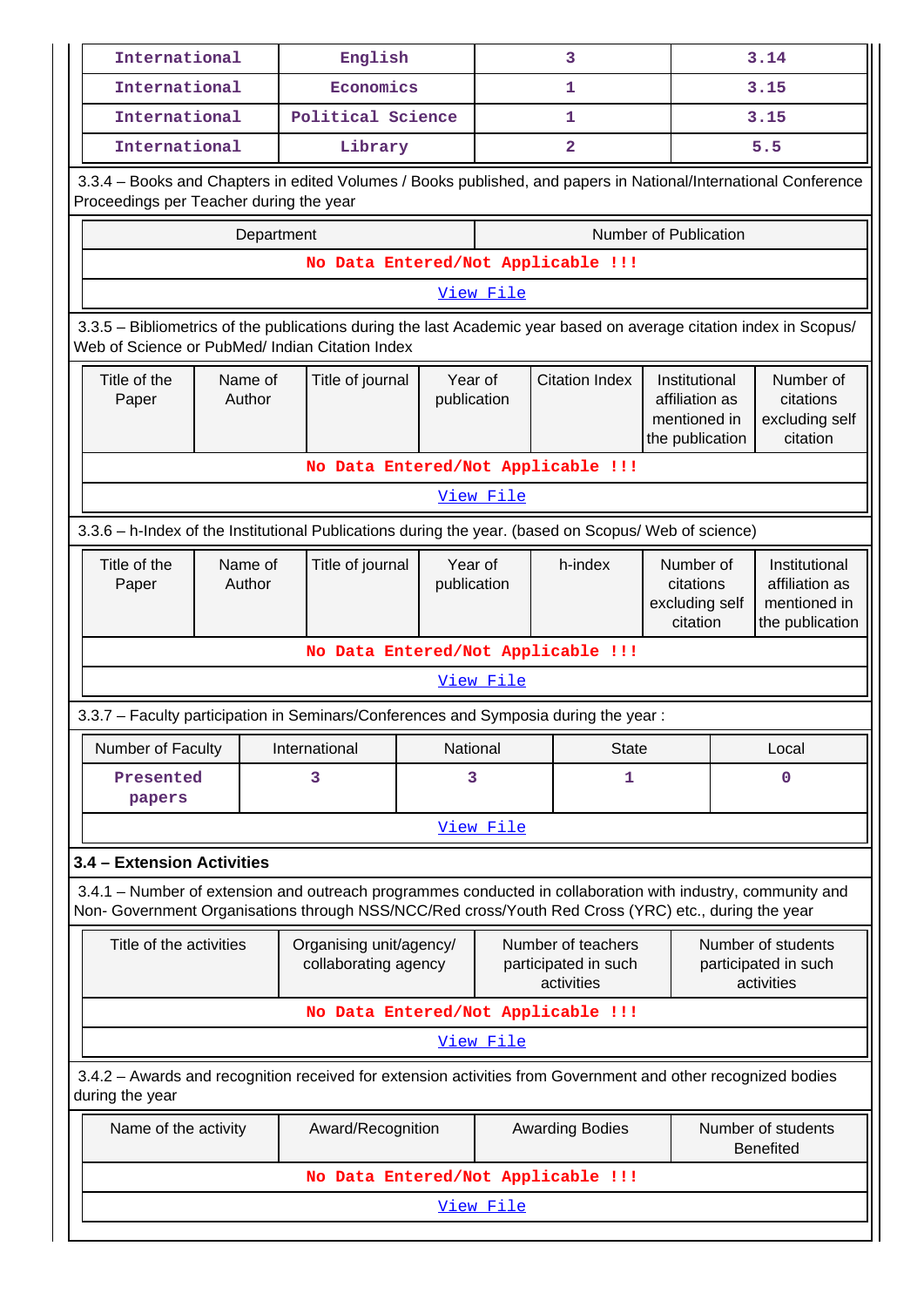| 3.4.3 - Students participating in extension activities with Government Organisations, Non-Government<br>Organisations and programmes such as Swachh Bharat, Aids Awareness, Gender Issue, etc. during the year |                         |                                                    |                                                                                                   |                                                                                  |                    |                                                         |                                                           |                                                         |
|----------------------------------------------------------------------------------------------------------------------------------------------------------------------------------------------------------------|-------------------------|----------------------------------------------------|---------------------------------------------------------------------------------------------------|----------------------------------------------------------------------------------|--------------------|---------------------------------------------------------|-----------------------------------------------------------|---------------------------------------------------------|
| Name of the scheme                                                                                                                                                                                             |                         | Organising unit/Agen<br>cy/collaborating<br>agency |                                                                                                   | Name of the activity                                                             |                    | Number of teachers<br>participated in such<br>activites |                                                           | Number of students<br>participated in such<br>activites |
| Swachh Bharat                                                                                                                                                                                                  |                         | <b>NSS</b>                                         | premises                                                                                          | Cleaning<br>premises of bus<br>stand, railway<br>station, PHC<br>center, college |                    | 5                                                       |                                                           | 120                                                     |
| Aids Awareness                                                                                                                                                                                                 |                         | <b>NSS</b>                                         |                                                                                                   | <b>Awareness</b><br>Program                                                      |                    | 5                                                       |                                                           | 100                                                     |
| Gender Issues                                                                                                                                                                                                  |                         | <b>NSS</b>                                         | <b>Awareness</b>                                                                                  |                                                                                  |                    | 5                                                       |                                                           | 100                                                     |
|                                                                                                                                                                                                                |                         |                                                    |                                                                                                   | View File                                                                        |                    |                                                         |                                                           |                                                         |
| 3.5 - Collaborations                                                                                                                                                                                           |                         |                                                    |                                                                                                   |                                                                                  |                    |                                                         |                                                           |                                                         |
| 3.5.1 – Number of Collaborative activities for research, faculty exchange, student exchange during the year                                                                                                    |                         |                                                    |                                                                                                   |                                                                                  |                    |                                                         |                                                           |                                                         |
| Nature of activity                                                                                                                                                                                             |                         |                                                    | Participant                                                                                       | Source of financial support                                                      |                    |                                                         |                                                           | Duration                                                |
|                                                                                                                                                                                                                |                         |                                                    | No Data Entered/Not Applicable !!!                                                                |                                                                                  |                    |                                                         |                                                           |                                                         |
|                                                                                                                                                                                                                |                         |                                                    |                                                                                                   | View File                                                                        |                    |                                                         |                                                           |                                                         |
| 3.5.2 - Linkages with institutions/industries for internship, on-the- job training, project work, sharing of research<br>facilities etc. during the year                                                       |                         |                                                    |                                                                                                   |                                                                                  |                    |                                                         |                                                           |                                                         |
| Nature of linkage                                                                                                                                                                                              | Title of the<br>linkage |                                                    | Name of the<br>partnering<br>institution/<br>industry<br>/research lab<br>with contact<br>details | <b>Duration From</b>                                                             |                    | <b>Duration To</b>                                      |                                                           | Participant                                             |
|                                                                                                                                                                                                                |                         |                                                    | No Data Entered/Not Applicable !!!                                                                |                                                                                  |                    |                                                         |                                                           |                                                         |
|                                                                                                                                                                                                                |                         |                                                    |                                                                                                   | View File                                                                        |                    |                                                         |                                                           |                                                         |
| 3.5.3 – MoUs signed with institutions of national, international importance, other universities, industries, corporate<br>houses etc. during the year                                                          |                         |                                                    |                                                                                                   |                                                                                  |                    |                                                         |                                                           |                                                         |
| Organisation                                                                                                                                                                                                   |                         |                                                    | Date of MoU signed                                                                                |                                                                                  | Purpose/Activities |                                                         | Number of<br>students/teachers<br>participated under MoUs |                                                         |
|                                                                                                                                                                                                                |                         |                                                    | No Data Entered/Not Applicable !!!                                                                |                                                                                  |                    |                                                         |                                                           |                                                         |
|                                                                                                                                                                                                                |                         |                                                    |                                                                                                   | <u>View File</u>                                                                 |                    |                                                         |                                                           |                                                         |
| <b>CRITERION IV - INFRASTRUCTURE AND LEARNING RESOURCES</b>                                                                                                                                                    |                         |                                                    |                                                                                                   |                                                                                  |                    |                                                         |                                                           |                                                         |
| 4.1 - Physical Facilities                                                                                                                                                                                      |                         |                                                    |                                                                                                   |                                                                                  |                    |                                                         |                                                           |                                                         |
| 4.1.1 - Budget allocation, excluding salary for infrastructure augmentation during the year                                                                                                                    |                         |                                                    |                                                                                                   |                                                                                  |                    |                                                         |                                                           |                                                         |
| Budget allocated for infrastructure augmentation                                                                                                                                                               |                         |                                                    |                                                                                                   |                                                                                  |                    | Budget utilized for infrastructure development          |                                                           |                                                         |
|                                                                                                                                                                                                                | 1700000                 |                                                    |                                                                                                   |                                                                                  |                    | 300000                                                  |                                                           |                                                         |
| 4.1.2 – Details of augmentation in infrastructure facilities during the year                                                                                                                                   |                         |                                                    |                                                                                                   |                                                                                  |                    |                                                         |                                                           |                                                         |
|                                                                                                                                                                                                                | <b>Facilities</b>       |                                                    |                                                                                                   |                                                                                  |                    | <b>Existing or Newly Added</b>                          |                                                           |                                                         |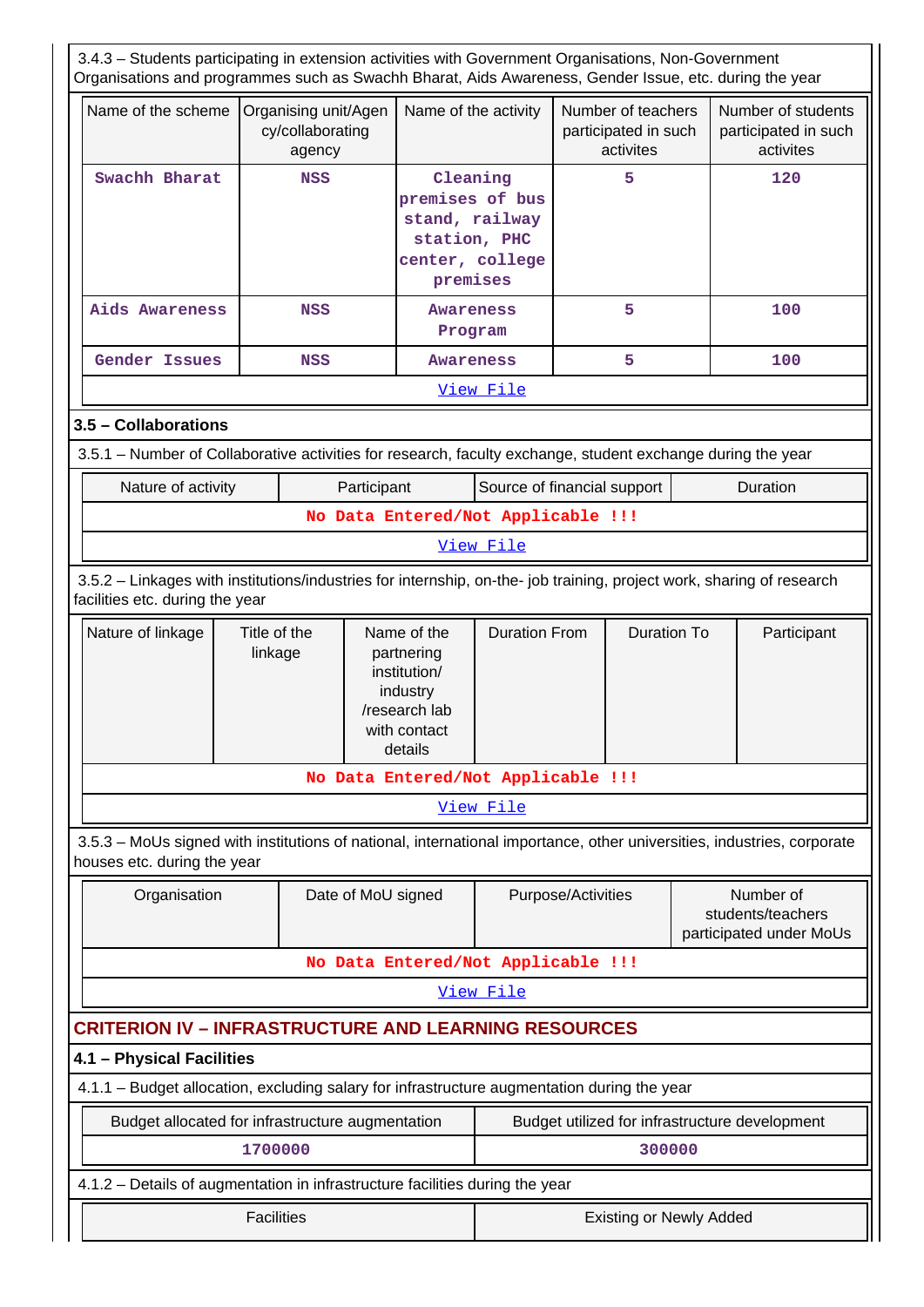|                                                                                                                                                                                                                                                         |                                            | Campus Area     |          |                                                                  |                            | Existing            |                                                     |                    |                                               |                                                                                                                      |  |  |
|---------------------------------------------------------------------------------------------------------------------------------------------------------------------------------------------------------------------------------------------------------|--------------------------------------------|-----------------|----------|------------------------------------------------------------------|----------------------------|---------------------|-----------------------------------------------------|--------------------|-----------------------------------------------|----------------------------------------------------------------------------------------------------------------------|--|--|
| 4.2 - Library as a Learning Resource                                                                                                                                                                                                                    |                                            |                 |          |                                                                  |                            |                     |                                                     |                    |                                               |                                                                                                                      |  |  |
| 4.2.1 - Library is automated {Integrated Library Management System (ILMS)}                                                                                                                                                                              |                                            |                 |          |                                                                  |                            |                     |                                                     |                    |                                               |                                                                                                                      |  |  |
|                                                                                                                                                                                                                                                         | Name of the ILMS<br>software               |                 |          | Nature of automation (fully<br>or patially)                      |                            |                     | Version                                             |                    | Year of automation                            |                                                                                                                      |  |  |
|                                                                                                                                                                                                                                                         | <b>SLIM</b>                                |                 |          | Partially                                                        |                            |                     | 2.9.2                                               |                    | 2014                                          |                                                                                                                      |  |  |
| 4.2.2 - Library Services                                                                                                                                                                                                                                |                                            |                 |          |                                                                  |                            |                     |                                                     |                    |                                               |                                                                                                                      |  |  |
| Library<br>Service Type                                                                                                                                                                                                                                 |                                            |                 | Existing |                                                                  |                            | Newly Added         |                                                     |                    | Total                                         |                                                                                                                      |  |  |
| Text Books                                                                                                                                                                                                                                              |                                            | 1472            |          | 119979                                                           | 129                        |                     | 19972                                               | 1601               |                                               | 139951                                                                                                               |  |  |
| Reference<br><b>Books</b>                                                                                                                                                                                                                               |                                            | 1094            |          | 240275                                                           | 44                         |                     | 8867                                                | 1138               |                                               | 249142                                                                                                               |  |  |
|                                                                                                                                                                                                                                                         | Journals<br>38                             |                 |          | 51408                                                            | 7                          |                     | 16732                                               | 45                 |                                               | 68140                                                                                                                |  |  |
|                                                                                                                                                                                                                                                         |                                            |                 |          |                                                                  |                            | View File           |                                                     |                    |                                               |                                                                                                                      |  |  |
| 4.2.3 - E-content developed by teachers such as: e-PG- Pathshala, CEC (under e-PG- Pathshala CEC (Under<br>Graduate) SWAYAM other MOOCs platform NPTEL/NMEICT/any other Government initiatives & institutional<br>(Learning Management System (LMS) etc |                                            |                 |          |                                                                  |                            |                     |                                                     |                    |                                               |                                                                                                                      |  |  |
|                                                                                                                                                                                                                                                         | Name of the Teacher                        |                 |          | Name of the Module                                               |                            |                     | Platformon which module<br>is developed             |                    | Date of launching e-<br>content               |                                                                                                                      |  |  |
|                                                                                                                                                                                                                                                         |                                            |                 |          |                                                                  |                            |                     | No Data Entered/Not Applicable !!!                  |                    |                                               |                                                                                                                      |  |  |
| 4.3 - IT Infrastructure                                                                                                                                                                                                                                 |                                            |                 |          |                                                                  |                            |                     |                                                     |                    |                                               |                                                                                                                      |  |  |
| 4.3.1 - Technology Upgradation (overall)                                                                                                                                                                                                                |                                            |                 |          |                                                                  |                            |                     |                                                     |                    |                                               |                                                                                                                      |  |  |
| <b>Type</b>                                                                                                                                                                                                                                             | <b>Total Co</b><br>mputers                 | Computer<br>Lab |          | Internet                                                         | <b>Browsing</b><br>centers | Computer<br>Centers | Office                                              | Departme<br>nts    | Available<br><b>Bandwidt</b><br>h.<br>(MGBPS) | <b>Others</b>                                                                                                        |  |  |
| Existin<br>g                                                                                                                                                                                                                                            | 17                                         | $\mathbf{1}$    |          | 1                                                                | $\mathbf{O}$               | $\mathbf 0$         | $\mathbf 0$                                         | $\mathbf 0$        | 5                                             | $\mathbf 0$                                                                                                          |  |  |
| Added                                                                                                                                                                                                                                                   | $\mathbf 0$                                | $\mathbf 0$     |          | $\mathbf 0$                                                      | $\mathbf 0$                | $\mathbf 0$         | $\mathbf 0$                                         | $\mathbf 0$        | $\mathbf 0$                                   | $\mathbf 0$                                                                                                          |  |  |
| Total                                                                                                                                                                                                                                                   | 17                                         | 1               |          | 1                                                                | $\mathbf 0$                | $\mathbf 0$         | $\mathbf 0$                                         | $\mathbf 0$        | 5                                             | $\mathbf 0$                                                                                                          |  |  |
| 4.3.2 - Bandwidth available of internet connection in the Institution (Leased line)                                                                                                                                                                     |                                            |                 |          |                                                                  |                            |                     |                                                     |                    |                                               |                                                                                                                      |  |  |
|                                                                                                                                                                                                                                                         |                                            |                 |          |                                                                  | 5 MBPS/ GBPS               |                     |                                                     |                    |                                               |                                                                                                                      |  |  |
| 4.3.3 - Facility for e-content                                                                                                                                                                                                                          |                                            |                 |          |                                                                  |                            |                     |                                                     |                    |                                               |                                                                                                                      |  |  |
|                                                                                                                                                                                                                                                         | Name of the e-content development facility |                 |          |                                                                  |                            |                     | Provide the link of the videos and media centre and | recording facility |                                               |                                                                                                                      |  |  |
|                                                                                                                                                                                                                                                         |                                            |                 |          |                                                                  |                            |                     | No Data Entered/Not Applicable !!!                  |                    |                                               |                                                                                                                      |  |  |
| 4.4 - Maintenance of Campus Infrastructure                                                                                                                                                                                                              |                                            |                 |          |                                                                  |                            |                     |                                                     |                    |                                               |                                                                                                                      |  |  |
| component, during the year                                                                                                                                                                                                                              |                                            |                 |          |                                                                  |                            |                     |                                                     |                    |                                               | 4.4.1 - Expenditure incurred on maintenance of physical facilities and academic support facilities, excluding salary |  |  |
|                                                                                                                                                                                                                                                         | Assigned Budget on<br>academic facilities  |                 |          | Expenditure incurred on<br>maintenance of academic<br>facilities |                            |                     | Assigned budget on<br>physical facilities           |                    | Expenditure incurredon<br>facilites           | maintenance of physical                                                                                              |  |  |
|                                                                                                                                                                                                                                                         | 1014000                                    |                 |          | 973570                                                           |                            |                     | 2486000                                             |                    | 402947                                        |                                                                                                                      |  |  |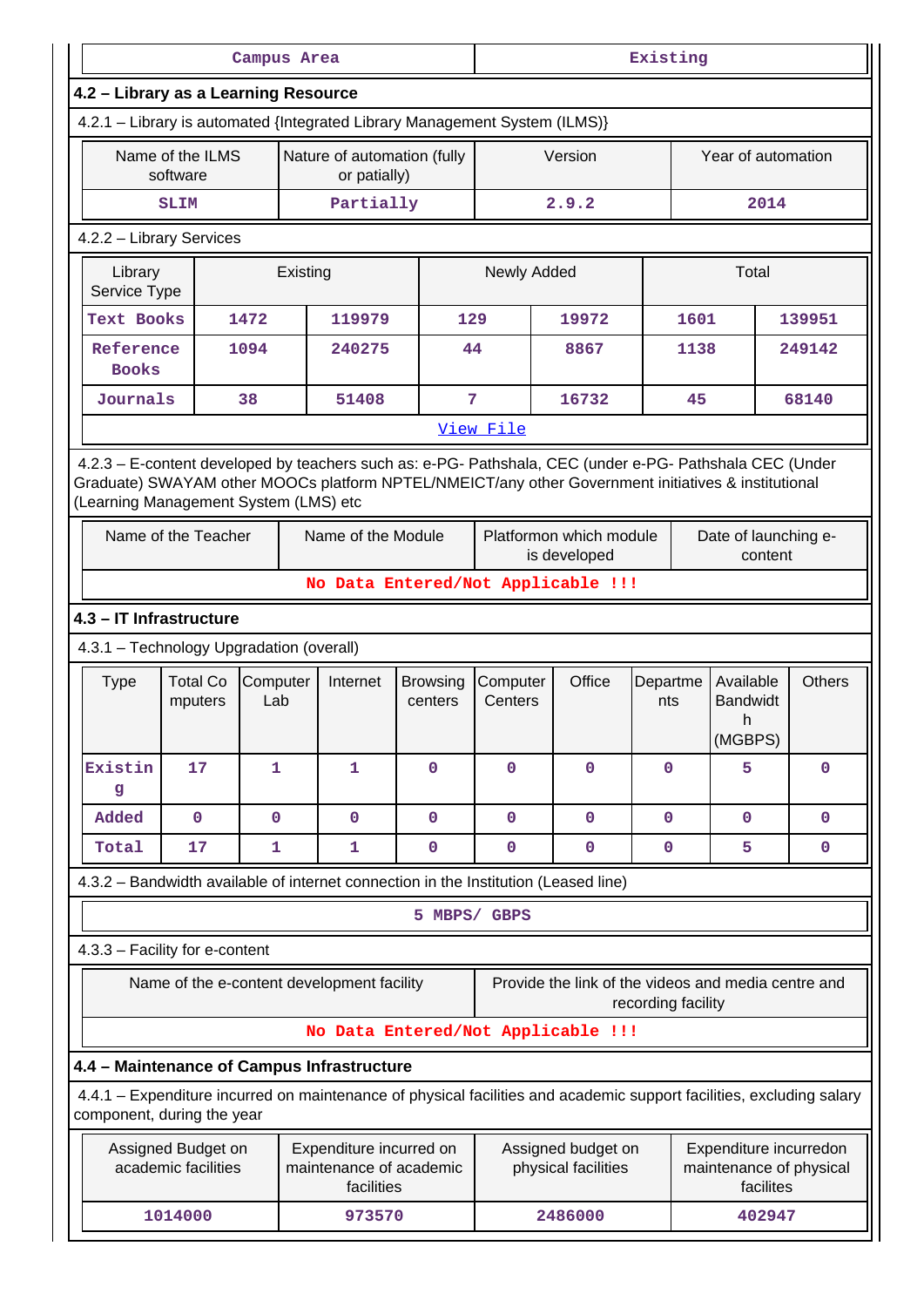4.4.2 – Procedures and policies for maintaining and utilizing physical, academic and support facilities - laboratory, library, sports complex, computers, classrooms etc. (maximum 500 words) (information to be available in institutional Website, provide link)

 **Top management assures free hand leadership to the faculty for efficient and smooth running of college and quality maintenance by following measures: • Heads of the departments lead other faculty members by holding frequent and regular departmental meetings with them to discuss and execute curricular, cocurricular and extension activities, as well as other parameters and issues required for departmental adequacy for smooth teachinglearning and research. Moreover they are allowed to involve in Board of Studies and contribute in curriculum designing. • Heads of departments are responsible for selecting equipment's for purchasing in priority order. • They are invited in interviews for selection of contributory hour basis teachers and express their views on selection of candidates. • Recently Academics Monitoring Committee has been constituted to monitor running and quality assurance in curricular and cocurricular aspects which are being handled by faculty members. • The coordinators have been appointed for Research Committee, coaching for competitive examinations and career and trainingplacement cell to coordinate efficacy of functioning in these spheres and they shoulder the total**

**responsibility of task within their purview and make year plans for diverse activities with sharing suggestions of committee members which are approved by Principal. • 3 teaching staff members and 1 from nonteaching sector are given representation on CDC to voice demanding issues regarding infrastructural needs, result, administration, appointments, personal and students' grievances, etc. • Principal assigns particular responsibility and task to specific faculty member and who is often accessible as and when required by college authority for relevant guidance and cooperation. Institute believes in virtues of team spirit and decision making. Principal, by supportive assistance of heads of the department participate in decision making in democratic way. Departmental heads enjoy full operational autonomy regarding planning and execution of their assigned work within stipulated time frame like: • Distribution of syllabus as**

**per work load. • Distribution of theory lectures and practical's in departmental time table. • Internal examinations and assessment. • Liberty in selection and purchasing material on the basis of prioritized needs viz. books/chemicals/equipment's, etc. • Total freedom in purchasing material below the cost of rupees one thousand. • Planning of departmental annual calendar of curricular, cocurricular and extension activities and their execution. • Further the administration is decentralized to great extent in form of**

**formulation of various administrative committees. These monitor the roles of different departmental activities and carry out diverse curricular, cocurricular and extracurricular activities. Committees involve every faculty member from teaching, nonteaching and a few student representatives. Each one headed by convener / coordinator holding respective power and responsibility.**

**These are delegated according to faculty's talent, skills, competence, aptitude, devotion and commitment for work to achieve institute's goal. • The admissions are monitored by admission committee. • The administrative and academic activities are reviewed by the IQAC and its audit verification for accountability.**

[http://macccr.org/wp-content/uploads/2019/11/Procedures\\_&\\_Policies\\_for\\_maintaining\\_&\\_utilizing\\_physical\\_aca](http://macccr.org/wp-content/uploads/2019/11/Procedures_&_Policies_for_maintaining_&_utilizing_physical_academic_&_support_facilities.pdf) demic & support facilities.pdf

# **CRITERION V – STUDENT SUPPORT AND PROGRESSION**

## **5.1 – Student Support**

5.1.1 – Scholarships and Financial Support

Name/Title of the scheme Number of students Amount in Rupees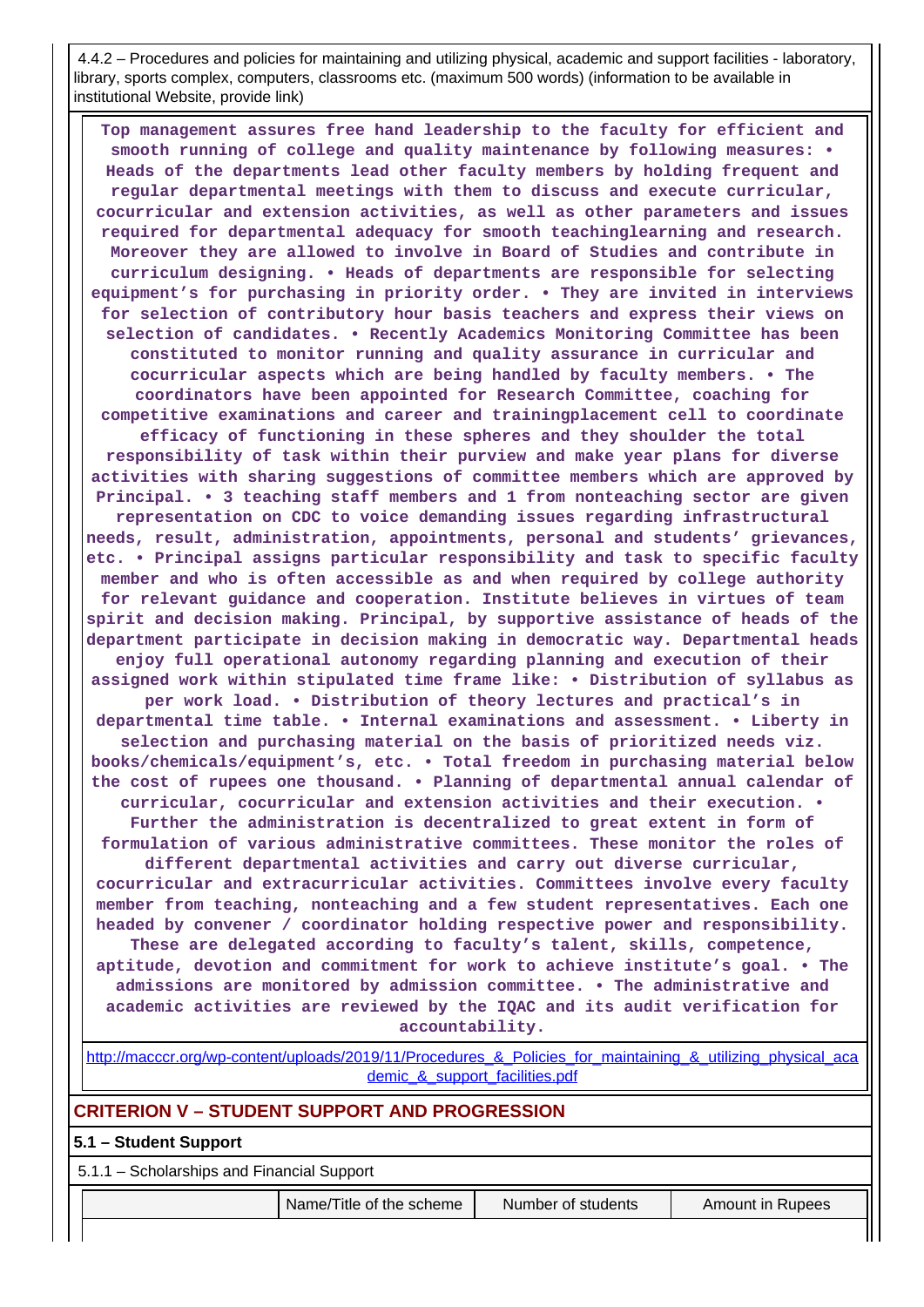|                                                     |                                                             | No Data Entered/Not Applicable !!!                                                                                                                                                                              |                                                                             |                                                              |                                     |  |  |  |  |  |
|-----------------------------------------------------|-------------------------------------------------------------|-----------------------------------------------------------------------------------------------------------------------------------------------------------------------------------------------------------------|-----------------------------------------------------------------------------|--------------------------------------------------------------|-------------------------------------|--|--|--|--|--|
|                                                     |                                                             |                                                                                                                                                                                                                 | View File                                                                   |                                                              |                                     |  |  |  |  |  |
|                                                     |                                                             | 5.1.2 - Number of capability enhancement and development schemes such as Soft skill development, Remedial<br>coaching, Language lab, Bridge courses, Yoga, Meditation, Personal Counselling and Mentoring etc., |                                                                             |                                                              |                                     |  |  |  |  |  |
| Name of the capability<br>enhancement scheme        |                                                             | Number of students<br>Date of implemetation<br>enrolled                                                                                                                                                         |                                                                             |                                                              | Agencies involved                   |  |  |  |  |  |
|                                                     |                                                             | No Data Entered/Not Applicable !!!                                                                                                                                                                              |                                                                             |                                                              |                                     |  |  |  |  |  |
|                                                     |                                                             |                                                                                                                                                                                                                 | View File                                                                   |                                                              |                                     |  |  |  |  |  |
| institution during the year                         |                                                             | 5.1.3 - Students benefited by guidance for competitive examinations and career counselling offered by the                                                                                                       |                                                                             |                                                              |                                     |  |  |  |  |  |
| Year                                                | Name of the<br>scheme                                       | Number of<br>benefited<br>students for<br>competitive<br>examination                                                                                                                                            | Number of<br>benefited<br>students by<br>career<br>counseling<br>activities | Number of<br>students who<br>have passedin<br>the comp. exam | Number of<br>studentsp placed       |  |  |  |  |  |
|                                                     |                                                             | No Data Entered/Not Applicable !!!                                                                                                                                                                              |                                                                             |                                                              |                                     |  |  |  |  |  |
| View File                                           |                                                             |                                                                                                                                                                                                                 |                                                                             |                                                              |                                     |  |  |  |  |  |
| harassment and ragging cases during the year        |                                                             | 5.1.4 – Institutional mechanism for transparency, timely redressal of student grievances, Prevention of sexual                                                                                                  |                                                                             |                                                              |                                     |  |  |  |  |  |
| Total grievances received                           |                                                             | Number of grievances redressed                                                                                                                                                                                  |                                                                             | Avg. number of days for grievance<br>redressal               |                                     |  |  |  |  |  |
| 0                                                   |                                                             | 0                                                                                                                                                                                                               |                                                                             |                                                              | 0                                   |  |  |  |  |  |
| 5.2 - Student Progression                           |                                                             |                                                                                                                                                                                                                 |                                                                             |                                                              |                                     |  |  |  |  |  |
| 5.2.1 - Details of campus placement during the year |                                                             |                                                                                                                                                                                                                 |                                                                             |                                                              |                                     |  |  |  |  |  |
|                                                     | On campus                                                   |                                                                                                                                                                                                                 |                                                                             | Off campus                                                   |                                     |  |  |  |  |  |
| Nameof<br>organizations<br>visited                  | Number of<br>students<br>participated                       | Number of<br>stduents placed                                                                                                                                                                                    | <b>Nameof</b><br>organizations<br>visited                                   | Number of<br>students<br>participated                        | Number of<br>stduents placed        |  |  |  |  |  |
|                                                     |                                                             | No Data Entered/Not Applicable !!!                                                                                                                                                                              |                                                                             |                                                              |                                     |  |  |  |  |  |
|                                                     |                                                             |                                                                                                                                                                                                                 | View File                                                                   |                                                              |                                     |  |  |  |  |  |
|                                                     |                                                             | 5.2.2 - Student progression to higher education in percentage during the year                                                                                                                                   |                                                                             |                                                              |                                     |  |  |  |  |  |
| Year                                                | Number of<br>students<br>enrolling into<br>higher education | Programme<br>graduated from                                                                                                                                                                                     | Depratment<br>graduated from                                                | Name of<br>institution joined                                | Name of<br>programme<br>admitted to |  |  |  |  |  |
| 2018                                                | 22                                                          | Mahila Arts<br>Commerce,<br>College,<br>Chandur<br>Railway.                                                                                                                                                     | Marathi                                                                     | Mahila Arts<br>Commerce<br>COLLEGE,<br>Chandur<br>Railway.   | M.A.Marathi                         |  |  |  |  |  |
| 2018                                                | 4                                                           | Mahila Arts<br>Commerce<br>College, Cha<br>ndur-Railway                                                                                                                                                         | HomeEconomic<br>s<br>View File                                              | Mahila Arts<br>Commerce<br>College,<br>Chandur<br>Railway.   | M.A. Home<br>Economics              |  |  |  |  |  |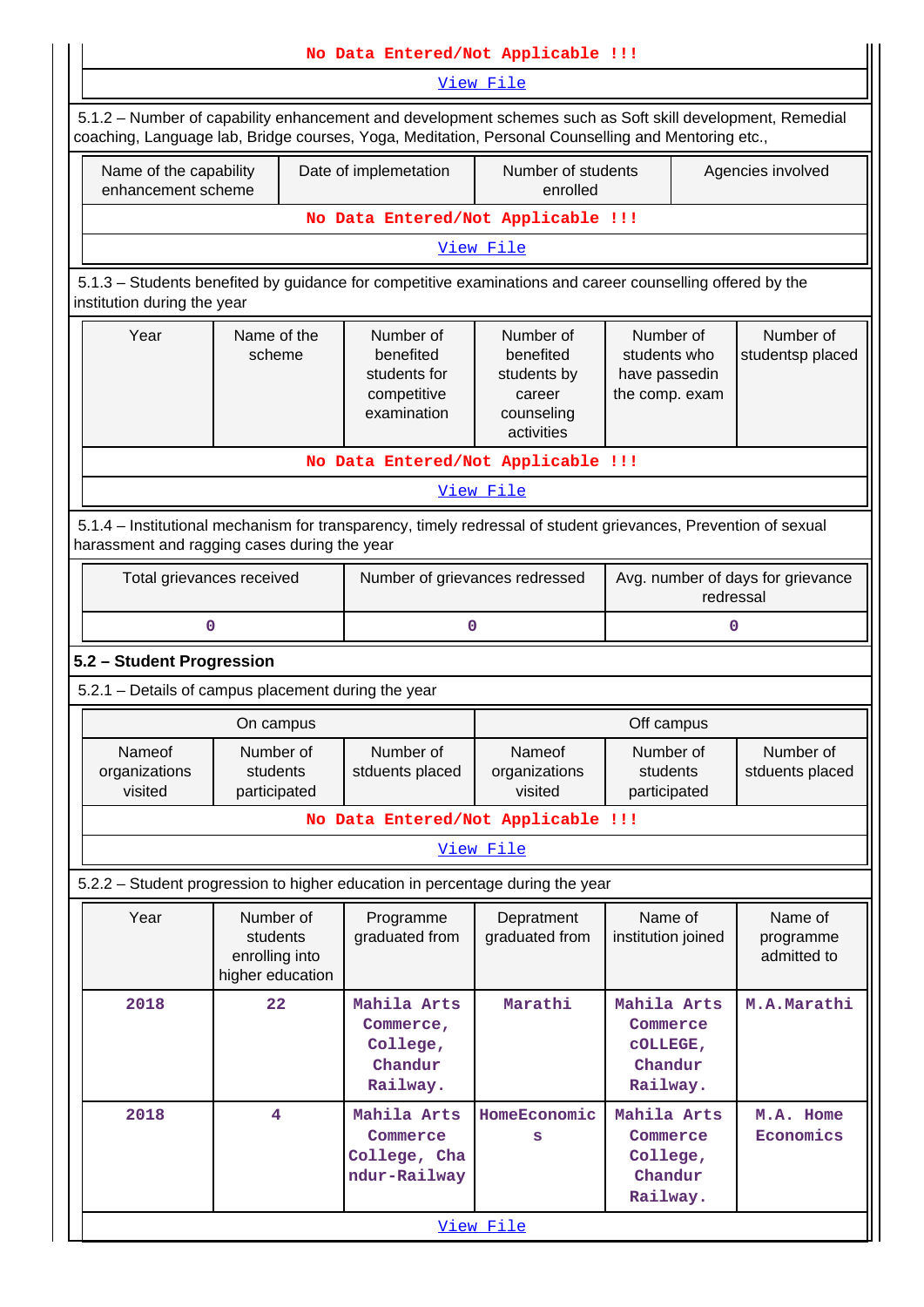5.2.3 – Students qualifying in state/ national/ international level examinations during the year (eg:NET/SET/SLET/GATE/GMAT/CAT/GRE/TOFEL/Civil Services/State Government Services)

Items **Number of students selected/ qualifying No Data Entered/Not Applicable !!!** [View File](https://assessmentonline.naac.gov.in/public/Postacc/Qualifying/1252_Qualifying_1571155871.xlsx) 5.2.4 – Sports and cultural activities / competitions organised at the institution level during the year Activity **Activity Level** Level **Number of Participants Group/solo songs institution level 20 Skit institution level 10 Rangoli Flower show Dish decoration institution level 25 Poster panting One minute show Sports institution level 25 Cultural Program,One Act Play institution level 50 Essay writing institution level 40 Debate Question Quiz institution level 30** [View File](https://assessmentonline.naac.gov.in/public/Postacc/Activities_Organised/1252_Activities_Organised_1571156856.xlsx)

# **5.3 – Student Participation and Activities**

 5.3.1 – Number of awards/medals for outstanding performance in sports/cultural activities at national/international level (award for a team event should be counted as one)

| Year                               | Name of the<br>award/medal | National/<br>Internaional | Number of<br>awards for<br><b>Sports</b> | Number of<br>awards for<br>Cultural | Student ID<br>number | Name of the<br>student |  |  |  |  |
|------------------------------------|----------------------------|---------------------------|------------------------------------------|-------------------------------------|----------------------|------------------------|--|--|--|--|
| No Data Entered/Not Applicable !!! |                            |                           |                                          |                                     |                      |                        |  |  |  |  |

 5.3.2 – Activity of Student Council & representation of students on academic & administrative bodies/committees of the institution (maximum 500 words)

 **The college works for the benefits of the students throughout the year and pursues several activities within the and outside College campus the major activities persecuted by students in 201819 1 cultural activities to fresher's party celebration of birth and death anniversary of Mahatma Gandhi teachers Day celebration in memory of sarvepalli radhakrishnan 4 celebration of annual social 5.gathering Marathi rajbhasha din activity. Other activities participate in blood donation camp off central railway of Chandur –Railway. railway.Top management assures free hand leadership to the faculty for efficient and smooth running of college and quality maintenance by following measures: • Heads of the departments lead other faculty members by holding frequent and regular departmental meetings with them to discuss and execute curricular, cocurricular and extension activities, as well as other parameters and issues required for departmental adequacy for smooth teachinglearning and research. Moreover they are allowed to involve in Board of Studies and contribute in curriculum designing. • Heads of departments are responsible for selecting equipment's for purchasing in priority order. • They are invited in interviews for selection of contributory hour basis teachers and express their views on selection of candidates. • Recently Academics Monitoring Committee has been constituted to monitor running and quality assurance in curricular and cocurricular aspects which are being handled by faculty members. • The coordinators have been appointed for Research Committee, coaching for competitive examinations and**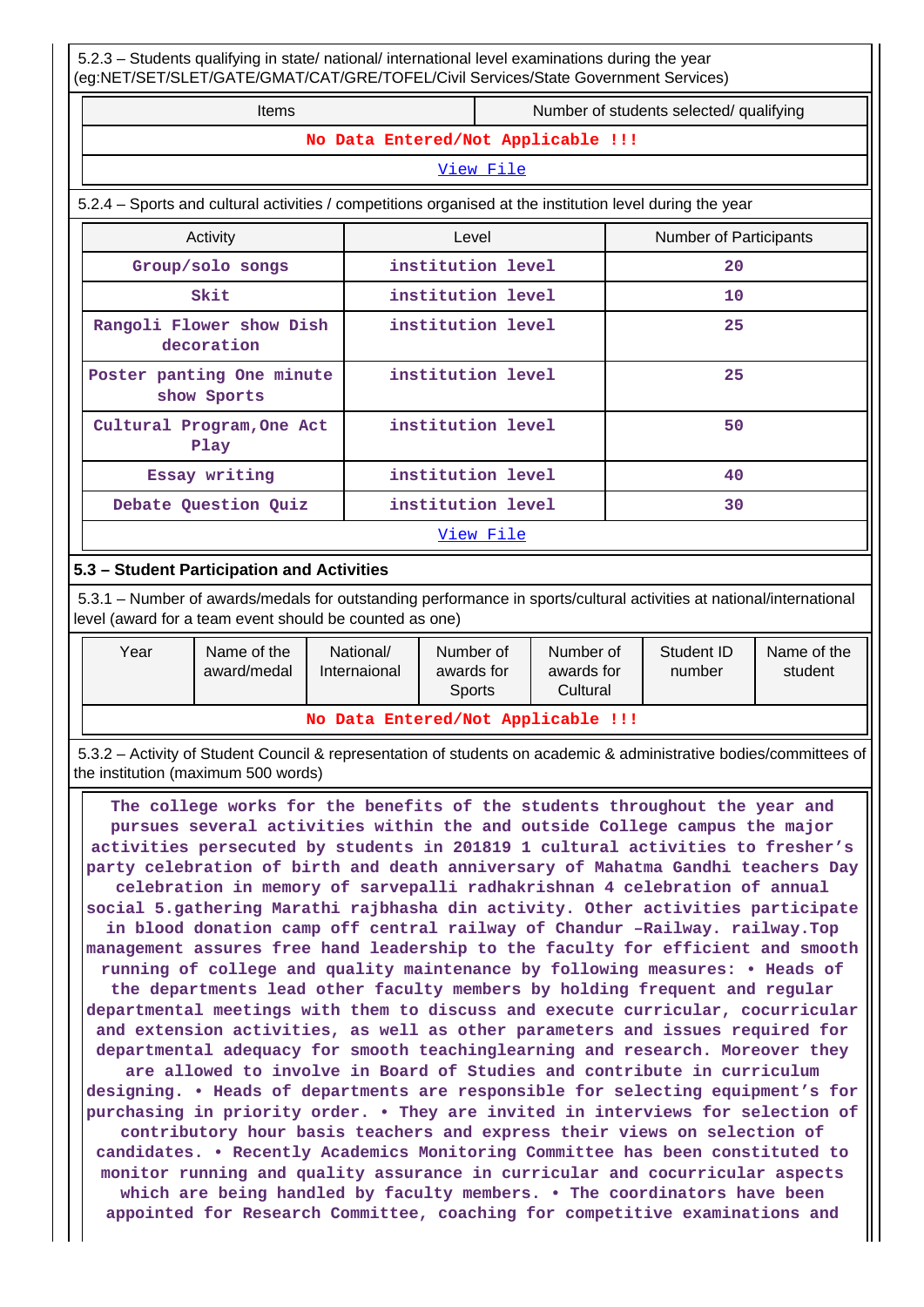**career and trainingplacement cell to coordinate efficacy of functioning in these spheres and they shoulder the total responsibility of task within their purview and make year plans for diverse activities with sharing suggestions of committee members which are approved by Principal. • 3 teaching staff members and 1 from nonteaching sector are given representation on LMC to voice demanding issues regarding infrastructural needs, result, administration, appointments, personal and students' grievances, etc. • Principal assigns particular responsibility and task to specific faculty member and who is often accessible as and when required by college authority for relevant guidance and cooperation. Institute believes in virtues of team spirit and decision making. Principal, by supportive assistance of heads of the department participate in decision making in democratic way. Departmental heads enjoy full operational autonomy regarding planning and execution of their assigned work within stipulated time frame like: • Distribution of syllabus as per work load. • Distribution of theory lectures and practical's in departmental time table. • Internal examinations and assessment. • Liberty in selection and purchasing material on the basis of prioritized needs viz. books/chemicals/equipment's, etc. • Total freedom in purchasing material below the cost of rupees one thousand. • Planning of departmental annual calendar of curricular, cocurricular and extension activities and their execution. • Further the administration is decentralized to great extent in form of formulation of various administrative committees. These monitor the roles of different departmental activities and carry out diverse curricular, cocurricular and extracurricular activities. Committees involve every faculty member from teaching, nonteaching and a few student representatives. Each one headed by convener / coordinator holding respective power and responsibility. These are delegated according to faculty's talent, skills, competence, aptitude, devotion and commitment for work to achieve institute's goal. • The admissions are monitored by admission committee. • The administrative and academic activities are reviewed by the IQAC and its audit verification for accountability**

#### **5.4 – Alumni Engagement**

#### 5.4.1 – Whether the institution has registered Alumni Association?

#### **Yes**

 **To build a selfmotivated and continuing relationship with college Alumni to facilitate greater collaboration and connection for mutual wellbeing and progress. Mahila Arts Commerce College, ChandurRly has always given a thought to have compendium of providing only best of the best education to its students, our Alumni on the other hand are adding values to its reputation with their influences to the society. It would be an understatement to mention that today College is having its presence in each and every part of the Maharashtra in the form of its Alumni. Formal Alumni Meets are such opportunities which enable Alumni to reunite with their friends and faculty members, revitalize their memories and share experiences of their past and present life. At the same time it also enables us to receive constant updates of our Alumni and to have structured engagements with our Alumni of mutual interests and gains. The areas where Amity is utilizing the Alumni Network: 1.In building the Colleges s reputation, which relies in large part on how successful graduates are in the real world. 2.Our existing students have better job prospects because their seniors are creating a perfect legacy in the corporate world with their knowledge and values. Major platforms where Snehbandh(Name of Alumni association) Alumni are engaged: 1.Invited Talks/ Guest Lectures/ Alumni Forums 2.Member of College Development Committee 3.Engaged with institutions in the capacity of external examiners . 4.Exclusive engagement with existing students of Amity and its Alumni under Mentor Mentee Programme 5.Alumni also take part in various Social Activities like , Human Value. 13. Alumni are also engaged in various students driven activities like committees as a Jury Member,**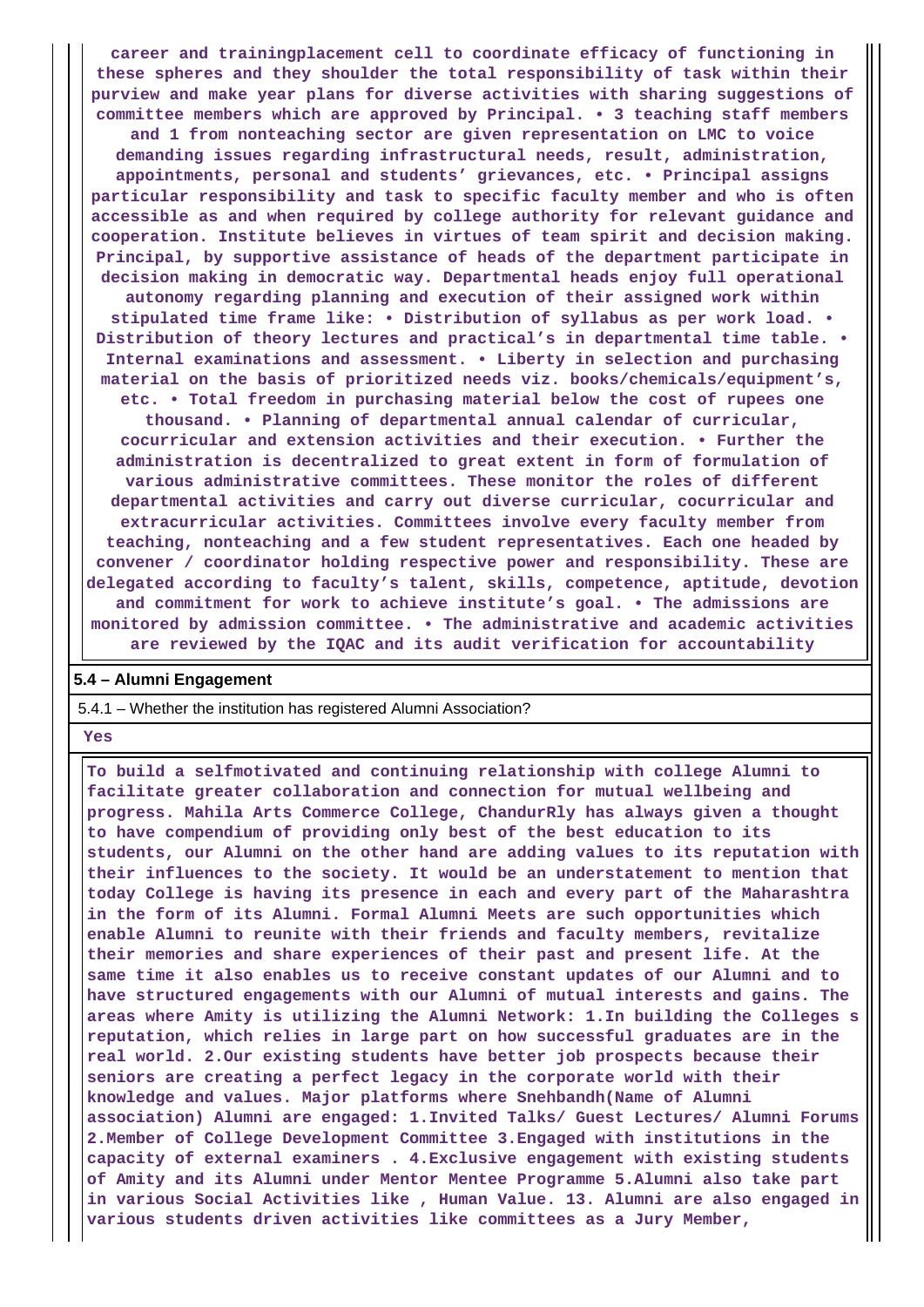**facilitator and activities supporters.**

5.4.2 – No. of enrolled Alumni:

**7**

5.4.3 – Alumni contribution during the year (in Rupees) :

**0**

5.4.4 – Meetings/activities organized by Alumni Association :

 **1. Activities: • Regular meets are organized in which alumni recollect their golden memories and express their heartfelt views. • Constructive suggestions are incorporated in college development. • Few alumni visit as resource persons and contribute in academic and nonacademic enrichments. Association has raised some corpus fund to enhance infrastructural development. Day by day horizons of alumni association are expanding and it is enriching by new enrollments**

## **CRITERION VI – GOVERNANCE, LEADERSHIP AND MANAGEMENT**

#### **6.1 – Institutional Vision and Leadership**

 6.1.1 – Mention two practices of decentralization and participative management during the last year (maximum 500 words)

 **Heads of departments are responsible for selecting equipment's for purchasing in priority order. The bulk of the students pursuing higher education in this college are emanating from rural areas. They belong to socioeconomically backward sector of society. The vision and the mission statements are in synchrony with the intellectual potential and academic needs and demands of the region with the aim of equipping them for individual to national life. To reflect the national policies of higher education through the vision and mission of the institute, it undertakes following endeavors: Top management assures free hand leadership to the faculty for efficient and smooth running of college and quality maintenance by following measures: • Heads of the departments lead other faculty members by holding frequent and regular departmental meetings with them to discuss and execute curricular, cocurricular and extension activities, as well as other parameters and issues required for departmental adequacy for smooth teachinglearning and research. Moreover they are allowed to involve in Board of Studies and contribute in curriculum designing. • • They are invited in interviews for selection of contributory hour basis teachers and express their views on selection of candidates. • Recently Academics Monitoring Committee has been constituted to monitor running and quality assurance in curricular and cocurricular aspects which are being handled by faculty members. • The coordinators have been appointed for Research Committee, coaching for competitive examinations and career and trainingplacement cell to coordinate efficacy of functioning in these spheres and they shoulder the total responsibility of task within their purview and make year plans for diverse activities with sharing suggestions of committee members which are approved by Principal. • 3 teaching staff members and 1 from nonteaching sector are given representation on LMC to voice demanding issues regarding infrastructural needs, result, administration, appointments, personal and students' grievances, etc. • Principal assigns particular responsibility and task to specific faculty member and who is often accessible as and when required by college authority for relevant guidance and cooperation. Institute believes in virtues of team spirit and decision making. Principal, by supportive assistance of heads of the department participate in decision making in democratic way. Departmental heads enjoy full operational autonomy regarding planning and execution of their assigned work within stipulated time frame like: • Distribution of syllabus as per work load. • Distribution of theory lectures and practical's in departmental time table. • Internal examinations**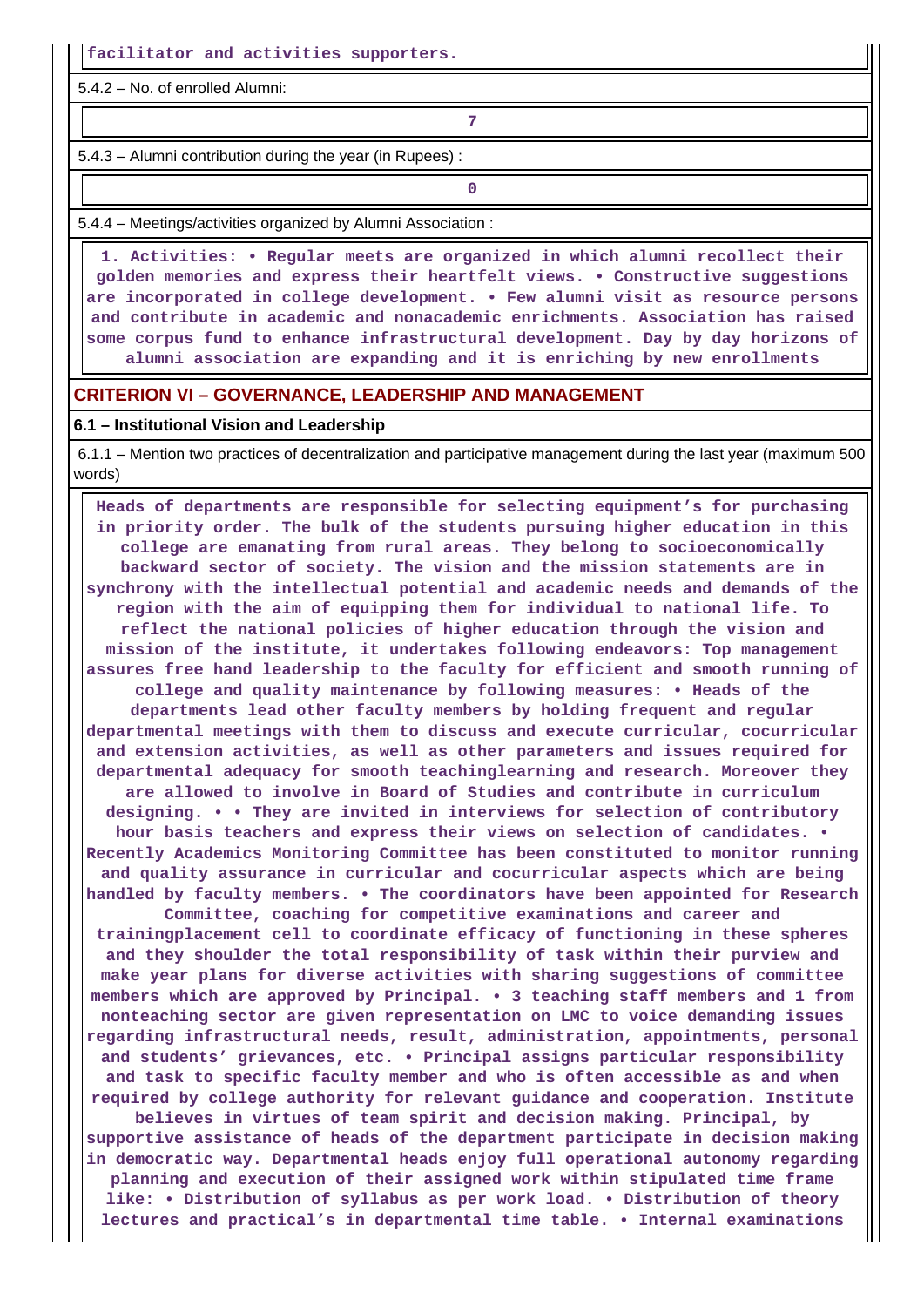**and assessment. • Liberty in selection and purchasing material on the basis of prioritized needs viz. books/chemicals/equipment's, etc. • Total freedom in purchasing material below the cost of rupees one thousand. • Planning of departmental annual calendar of curricular, cocurricular and extension activities and their execution. • Further the administration is decentralized to great extent in form of formulation of various administrative committees. These monitor the roles of different departmental activities and carry out diverse curricular, cocurricular and extracurricular activities. Committees involve every faculty member from teaching, nonteaching and a few student representatives. Each one headed by convener / coordinator holding respective power and responsibility. These are delegated according to faculty's talent, skills, competence, aptitude, devotion and commitment for work to achieve institute's goal. • The admissions are monitored by admission committee. • The administrative and academic activities are reviewed by the IQAC and its audit verification for accountability. Thus, decentralized device empowers the departments and individual faculty and makes them enough confident and selfdecisive. However careful checks always loom to ensure decision made in careful, proper and feasible manner. As per need, these decisions are reviewed by higher authority. The suggestions from management are communicated to teaching / nonteaching staff and implemented by the Principal**

6.1.2 – Does the institution have a Management Information System (MIS)?

#### **Partial**

### **6.2 – Strategy Development and Deployment**

6.2.1 – Quality improvement strategies adopted by the institution for each of the following (with in 100 words each):

| <b>Strategy Type</b>     | <b>Details</b>                                                                                                                                                                                                                                                                                                                                                                                                                                                                                                                                                                                                                                             |
|--------------------------|------------------------------------------------------------------------------------------------------------------------------------------------------------------------------------------------------------------------------------------------------------------------------------------------------------------------------------------------------------------------------------------------------------------------------------------------------------------------------------------------------------------------------------------------------------------------------------------------------------------------------------------------------------|
| Curriculum Development   | Unable to do any change in Curriculum<br>development, because it is well decided<br>planned by Sant Gadge Baba University,<br>Amravati.                                                                                                                                                                                                                                                                                                                                                                                                                                                                                                                    |
| Research and Development | i. To encourage them to present<br>research papers in National<br>International state level seminar and<br>to act as a resource persons. iii.<br>Exhibits the publication of research<br>work of the faculty members in the<br>college library to inspire for the<br>research if. Motivation of the faculty<br>members and students to organise<br>seminars, workshops, institutional<br>level state level, National level and<br>international level. 5 encourage<br>faculties to act as young feel and PHD<br>supervisors. v. library ICT and<br>physical infrastructure provision for<br>WiFi facility in campus for the use of<br>e learning resources |
| Admission of Students    | 1 fully computerized office and<br>accounts .2. Online admission process<br>of UG and PG. 3 display of all<br>important notifications point 2.1<br>curriculum development a. Inclusion of<br>field work industrial visits and<br>educational excursions in both<br>undergraduate and post graduate levels                                                                                                                                                                                                                                                                                                                                                  |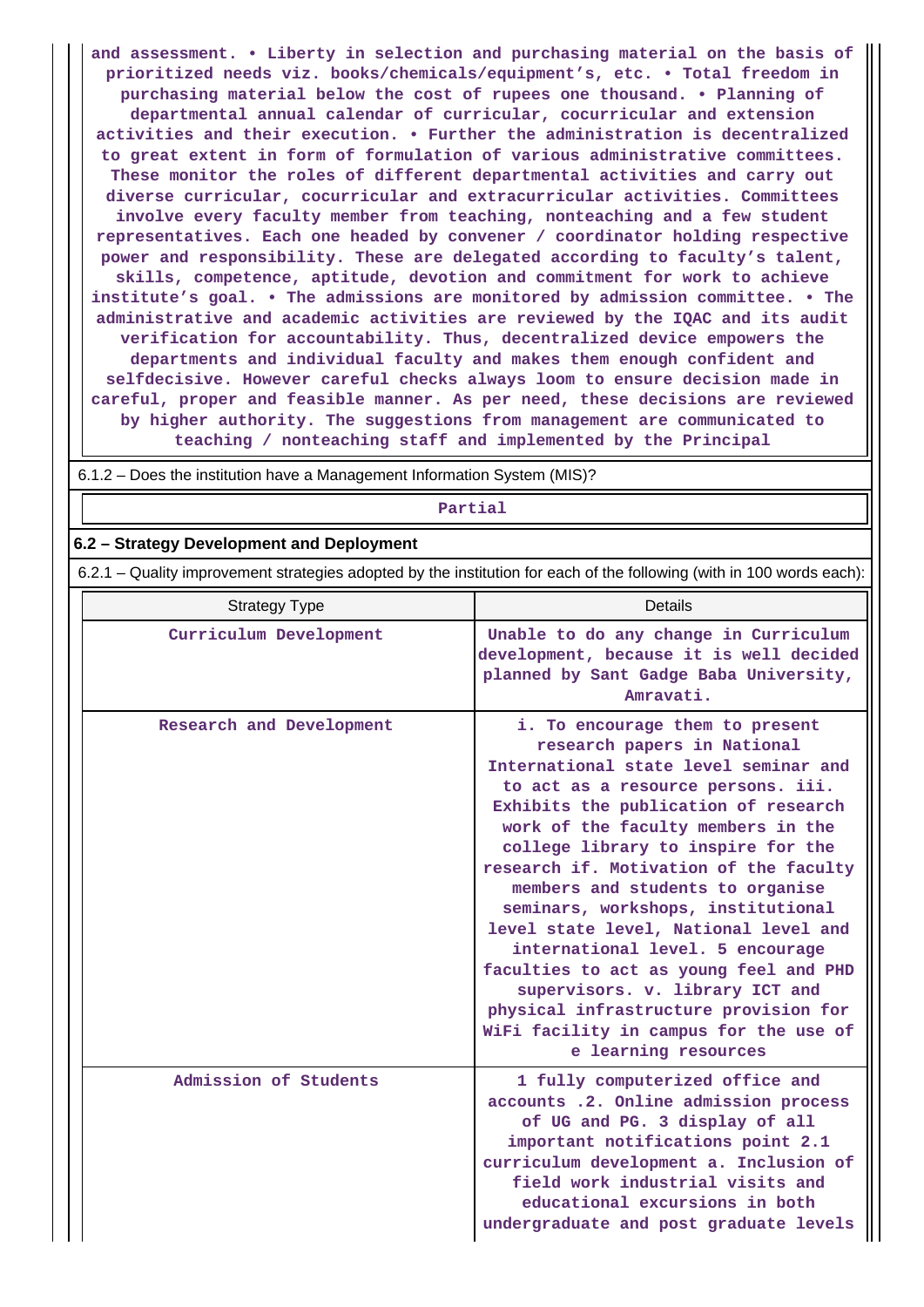|                                                                | of complementary traditional<br>examinations teaching and learning 1<br>wide access to internet facility tu in<br>cricket online learning management<br>eBook regional facility for caring<br>outside 2. Learning through field work<br>visits and industrial eBook journals<br>facility for caring outside.4.<br>Enhancement of learning skill of<br>students through participation<br>indifferent seminars                                                                                                              |
|----------------------------------------------------------------|---------------------------------------------------------------------------------------------------------------------------------------------------------------------------------------------------------------------------------------------------------------------------------------------------------------------------------------------------------------------------------------------------------------------------------------------------------------------------------------------------------------------------|
| Human Resource Management                                      | Human resource Management 1 motivating<br>and facilitating the faculty members to<br>participate ine refreshers orientations<br>and short term courses and the programs<br>like train the trainers self appraisal<br>of the teachers through maintenance of<br>academic diary 3 maintenance of<br>grievance redressal cell anti ragging<br>committee sexual harassment committee 4<br>MOU, with doctor who will visit the<br>college in emergency for the treatment<br>of facility to teaching and non<br>teaching staff. |
| Industry Interaction / Collaboration                           | Industry visits are organized                                                                                                                                                                                                                                                                                                                                                                                                                                                                                             |
| Admission of Students                                          | Admission of students.1. Online<br>admissions including payment facility.<br>2. online admission is made strictly on<br>the basis of criteria design by Gadge<br>Baba Amravati University Amravati .3.<br>strict observance of government rules<br>for reserved category.                                                                                                                                                                                                                                                 |
| Examination and Evaluation                                     | Examination and evaluation a college<br>has complemented traditional written<br>examination with project work<br>assignment debates group discussions<br>literature review PowerPoint<br>presentation Grand Viva, seminar and<br>research and development i.motivate<br>faculty members for research<br>publication in peer reviewed journals<br>with high impact factor                                                                                                                                                  |
| 6.2.2 - Implementation of e-governance in areas of operations: |                                                                                                                                                                                                                                                                                                                                                                                                                                                                                                                           |
| E-governace area                                               | <b>Details</b>                                                                                                                                                                                                                                                                                                                                                                                                                                                                                                            |
| Finance and Accounts                                           | Finance and accounts when fully<br>computerize account section to maintain<br>College campus accounts through<br>computers                                                                                                                                                                                                                                                                                                                                                                                                |
| Student Admission and Support                                  | student admission and support 1 online<br>admission and fees deposited in bank<br>accounts on the same day of admission                                                                                                                                                                                                                                                                                                                                                                                                   |
| Administration                                                 | 1.online leaves applications 2.notice<br>display for students and other                                                                                                                                                                                                                                                                                                                                                                                                                                                   |

**stakeholders.**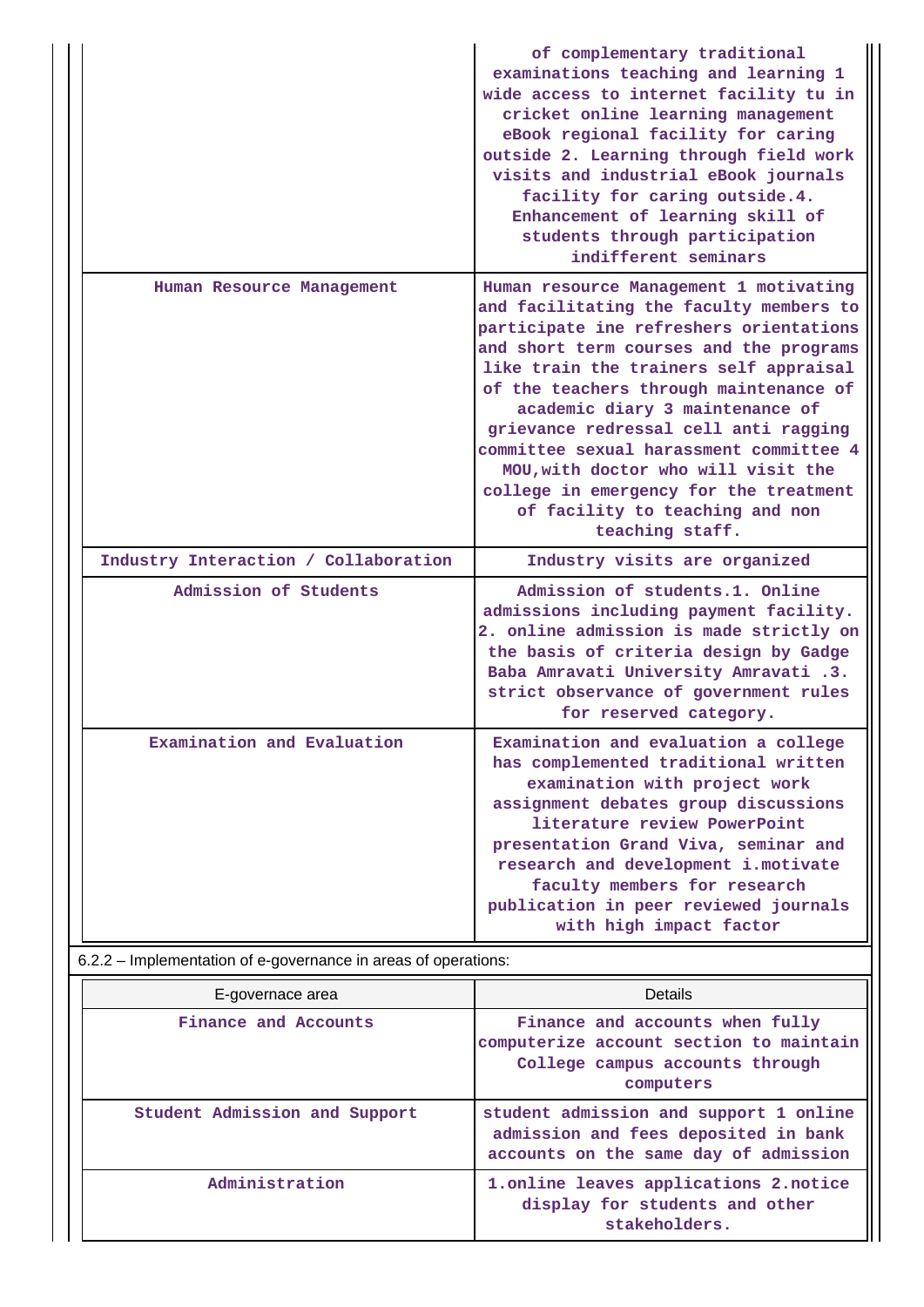|                                                                                                                                                                                            |  | Examination              |                         |                                                                                                   |                                                                                                                        | online information forms from Sant<br>Gadge Baba Amravati University<br>Amravati.                                                                                  |           |                                                  |                      |                                                      |                                                                                 |
|--------------------------------------------------------------------------------------------------------------------------------------------------------------------------------------------|--|--------------------------|-------------------------|---------------------------------------------------------------------------------------------------|------------------------------------------------------------------------------------------------------------------------|--------------------------------------------------------------------------------------------------------------------------------------------------------------------|-----------|--------------------------------------------------|----------------------|------------------------------------------------------|---------------------------------------------------------------------------------|
|                                                                                                                                                                                            |  | Planning and Development |                         |                                                                                                   |                                                                                                                        |                                                                                                                                                                    |           |                                                  | to all stakeholders. |                                                      | Implemented SMS system for circulating<br>information including regular notices |
| 6.3 - Faculty Empowerment Strategies                                                                                                                                                       |  |                          |                         |                                                                                                   |                                                                                                                        |                                                                                                                                                                    |           |                                                  |                      |                                                      |                                                                                 |
| 6.3.1 - Teachers provided with financial support to attend conferences / workshops and towards membership fee<br>of professional bodies during the year                                    |  |                          |                         |                                                                                                   |                                                                                                                        |                                                                                                                                                                    |           |                                                  |                      |                                                      |                                                                                 |
| Year                                                                                                                                                                                       |  | Name of Teacher          |                         |                                                                                                   |                                                                                                                        | Name of the<br>Name of conference/<br>professional body for<br>workshop attended<br>for which financial<br>which membership<br>fee is provided<br>support provided |           |                                                  |                      |                                                      | Amount of support                                                               |
|                                                                                                                                                                                            |  |                          |                         |                                                                                                   | No Data Entered/Not Applicable !!!                                                                                     |                                                                                                                                                                    |           |                                                  |                      |                                                      |                                                                                 |
|                                                                                                                                                                                            |  |                          |                         |                                                                                                   |                                                                                                                        | View File                                                                                                                                                          |           |                                                  |                      |                                                      |                                                                                 |
| 6.3.2 - Number of professional development / administrative training programmes organized by the College for<br>teaching and non teaching staff during the year                            |  |                          |                         |                                                                                                   |                                                                                                                        |                                                                                                                                                                    |           |                                                  |                      |                                                      |                                                                                 |
| Year<br>Title of the<br>professional<br>development<br>programme<br>organised for<br>teaching staff                                                                                        |  |                          |                         | Title of the<br>administrative<br>training<br>programme<br>organised for<br>non-teaching<br>staff | From date                                                                                                              | To Date                                                                                                                                                            |           | Number of<br>participants<br>(Teaching<br>staff) |                      | Number of<br>participants<br>(non-teaching<br>staff) |                                                                                 |
|                                                                                                                                                                                            |  |                          |                         |                                                                                                   | No Data Entered/Not Applicable !!!                                                                                     |                                                                                                                                                                    |           |                                                  |                      |                                                      |                                                                                 |
|                                                                                                                                                                                            |  |                          |                         |                                                                                                   |                                                                                                                        | View File                                                                                                                                                          |           |                                                  |                      |                                                      |                                                                                 |
| 6.3.3 - No. of teachers attending professional development programmes, viz., Orientation Programme, Refresher<br>Course, Short Term Course, Faculty Development Programmes during the year |  |                          |                         |                                                                                                   |                                                                                                                        |                                                                                                                                                                    |           |                                                  |                      |                                                      |                                                                                 |
| Title of the<br>professional<br>development<br>programme                                                                                                                                   |  | Number of teachers       | who attended            |                                                                                                   | From Date                                                                                                              |                                                                                                                                                                    | To date   |                                                  |                      | Duration                                             |                                                                                 |
| Train the<br>Trainer<br>Programmme                                                                                                                                                         |  |                          | $\overline{\mathbf{2}}$ |                                                                                                   | 29/10/2018                                                                                                             |                                                                                                                                                                    |           | 03/11/2018                                       |                      |                                                      | 6                                                                               |
|                                                                                                                                                                                            |  |                          |                         |                                                                                                   |                                                                                                                        | View File                                                                                                                                                          |           |                                                  |                      |                                                      |                                                                                 |
| 6.3.4 - Faculty and Staff recruitment (no. for permanent recruitment):                                                                                                                     |  |                          |                         |                                                                                                   |                                                                                                                        |                                                                                                                                                                    |           |                                                  |                      |                                                      |                                                                                 |
|                                                                                                                                                                                            |  | Teaching                 |                         |                                                                                                   |                                                                                                                        |                                                                                                                                                                    |           |                                                  | Non-teaching         |                                                      |                                                                                 |
| Permanent                                                                                                                                                                                  |  |                          |                         | <b>Full Time</b>                                                                                  |                                                                                                                        |                                                                                                                                                                    | Permanent |                                                  |                      |                                                      | <b>Full Time</b>                                                                |
| 8                                                                                                                                                                                          |  |                          |                         | 8                                                                                                 |                                                                                                                        |                                                                                                                                                                    | 7         |                                                  |                      |                                                      | 7                                                                               |
| $6.3.5$ – Welfare schemes for                                                                                                                                                              |  |                          |                         |                                                                                                   |                                                                                                                        |                                                                                                                                                                    |           |                                                  |                      |                                                      |                                                                                 |
|                                                                                                                                                                                            |  |                          |                         |                                                                                                   | Non-teaching                                                                                                           |                                                                                                                                                                    |           |                                                  |                      | <b>Students</b>                                      |                                                                                 |
| Teaching<br>Considering rapid changes<br>in technology and<br>industry expectations,<br>the Institute encourages<br>its staff in acquiring                                                 |  |                          |                         |                                                                                                   | Welfare Schemes for<br>NonTeaching staff:<br>Institute believes in the<br>overall development of<br>its administrative |                                                                                                                                                                    |           | Corpus fund for helping<br>needy students        |                      |                                                      |                                                                                 |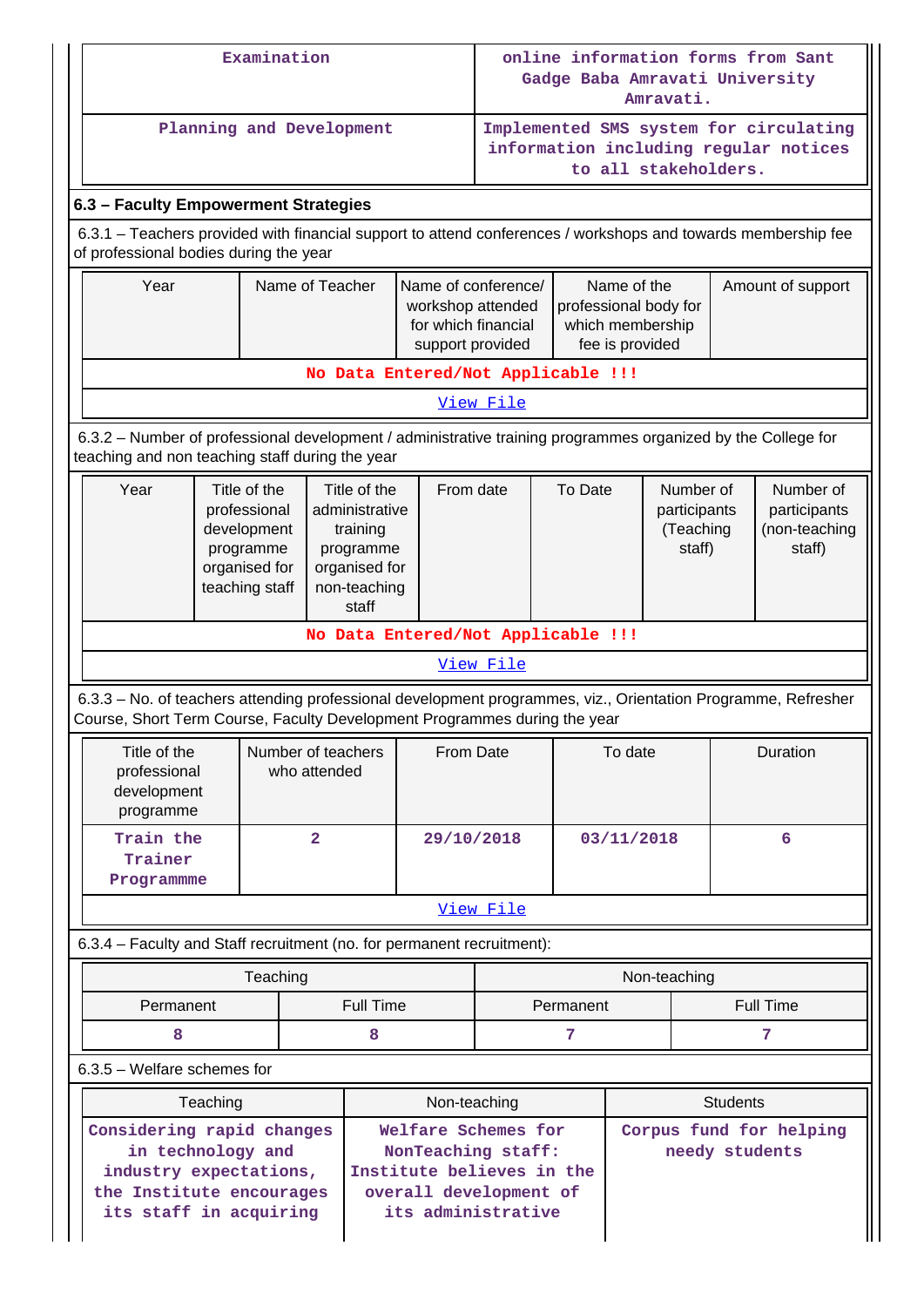**the latest skills by deputing them for various programs/conferences. Empowering teachers with personal computation facility: The Institute provides laptops or desktops to every faculty and encourages them to use modern teaching aids.General Welfare Schemes for all staff: Policy for Higher Studies: The Institute recognizes the need for continuously educating its teachers. Faculty who have completed two years of continuous service are provided with Leave/Reduced teaching load to pursue Masters/Doctoral research Leaves: The Institute has various leaves like casual leave, sick leave, earned leave, maternity leave, study leave and compensatory leave as per the HR policy. Gratuity: All staff are eligible for Gratuity after completing continuous service of minimum years. Medical Insurance: All staff are covered with Medical insurance of Rs. 1,00,000/. Medical Assistance in Emergency: The Institute has tied up with TOPSLINE Emergency Response Service for 24x7 medical support facility. First Aid boxes are available at various locations on campus. Counselling Centre: Realizing that life in the city is very hectic students and staff may experiencestress and depression. Thus, the Institute has a professional counsellor to address students Staff. Early Salary payments during festivals: During**

**support staff as well. Special training for soft skills: The Institute gives equal emphasis on the softskills training of nonteaching staff. Staff appointment on compassionate grounds: The objective of the scheme is to grant appointment on compassionate grounds to a dependent family member of an employee who has expired while in service**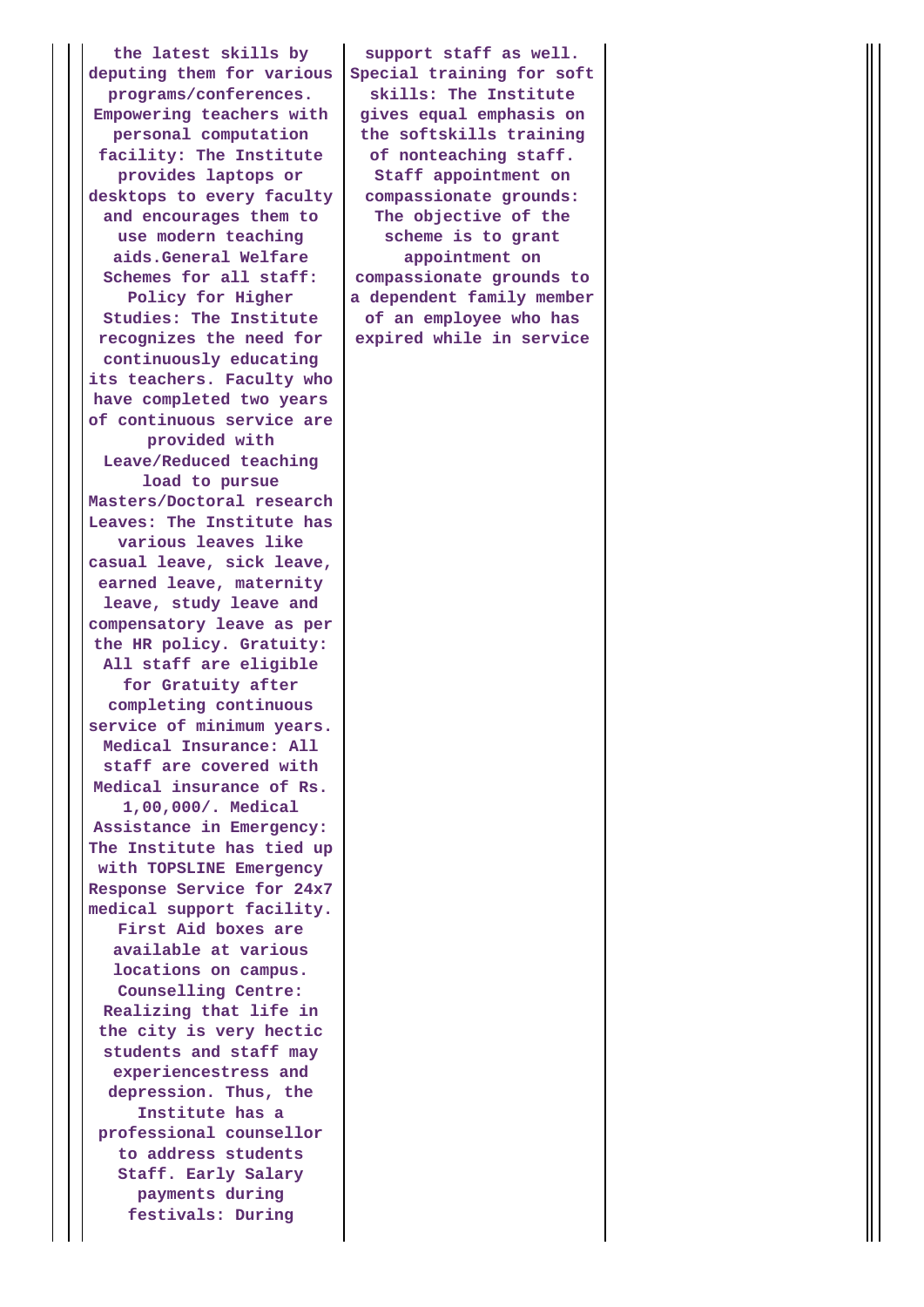| prominent festival times,<br>salaries of staff are<br>credited well in advance.<br>Health Awareness<br>Programs: The Institute<br>arranges or particiapiate<br>in health awareness<br>programmes like cancer<br>awareness, yoga sessions,<br>organ donation, blood<br>donation etc. |
|-------------------------------------------------------------------------------------------------------------------------------------------------------------------------------------------------------------------------------------------------------------------------------------|
|-------------------------------------------------------------------------------------------------------------------------------------------------------------------------------------------------------------------------------------------------------------------------------------|

# **6.4 – Financial Management and Resource Mobilization**

6.4.1 – Institution conducts internal and external financial audits regularly (with in 100 words each)

 **The Institute has a system of internal as well as external audit. Internal audit helps the institute to follow a systematic approach to evaluate and enhance the effectiveness of financial processes. It reviews and approves information and compliance with policies and SOPs. It observes the accounting heads like Fees collected from students, various expenses made, Provident Fund, Profession Tax, TDS, Assets and Liabilities etc. A thorough check and verification of all vouchers of the transactions is carried out in each financial year. The observations given by the auditors are duly complied with. The Books of Accounts of the Institute are audited by the inhouse audit team. Statutory audit is conducted once in a year by the external auditor as per stipulated provisions of the Income Tax Act. The Institute has a system of internal as well as external audit. Internal audit helps the institute to follow a systematic approach to evaluate and enhance the effectiveness of financial processes. It reviews and approves information and compliance with policies and SOPs. It observes the accounting heads like Fees collected from students, various expenses made, Provident Fund, Profession Tax, TDS, Assets and Liabilities etc. A thorough check and verification of all vouchers of the transactions is carried out in each financial year. The observations given by the auditors are duly complied with. The Books of Accounts of the Institute are audited by the inhouse audit team. Statutory audit is conducted once in a year by the external auditor as per stipulated provisions of the Income Tax Act.**

 6.4.2 – Funds / Grants received from management, non-government bodies, individuals, philanthropies during the year(not covered in Criterion III)

| Name of the non government<br>funding agencies /individuals            |        |          | Funds/ Grnats received in Rs.      |  | Purpose  |                                                      |  |  |  |  |
|------------------------------------------------------------------------|--------|----------|------------------------------------|--|----------|------------------------------------------------------|--|--|--|--|
|                                                                        |        |          | No Data Entered/Not Applicable !!! |  |          |                                                      |  |  |  |  |
|                                                                        |        |          | <u>View File</u>                   |  |          |                                                      |  |  |  |  |
| 6.4.3 - Total corpus fund generated                                    |        |          |                                    |  |          |                                                      |  |  |  |  |
| 1760                                                                   |        |          |                                    |  |          |                                                      |  |  |  |  |
| 6.5 - Internal Quality Assurance System                                |        |          |                                    |  |          |                                                      |  |  |  |  |
| 6.5.1 – Whether Academic and Administrative Audit (AAA) has been done? |        |          |                                    |  |          |                                                      |  |  |  |  |
| <b>Audit Type</b>                                                      |        | External |                                    |  | Internal |                                                      |  |  |  |  |
|                                                                        | Yes/No |          | Agency                             |  | Yes/No   | Authority                                            |  |  |  |  |
| Academic                                                               |        |          |                                    |  | Yes      | College<br>Academic<br>Committee under<br>principals |  |  |  |  |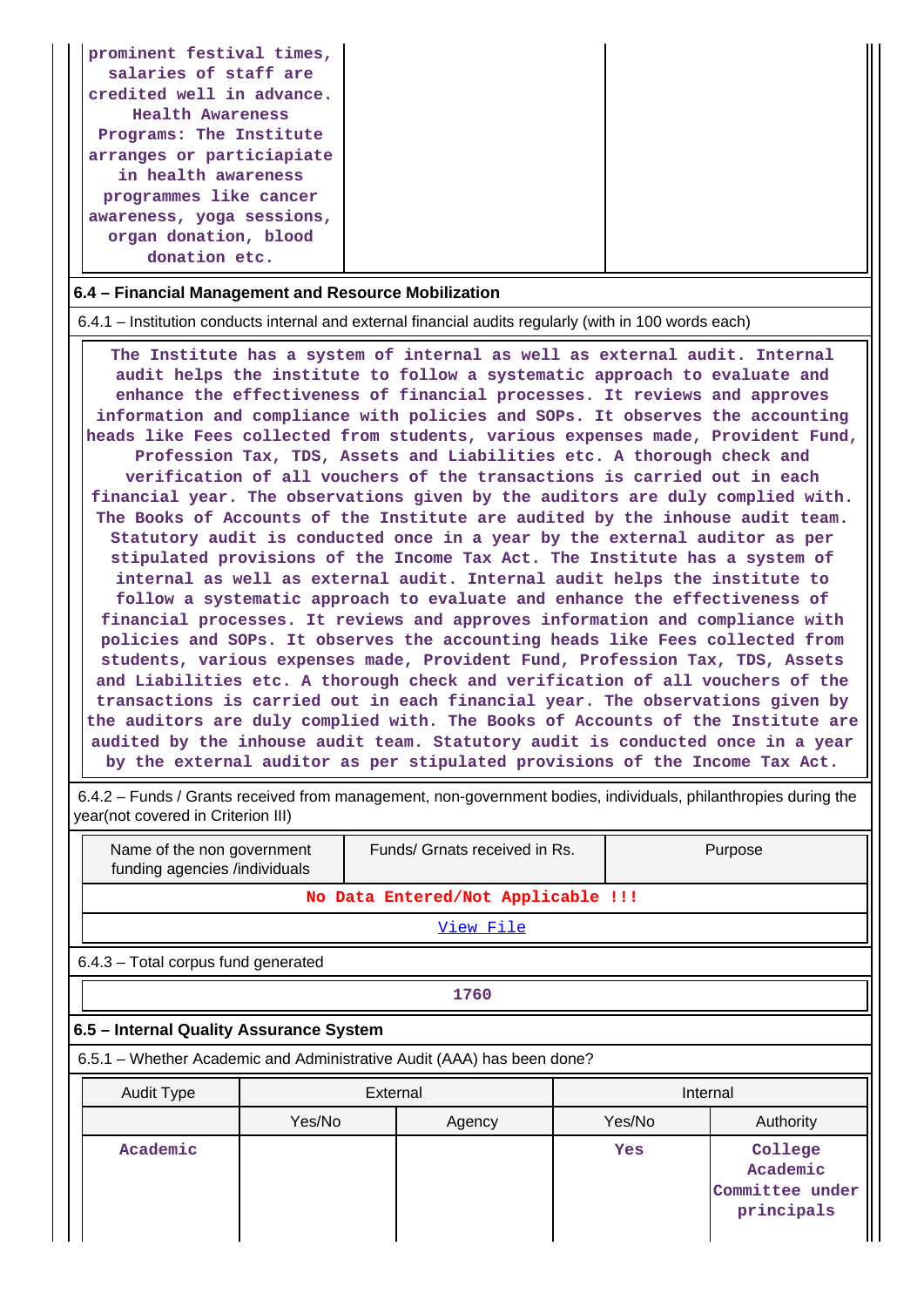|                                  |                                                                                                                                                                                                                                                                                                                                                                                                                                                                                                                                                                                                                                                 |               |                      |  |                        | chairmannship             |
|----------------------------------|-------------------------------------------------------------------------------------------------------------------------------------------------------------------------------------------------------------------------------------------------------------------------------------------------------------------------------------------------------------------------------------------------------------------------------------------------------------------------------------------------------------------------------------------------------------------------------------------------------------------------------------------------|---------------|----------------------|--|------------------------|---------------------------|
| Administrative                   | Yes                                                                                                                                                                                                                                                                                                                                                                                                                                                                                                                                                                                                                                             | Audiotr       |                      |  | Yes                    |                           |
|                                  | 6.5.2 – Activities and support from the Parent – Teacher Association (at least three)                                                                                                                                                                                                                                                                                                                                                                                                                                                                                                                                                           |               |                      |  |                        |                           |
|                                  | 1. Guidance session from parents were organized on social issues for acquiring                                                                                                                                                                                                                                                                                                                                                                                                                                                                                                                                                                  |               | life living skill.   |  |                        |                           |
|                                  | 6.5.3 – Development programmes for support staff (at least three)                                                                                                                                                                                                                                                                                                                                                                                                                                                                                                                                                                               |               |                      |  |                        |                           |
|                                  | 1. They can enhance their academic qualification. 2. Soft skill development<br>programs were organized by university institute permitted them to attend it. 3.<br>Chance of promotion if acquire essential qualifications.                                                                                                                                                                                                                                                                                                                                                                                                                      |               |                      |  |                        |                           |
|                                  | 6.5.4 – Post Accreditation initiative(s) (mention at least three)                                                                                                                                                                                                                                                                                                                                                                                                                                                                                                                                                                               |               |                      |  |                        |                           |
|                                  | 1. Two Day National Level Conference on "Rashtriy Shabadawali Aayog "<br>(Sponsored by HRD Ministry ) 15th and 16th February 2019. 2. One Day workshop<br>on Cashless Transaction for students staff. At Adopted village Tembhurni, for<br>villagers. 3. Student Feedback on Institutional Performance, Curriculum,<br>Library, Faculty, Self Rating, Alumni, parents stake holders 4. Orientation<br>programme for First Year students by collage. 5. Organizing Parent meet and<br>Alumni Meet every year 6. Regular Website updating. 7. Planning of skill<br>development program like "Train the Trainer", by HRD ministry sent two faculty | from college. |                      |  |                        |                           |
|                                  | 6.5.5 - Internal Quality Assurance System Details                                                                                                                                                                                                                                                                                                                                                                                                                                                                                                                                                                                               |               |                      |  |                        |                           |
|                                  | a) Submission of Data for AISHE portal                                                                                                                                                                                                                                                                                                                                                                                                                                                                                                                                                                                                          |               |                      |  | Yes                    |                           |
|                                  | b) Participation in NIRF                                                                                                                                                                                                                                                                                                                                                                                                                                                                                                                                                                                                                        |               |                      |  |                        |                           |
|                                  | c)ISO certification                                                                                                                                                                                                                                                                                                                                                                                                                                                                                                                                                                                                                             |               |                      |  |                        |                           |
|                                  | d)NBA or any other quality audit                                                                                                                                                                                                                                                                                                                                                                                                                                                                                                                                                                                                                |               |                      |  |                        |                           |
|                                  | 6.5.6 - Number of Quality Initiatives undertaken during the year                                                                                                                                                                                                                                                                                                                                                                                                                                                                                                                                                                                |               |                      |  |                        |                           |
| Year                             | Name of quality<br>initiative by IQAC   conducting IQAC                                                                                                                                                                                                                                                                                                                                                                                                                                                                                                                                                                                         | Date of       | <b>Duration From</b> |  | <b>Duration To</b>     | Number of<br>participants |
|                                  | No Data Entered/Not Applicable !!!                                                                                                                                                                                                                                                                                                                                                                                                                                                                                                                                                                                                              |               |                      |  |                        |                           |
|                                  | <b>CRITERION VII - INSTITUTIONAL VALUES AND BEST PRACTICES</b>                                                                                                                                                                                                                                                                                                                                                                                                                                                                                                                                                                                  |               |                      |  |                        |                           |
| year)                            | 7.1 - Institutional Values and Social Responsibilities<br>7.1.1 – Gender Equity (Number of gender equity promotion programmes organized by the institution during the                                                                                                                                                                                                                                                                                                                                                                                                                                                                           |               |                      |  |                        |                           |
| Title of the<br>programme        | Period from                                                                                                                                                                                                                                                                                                                                                                                                                                                                                                                                                                                                                                     | Period To     |                      |  | Number of Participants |                           |
|                                  |                                                                                                                                                                                                                                                                                                                                                                                                                                                                                                                                                                                                                                                 |               |                      |  | Female                 | Male                      |
| Pre marriage<br>counseling       | 01/12/2018                                                                                                                                                                                                                                                                                                                                                                                                                                                                                                                                                                                                                                      | 08/12/2018    |                      |  | 100                    | $\Omega$                  |
| Female<br>Foeticide<br>Awareness | 01/01/2019                                                                                                                                                                                                                                                                                                                                                                                                                                                                                                                                                                                                                                      |               | 08/01/2019<br>180    |  | $\mathbf 0$            |                           |
| In N.S.S<br>special camp         | 02/03/2019                                                                                                                                                                                                                                                                                                                                                                                                                                                                                                                                                                                                                                      | 08/10/2019    |                      |  | 100                    | $\mathbf 0$               |
|                                  | 7.1.2 - Environmental Consciousness and Sustainability/Alternate Energy initiatives such as:                                                                                                                                                                                                                                                                                                                                                                                                                                                                                                                                                    |               |                      |  |                        |                           |
|                                  | Percentage of power requirement of the University met by the renewable energy sources                                                                                                                                                                                                                                                                                                                                                                                                                                                                                                                                                           |               |                      |  |                        |                           |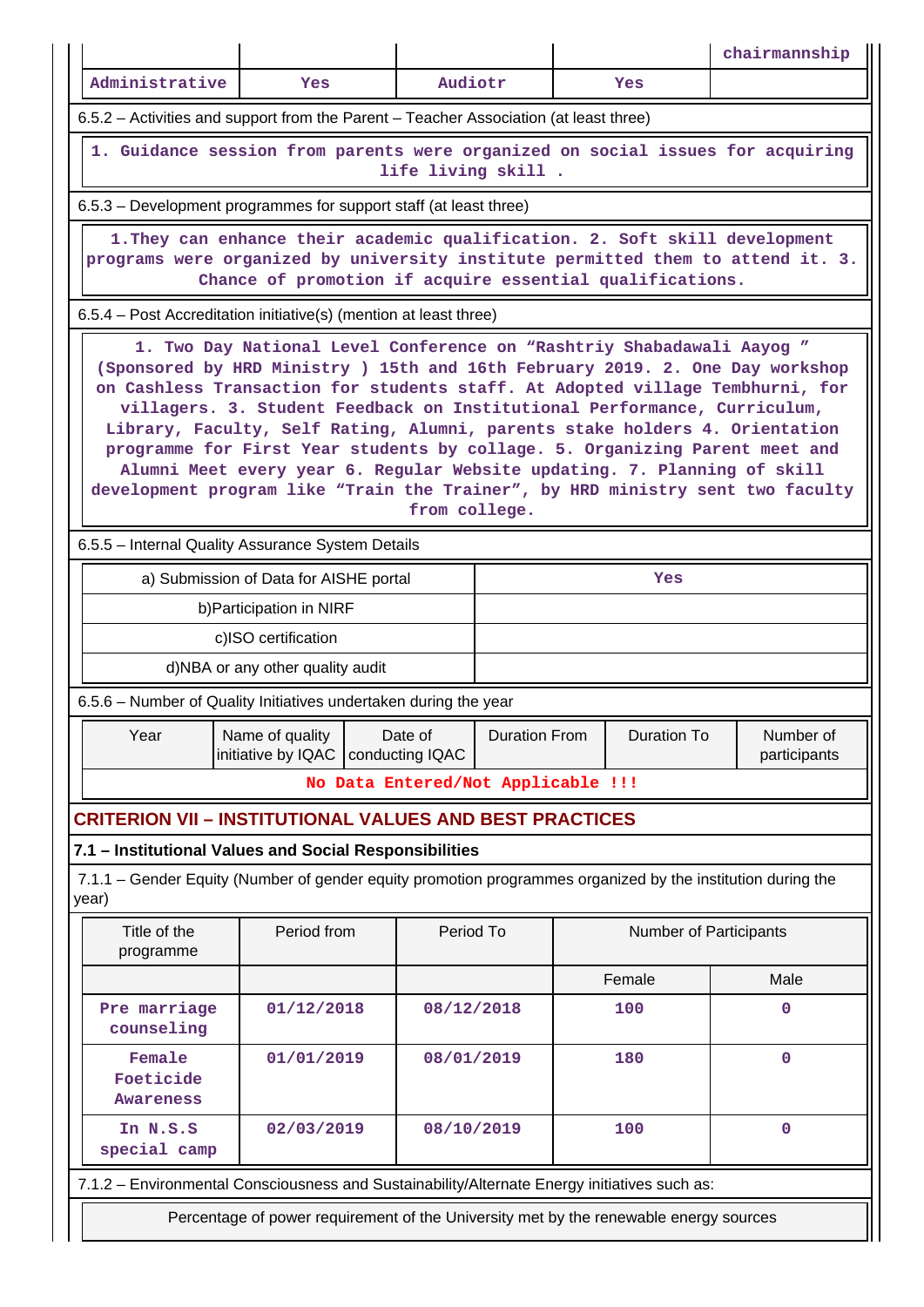**Energy Conservation: Energy conservation has been a top priority at our institute. Keeping this goal in focus green initiatives are undertaken. The measures are being taken: • A proposal for green infrastructural changes is being forwarded. • Replacing ordinary incandescent light bulbs to compact fluorescent light. (CFL) / LED bulbs, wherever possible. • A simple but potent way of energy conservation. • Unplugging after the charging of laptops mobile devices to conserve energy. • Mandatory initiatives are taken to create awareness about energy crisis, consumption and effects of carbon emission. • Colourful posters and placards made by green soldiers on energy conservation are displayed in corridors, class rooms, computer labs, and office and other sensitive zones. • Guest talks have been arranged or students faculty on energy conservation, to avoid misuse of it. Small and minor steps viz. shutting down computers, when not in use, turning off electric appliances at day end are being practiced. Water harvesting: Rain water harvesting system has been set up with roof top harvesting. Water harvested by rain water harvesting technique is being used for watering gardens. Hazardous waste management: • Leaf litter from garden and campus waste papers, kitchen waste from homeeco dept. is proceeded for vermicomposting and compost produced used for garden mannuare. Plantation: NSS Tree plantation drive to offset carbon emission students are advocated to respect environment through tree plantations, plant sapling planted within outside Year No.of sapling planted Area 20182019 100 Trees Campus,adopted village. • Students mentoring tree saplings. • University provided tree saplings for distribution and planting within campus. Integrating environment education course for B.A. Part II students is promoting increase of environmental awareness. In this context guest lectures also have been arranged.**

| Item facilities                                                                                     |                                                                                                    |                | Yes/No      |              |                                                                                                               | Number of beneficiaries |   |  |  |  |  |
|-----------------------------------------------------------------------------------------------------|----------------------------------------------------------------------------------------------------|----------------|-------------|--------------|---------------------------------------------------------------------------------------------------------------|-------------------------|---|--|--|--|--|
| Physical facilities                                                                                 |                                                                                                    |                | Yes         |              | 0                                                                                                             |                         |   |  |  |  |  |
| Ramp/Rails                                                                                          |                                                                                                    |                | Yes         | $\mathbf{O}$ |                                                                                                               |                         |   |  |  |  |  |
| <b>Rest Rooms</b>                                                                                   |                                                                                                    |                | Yes         |              | $\mathbf{O}$                                                                                                  |                         |   |  |  |  |  |
| Scribes for examination                                                                             |                                                                                                    |                | Yes         |              | $\overline{0}$                                                                                                |                         |   |  |  |  |  |
| 7.1.4 - Inclusion and Situatedness                                                                  |                                                                                                    |                |             |              |                                                                                                               |                         |   |  |  |  |  |
| Year<br>Number of<br>initiatives to<br>address<br>locational<br>advantages<br>and disadva<br>ntages | Number of<br>Date<br>initiatives<br>taken to<br>engage with<br>contribute to<br>local<br>community |                | Duration    |              | Name of<br><b>Issues</b><br>initiative<br>addressed<br>participating                                          |                         |   |  |  |  |  |
| 2019<br>$\mathbf{1}$                                                                                | $\overline{2}$                                                                                     | 13/02/201<br>9 | $\mathbf 0$ |              | <b>Blood</b><br>Donation<br>in collab<br>oration<br>with<br>railway<br>labour<br>union Cha<br>ndurRailw<br>ay | 01                      | 3 |  |  |  |  |

 $\mathbf{H}$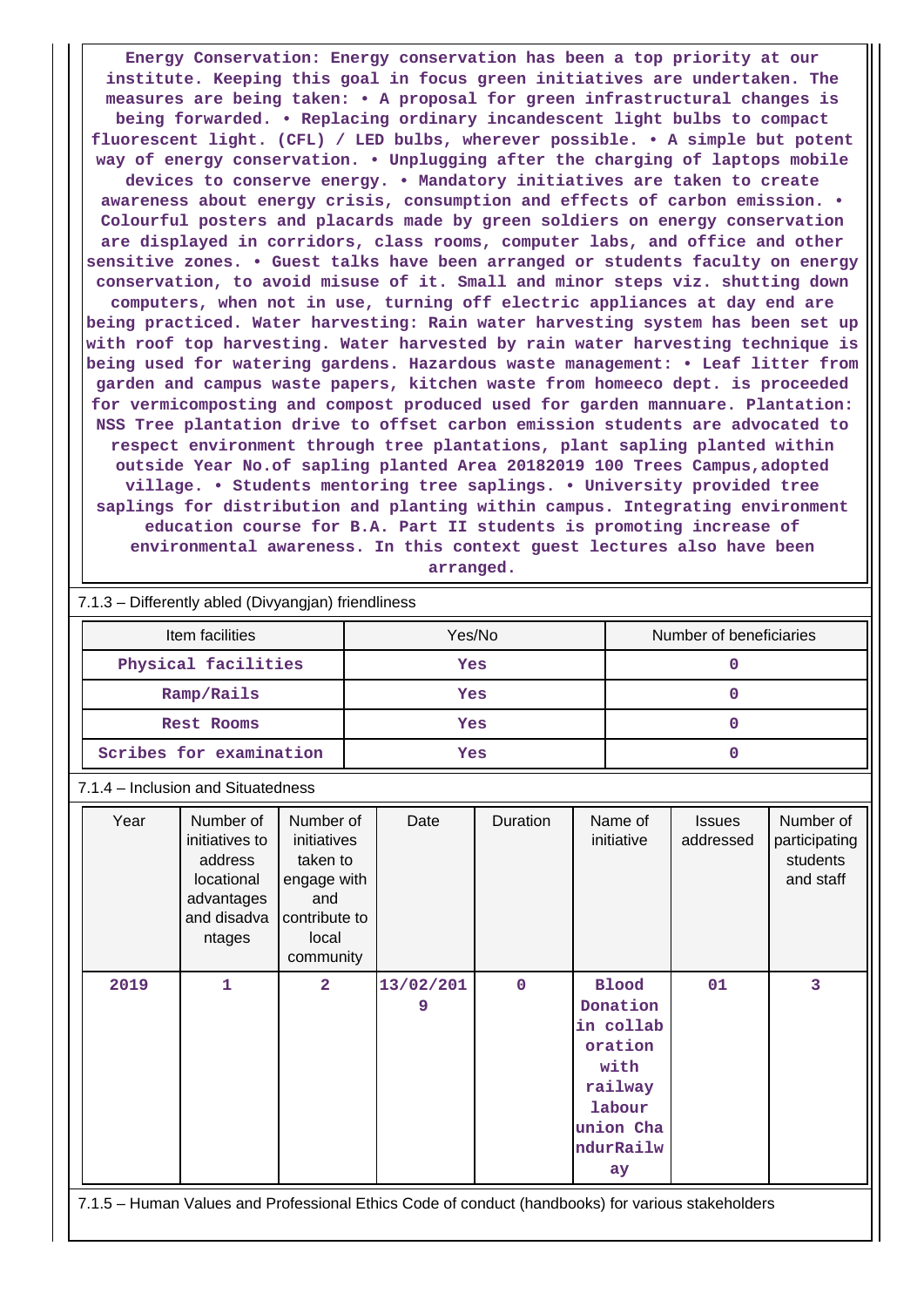| Hand Book Of Human Values<br>Hand Book on Human Values<br>14/06/2018<br>Concept of Human Values:<br>Human values are the<br>virtues that guide us to<br>consider human element<br>when one interacts with<br>other human beings. They<br>are our feelings for the<br>human essence of others.<br>It is both what we expect<br>others to do to us and<br>what we aim to give to<br>other human beings. These<br>human values give the<br>effect of bonding,<br>comforting and<br>reassuring. There are<br>five stem values and many<br>subvalues or virtues that<br>come from the main<br>values. Together they<br>make up the tapestry that<br>forms an individual of<br>character, containing all<br>that makes a human noble,<br>caring and kind. . Love .<br>Peace Using the tool of<br>the mind . Truth Using<br>the power of intellect .<br>Right Conduct Using the<br>tool of the body .<br>Nonviolence Awakening the<br>spirit within Human<br>Values cannot be taught<br>in a class room setting.<br>To inculcate human values<br>an individual must go out<br>get engaged with the<br>community. By practically<br>working in the field, an<br>individual gets<br>sensitized towards the<br>social issues problems<br>learns his/her roles<br>responsibilities towards |
|---------------------------------------------------------------------------------------------------------------------------------------------------------------------------------------------------------------------------------------------------------------------------------------------------------------------------------------------------------------------------------------------------------------------------------------------------------------------------------------------------------------------------------------------------------------------------------------------------------------------------------------------------------------------------------------------------------------------------------------------------------------------------------------------------------------------------------------------------------------------------------------------------------------------------------------------------------------------------------------------------------------------------------------------------------------------------------------------------------------------------------------------------------------------------------------------------------------------------------------------------------------------------------|
| society nation. One<br>learns about the<br>structure functioning of<br>various social agencies<br>realizes the importance<br>of cooperation<br>participation towards the<br>social programs initiated<br>by them. The idea is to<br>transform an individual<br>into a socially                                                                                                                                                                                                                                                                                                                                                                                                                                                                                                                                                                                                                                                                                                                                                                                                                                                                                                                                                                                                  |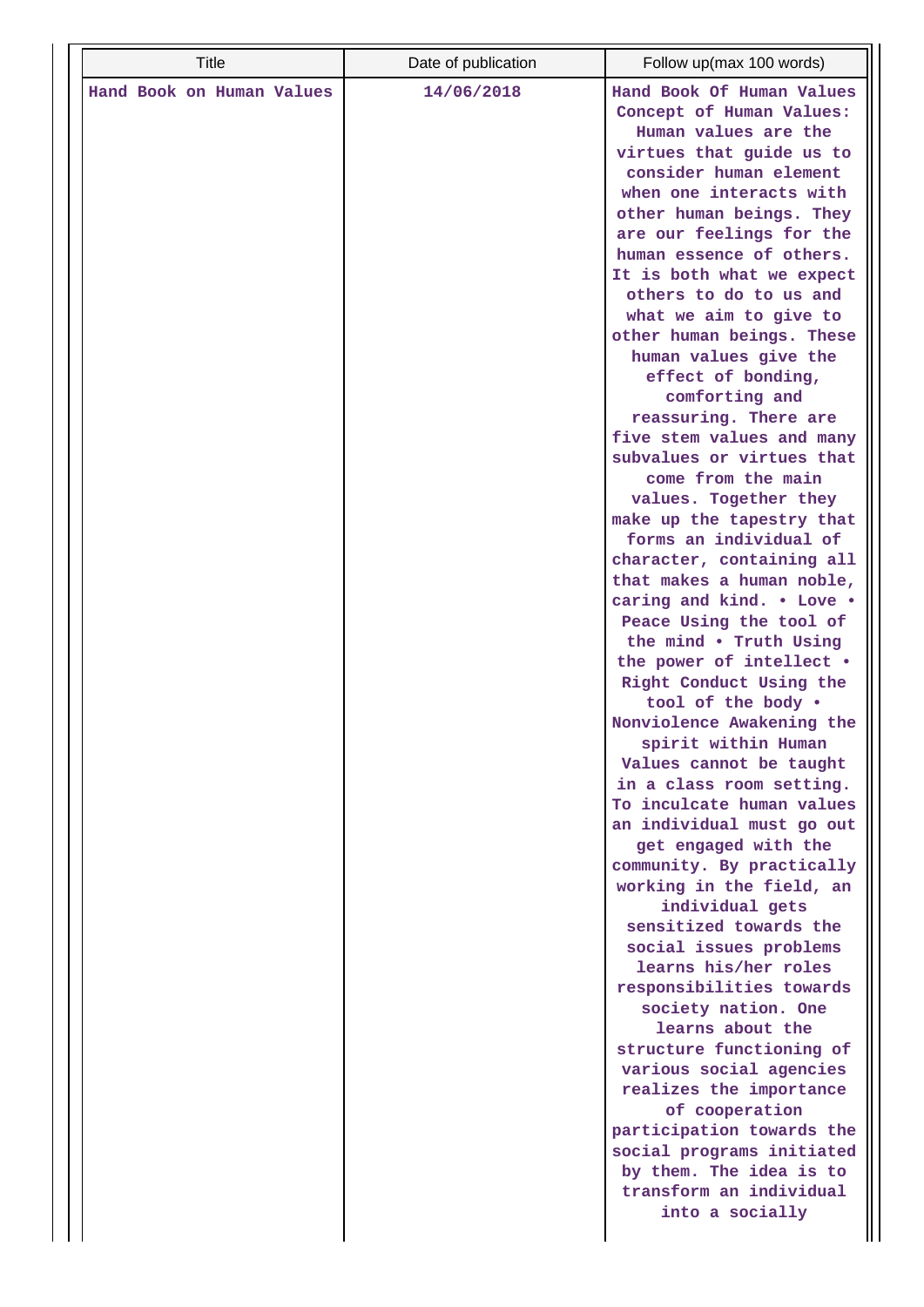|                          |            | responsible being who is<br>also an accountable<br>citizen. Philosophy of<br>Human Values at Mahila<br>Arts Commerce College,<br>ChandurRly. College has a<br>strong inclination<br>towards instilling<br>inculcating human values<br>among its students so<br>that when they pass out<br>they not only become<br>outstanding professionals<br>but also stand out as<br>individuals with strong<br>ethics character Vision<br>Building the nation and<br>the society through<br>providing total,<br>integrated and<br>transcultural quality<br>education and to be the<br>global front runner in<br>value education and<br>nurturing talent in which<br>Modernity Blends with<br>Tradition Mission To<br>provide education at all<br>levels in all disciplines<br>of modern times and in<br>the futuristic and<br>emerging frontier areas<br>of knowledge, learning<br>and research and to<br>develop the overall<br>personality of students<br>by making them not only<br>excellent professionals<br>but also good<br>individuals, with<br>understanding and regard<br>for human values, pride<br>in their heritage and<br>culture, a sense of right<br>and wrong and yearning<br>for perfection and imbibe<br>attributes of courage of<br>conviction and action. |
|--------------------------|------------|--------------------------------------------------------------------------------------------------------------------------------------------------------------------------------------------------------------------------------------------------------------------------------------------------------------------------------------------------------------------------------------------------------------------------------------------------------------------------------------------------------------------------------------------------------------------------------------------------------------------------------------------------------------------------------------------------------------------------------------------------------------------------------------------------------------------------------------------------------------------------------------------------------------------------------------------------------------------------------------------------------------------------------------------------------------------------------------------------------------------------------------------------------------------------------------------------------------------------------------------------------------------|
| Teachers Code of Conduct | 14/06/2018 | Code of Conduct for<br><b>Teachers Teachers should</b><br>1) Plan, prepare and<br>deliver lectures as per<br>their Time Table. 2)<br>Teach according to the<br>educational needs,<br>abilities and attainment<br>of the individual pupils                                                                                                                                                                                                                                                                                                                                                                                                                                                                                                                                                                                                                                                                                                                                                                                                                                                                                                                                                                                                                          |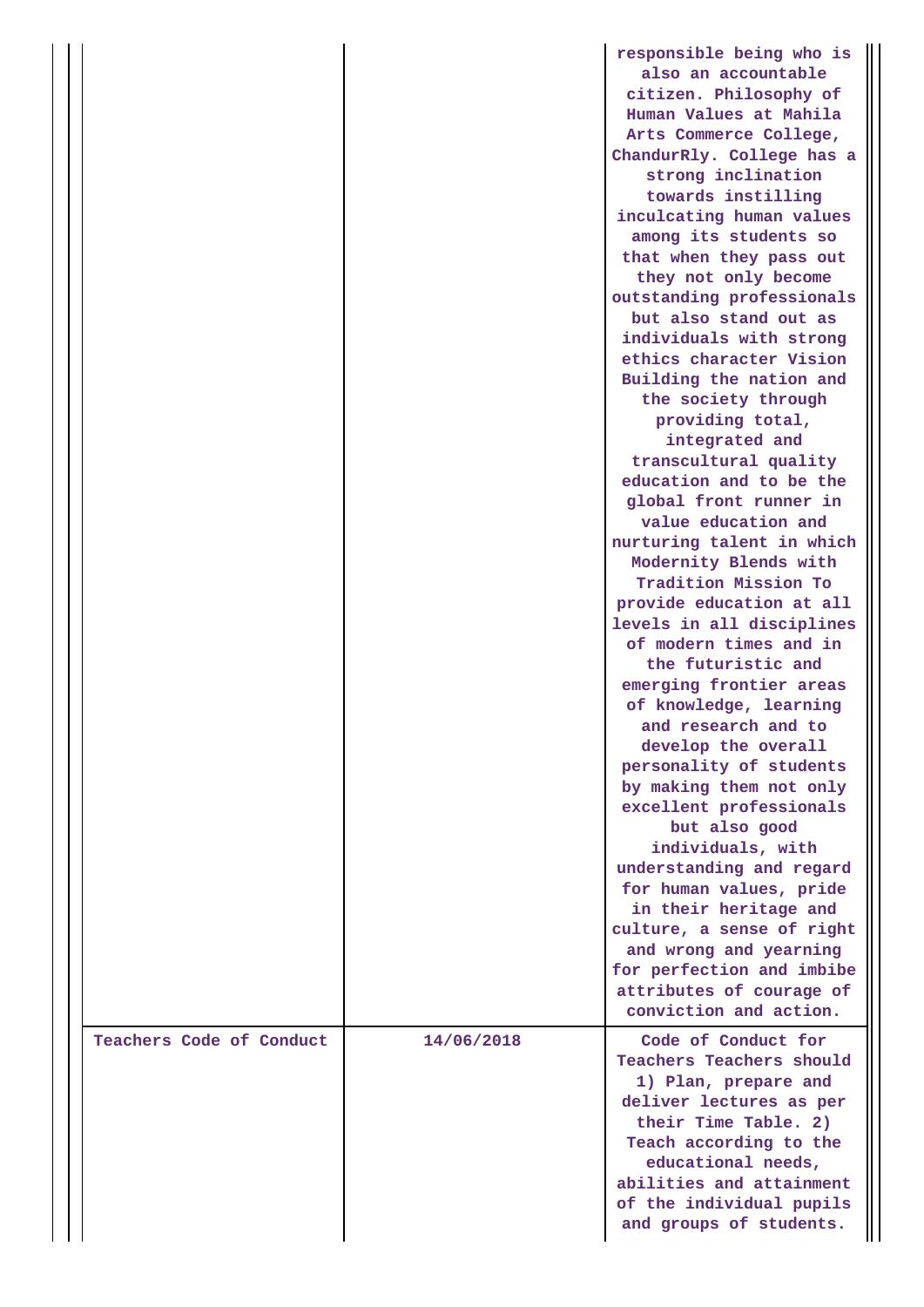**3) Promote the general progress and wellbeing of individual students, groups of students or classes entrusted to her. 4) Make them available to student seven beyond their class hour, help and guide students without any remuneration or reward. 5) Provide the necessary information and advice and makes the necessary requisitions and arrangements in connection with the teaching of the subject/s assigned to her. 6) be affectionate with students and not behave in a vindictive manner towards any of them for any reason. 7) Manage their private affairs in a manner consistent with the dignity of the profession. 8) Participate in meetings of respective bodies held in the institution. 9) Cooperate with the College's Principal, Head of departments, other faculties in the preparations and development of courses of study, teaching programmes, methods of teaching and assessment prescribed by the SGBAU Amravati. 10) Maintains good order and discipline among students and safeguards their health and safety in the campus. 11) Participate in staff, group or other meetings for the better organization and administration other institution, or related to the institutional curriculum. 12) Participate in extension, cocurricular and extracurricular service. 13) Share in any possible and reasonable way in the**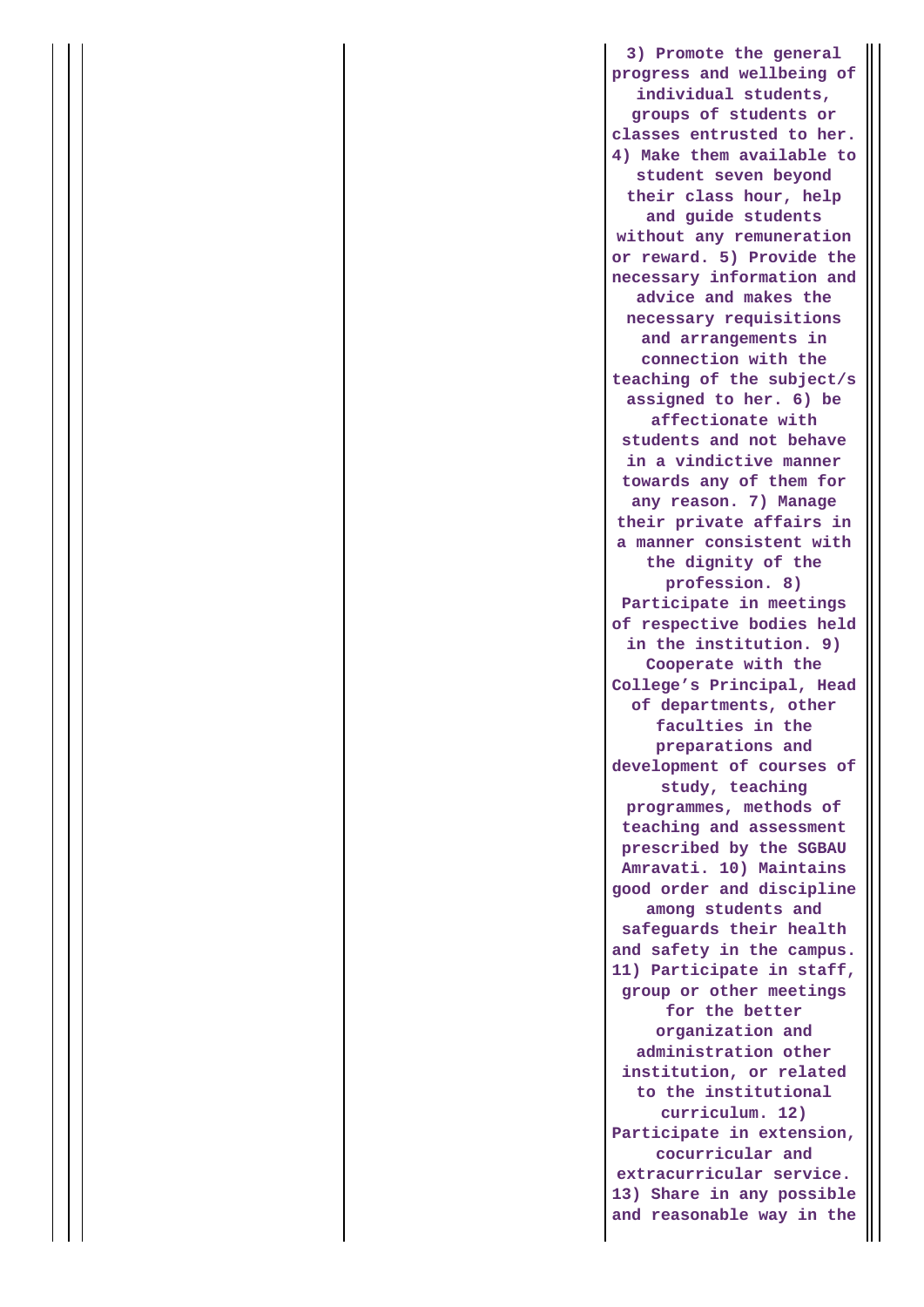|                 |            | proper management,<br>organization, order and<br>discipline of the<br>institution 14)<br>Participate in further<br>personal training and<br>professional development<br>as a teacher, including<br>the attendance to<br>inservice education and<br>training courses<br>prescribed by UGC<br>sponsored Academic staff<br>colleges. 15) Respect the<br>right and dignity of the<br>student in expressing<br>his/her opinion. 16) Deal<br>honestly and impartially<br>with students regardless<br>of their religion, caste,<br>political, economic,<br>social and physical<br>characteristics. 17)<br>Recognize the difference<br>in aptitude and<br>capabilities among<br>students and strive to<br>meet their individual<br>needs. 18) Encourage<br>students to improve their<br>attainments, develop<br>their personalities and<br>at the time contribute to<br>community welfare. 19)<br>Inculcate among students<br>scientific outlook and<br>respect for physical<br>labour and ideals of<br>democracy, patriotism and<br>peace. 20) Aid students<br>to develop and<br>understanding of our<br>National Heritage and<br>Goals. 21) Refrain from<br>inciting students against<br>other students, |
|-----------------|------------|----------------------------------------------------------------------------------------------------------------------------------------------------------------------------------------------------------------------------------------------------------------------------------------------------------------------------------------------------------------------------------------------------------------------------------------------------------------------------------------------------------------------------------------------------------------------------------------------------------------------------------------------------------------------------------------------------------------------------------------------------------------------------------------------------------------------------------------------------------------------------------------------------------------------------------------------------------------------------------------------------------------------------------------------------------------------------------------------------------------------------------------------------------------------------------------------------|
|                 |            | colleagues or<br>administration                                                                                                                                                                                                                                                                                                                                                                                                                                                                                                                                                                                                                                                                                                                                                                                                                                                                                                                                                                                                                                                                                                                                                                    |
| Research Ethics | 14/06/2018 | Vidarbha Youth Welfare<br>Society Amravati's Mahila<br>Arts, Commerce College,<br>Chandur Railway ETHICS IN<br>RESEARCH ? Introduction<br>The college is committed<br>to promoting and<br>maintaining high<br>standards of integrity<br>and accountability in the                                                                                                                                                                                                                                                                                                                                                                                                                                                                                                                                                                                                                                                                                                                                                                                                                                                                                                                                  |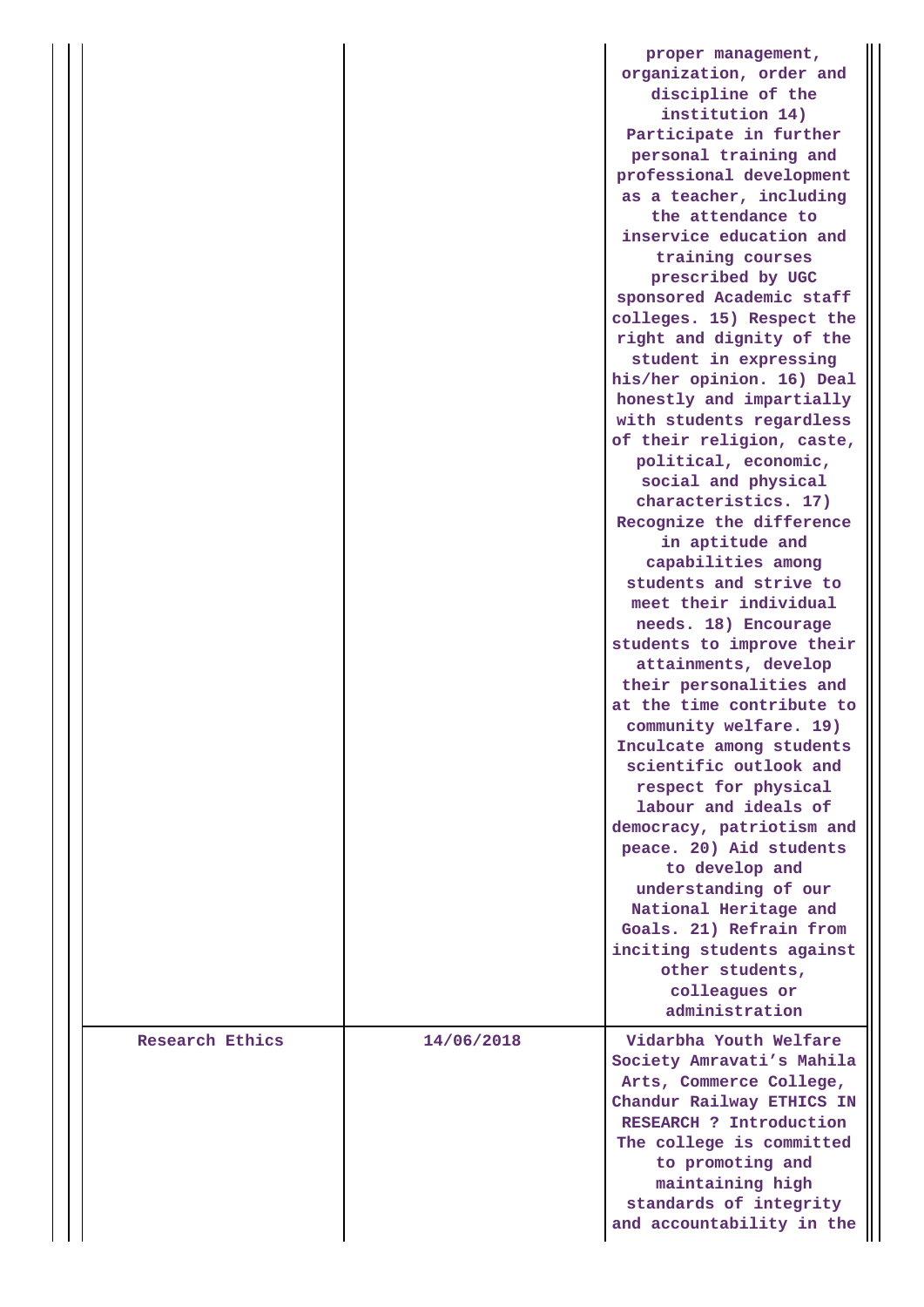**conduct of academic research and is keen to embed and endorse a culture of honesty and transparency. The College is dedicated to guaranteeing a free academic environment to conduct research, to teach and to publish, subject to the norms and standards of scholarly inquiry, without interference or penalty. Cognizant of our responsibility to our stakeholders, the college has formulated the Code of Ethics. The following are the points to be considered: ? Integrity and Honesty Integrity and Honesty is of paramount importance in the conduct of research. Integrity, accountability and responsibility in conducting academic research form the cornerstone of any academic enterprise and promote excellence in academic research. All faculty, research staff, and students should fulfill the responsibilities and obligations charted out. Conduct of Research 1. Conduct all research activities in accordance with the accepted standards of our discipline. 2. Refrain from accepting or undertaking research assignments requiring competencies that we do not have, unless collaborating with or being supervised by a more knowledgeable scholar. 3. Ensure the accuracy of all data that we and our collaborators have gathered and/or used in our research. Only the correct data,**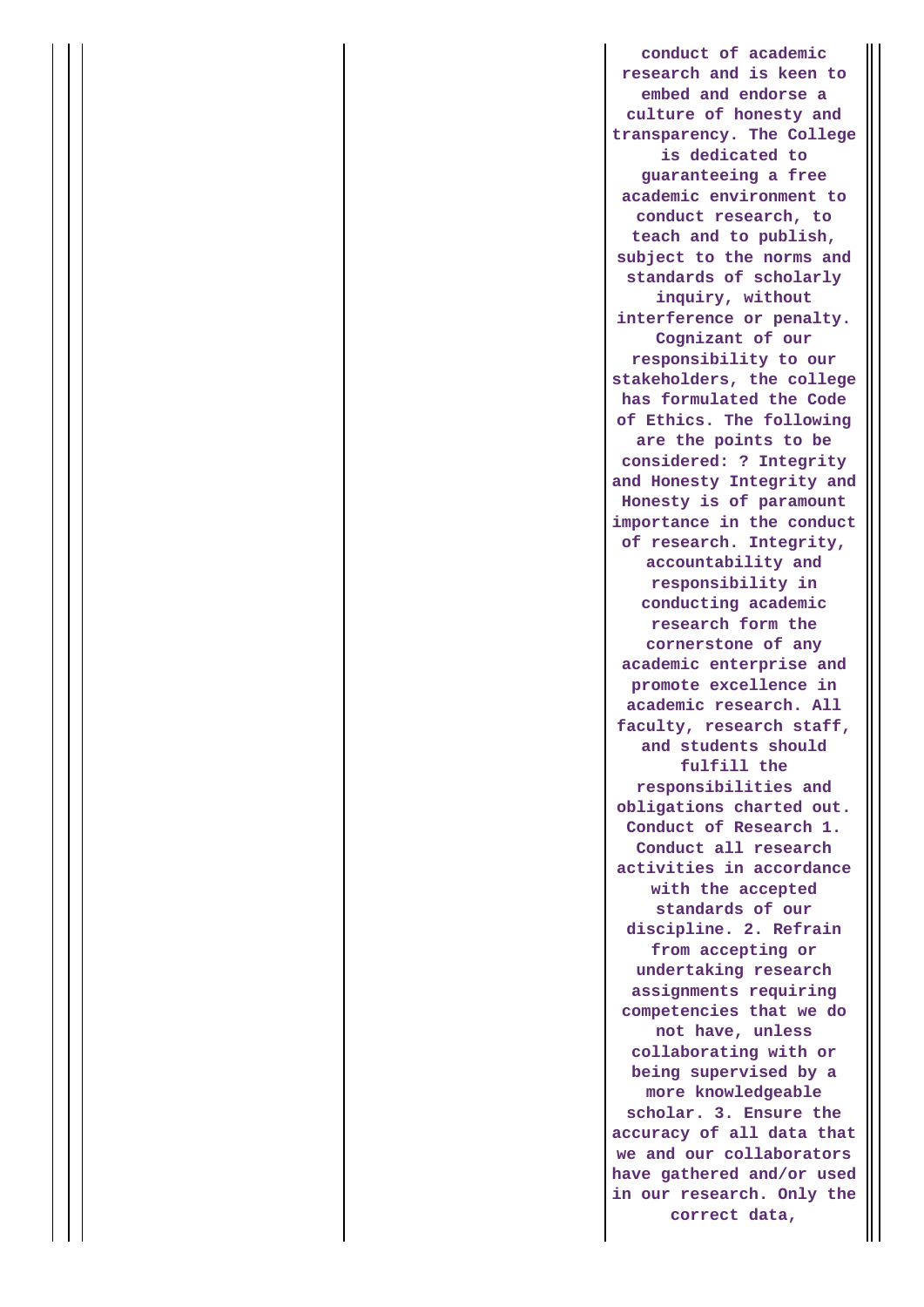**information, and research results shall be reported in journals, conferences. Plagiarism 1. Not to plagiarize that is, to present portions of another's report or data as our own, even if the other work or data source is cited occasionally. 2. Cite clearly all sources of information and data that we use which are not the results of our own research 3. Give proper acknowledgment and credit to resource/funding sources of our research. ? Justice and Fairness We recognize that research is a collaborative effort and it is therefore vital that we treat our peers, colleagues, students, benefactors, and research participants justly and fairly. To this end it is proposed that the Researcher will: 1. Provide assistance to other researchers, especially if we are uniquely qualified to do so by our expertise. 2. Take diligent care of equipment, material resources, and results. 3. Appropriately attribute and credit to others their accomplishments and research results which we may have utilized in our own research. 4. Acknowledge the material contribution of others in our research undertaking. ? Safety and Beneficence Because we are scholars with extensive expertise in our fields, and who strive to contribute to human and national development, it is our duty to protect and promote the safety and interests of the community. In this**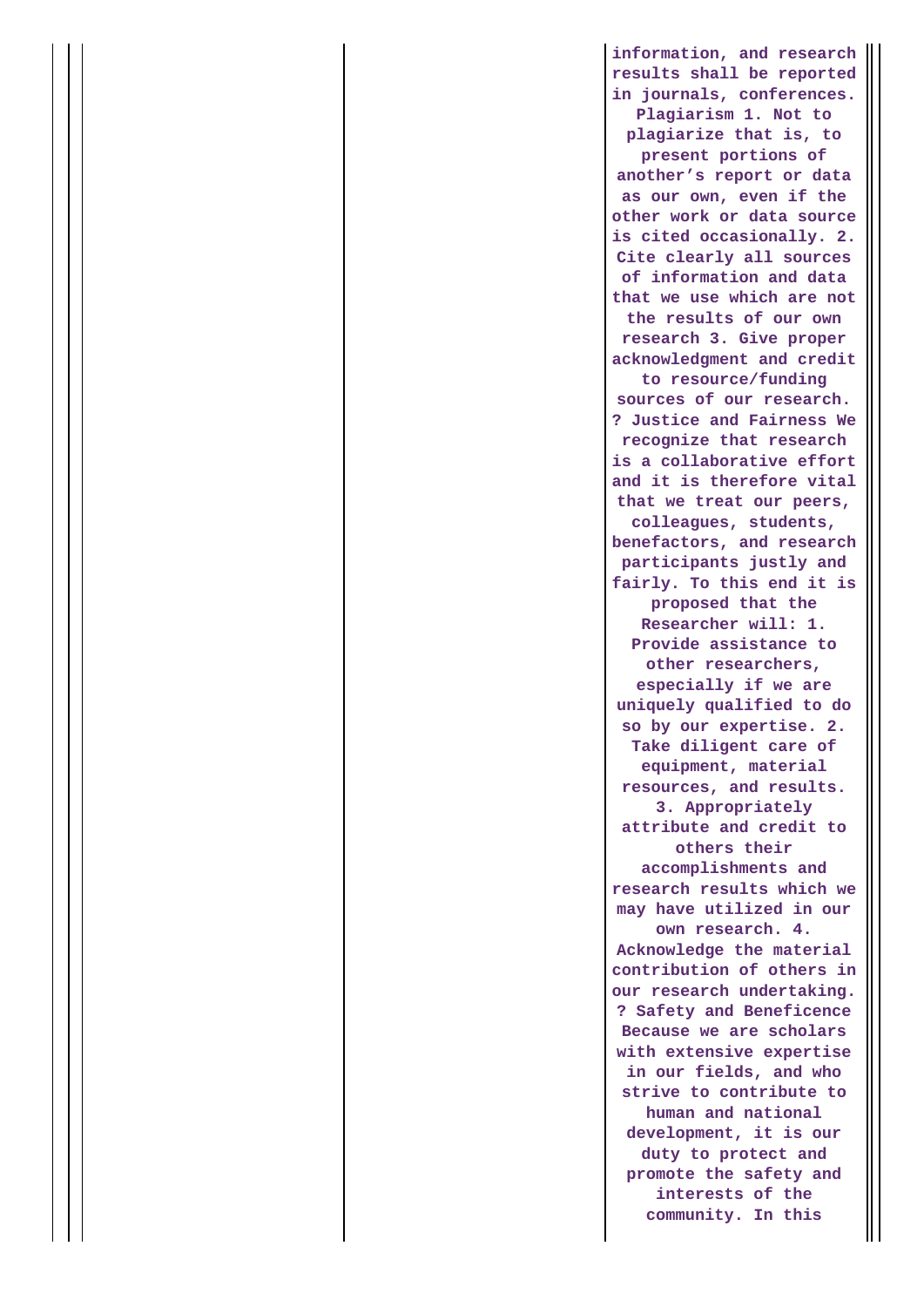**respect, we have the following obligations, as stated below: 1. Call the attention of the public and the authorities to any hazard we observe that threatens human and environmental safety 2. Avoid making misleading or exaggerated statements or publicizing equivocal research findings as fact and avoid deliberate violation or circumvention of regulations governing research. 3. Ensure that laboratory wastes are properly disposed or treated, and our research activities do not result in environmental degradation. ? Respect for Human Rights and Dignity In our research undertakings, we are in a position to direct or influence the behavior and attitudes of those who participate in and utilize our research. We must do this by adhering to the obligations enumerated as follows: 1. Respect cultural, individual, and role differences among research participants and consumers, including those based on age, sex, gender identity, nationality, ethnicity, disability, language, or socioeconomic status. 2. Eliminate from our research practices and reports any biases that are based on the aforementioned factors. 3. Provide participants with the opportunity to obtain information about the design, procedures, results, and conclusions of the research. 4. Protect our participants' right to privacy and confidentiality.**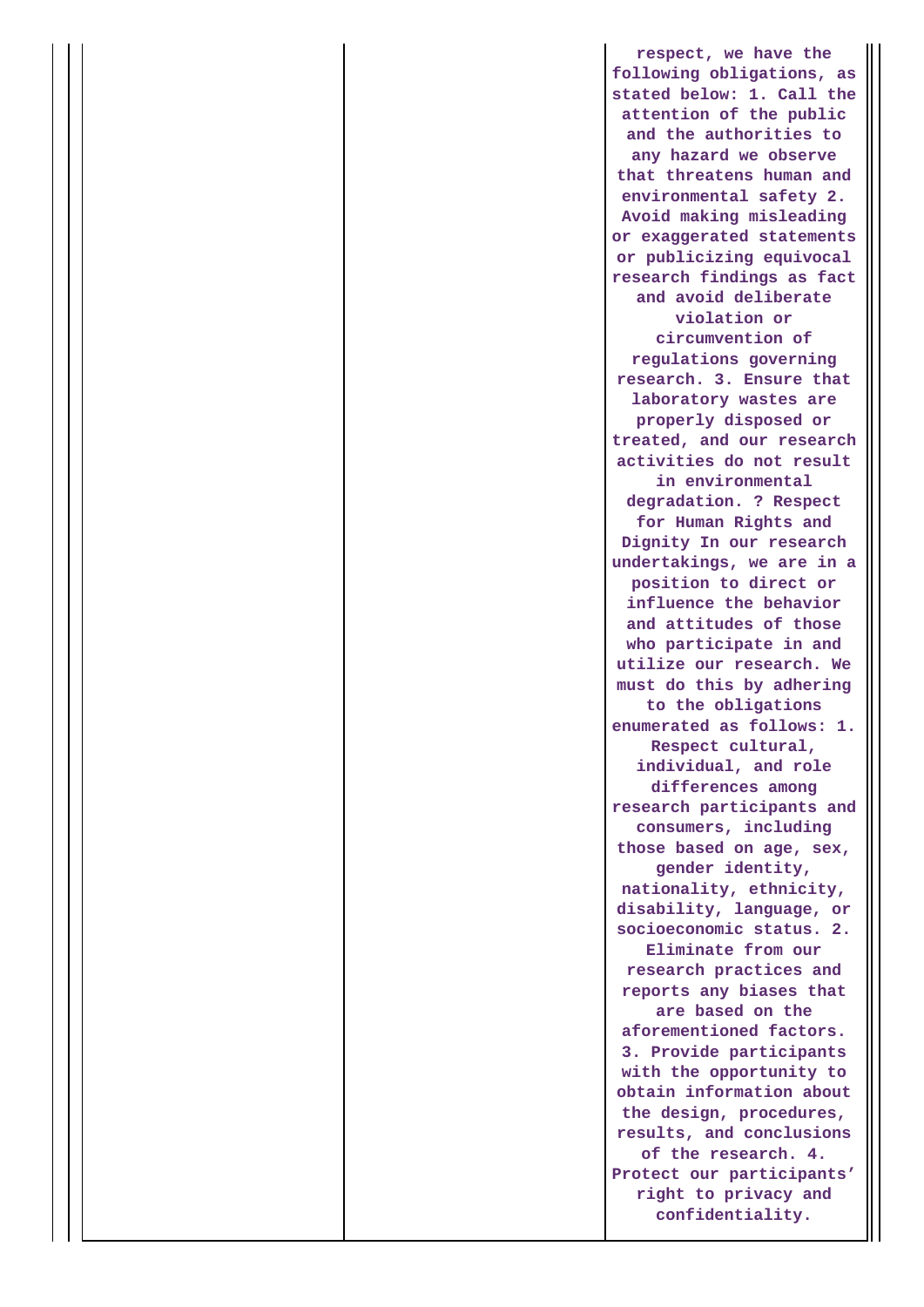| Students Hand book      | 14/06/2018 | Student Handbook .                                    |
|-------------------------|------------|-------------------------------------------------------|
|                         |            | Extracts from regulations<br>on academics at College, |
|                         |            | conduct of examination                                |
|                         |            | Scheme of evaluation,                                 |
|                         |            | discipline among students                             |
|                         |            | in university, student                                |
|                         |            | support services and                                  |
|                         |            | registration, fee payment                             |
|                         |            | readmission etc. are                                  |
|                         |            | published as "STUDENT                                 |
|                         |            | HANDBOOK" (for guidance<br>compliance bystudents) on  |
|                         |            | at the time of                                        |
|                         |            | commencement of each<br>academic session. It is       |
|                         |            | mandatory for each                                    |
|                         |            | student is to download                                |
|                         |            | the "STUDENT HANDBOOK"                                |
|                         |            | from college website In                               |
|                         |            | the first semester for                                |
|                         |            | <b>B.AI Yearly pattern for</b>                        |
|                         |            | B.A.II B.A.III .                                      |
|                         |            | Prospectus of the college<br>is available on website  |
|                         |            | of college. Student may                               |
|                         |            | view PPT on various                                   |
|                         |            | academic topics and                                   |
|                         |            | events to increase their                              |
|                         |            | knowledge in addition to                              |
|                         |            | course curriculum. Hostel                             |
|                         |            | AccommodationStudent<br>register their names for      |
|                         |            | allotment of hostel                                   |
|                         |            | accommodation. Student                                |
|                         |            | Resources Student                                     |
|                         |            | resources available at                                |
|                         |            | our college campus are                                |
|                         |            | available                                             |
| Code of Conduct for non | 14/06/2018 | Code of Conduct /Policy                               |
| teaching/support staff  |            | Support Staff:                                        |
|                         |            | NonTeaching Staff Code of<br>Conduct outlines         |
|                         |            | management's expectations                             |
|                         |            | regarding employees'                                  |
|                         |            | behavior towards their                                |
|                         |            | seniors, supervisors                                  |
|                         |            | colleagues, students and                              |
|                         |            | overall organization.                                 |
|                         |            | 1Personal: 1.All are free<br>to express their views   |
|                         |            | and feedback regarding                                |
|                         |            | work and systems. 2.All                               |
|                         |            | support staff must wear                               |
|                         |            | the uniform on all                                    |
|                         |            | working days. They must                               |
|                         |            | compulsorily wear the                                 |
|                         |            | Identity Card at all                                  |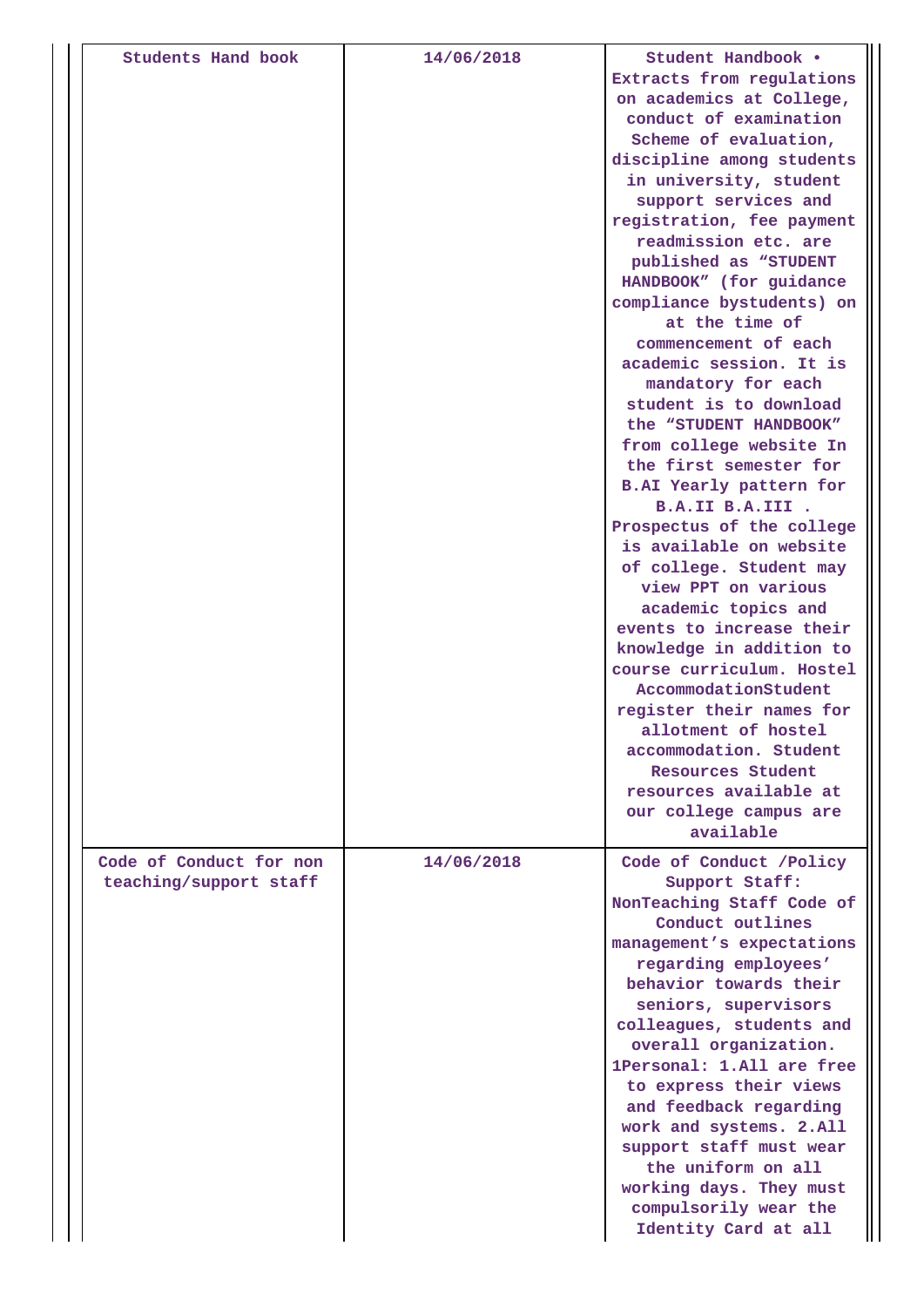**times on the campus. 3. All Support staff must be computer literate. Every staff must hold at least one computer certification upon appointment. In case a computer non qualified staff is appointed, he must obtain a certification within one year of appointment. Failing which his/her services are liable to be terminated. 4. All should complete their duties efficiently and in a timely manner. 5.All should be punctual when coming to and leaving from work. 6. All should fulfill their job duties with integrity and respect toward colleagues, stakeholders and the community. 2 Work and Behavior 1. All must show professionalism in the college 2. All should respect their colleagues. 3. Support staff is urged to respect the professionalism of academic employees and fellow support staff members and to refrain from behavior that would prevent others from fulfilling their duties, for example, by failing to order books or repair equipment 1.They should maintain the work culture and environment of the college. 2. All must comply with environmental, safety and fair dealing laws. 3. All should treat the college property with respect and care and Should demonstrate a concern for the appropriate use and maintenance of all equipment provided by the college. 1. Ensure that college services such as photocopying and postage**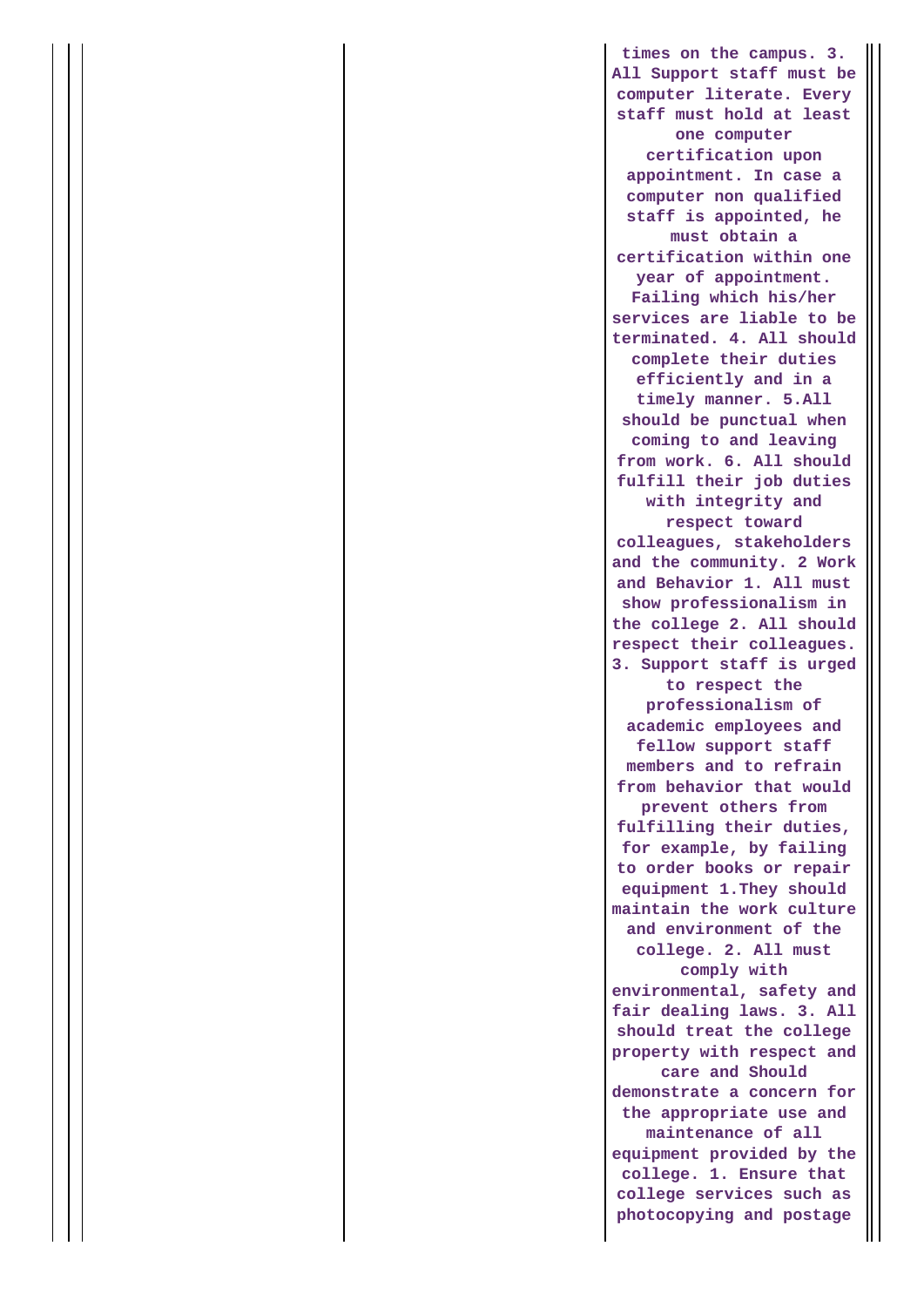**are used only for college purposes 2. Kindly refrain from spending unnecessary time on the college computer. 3. Any work assigned by the Head of Department , Principal and any other authority of the college will be willingly accepted and effectively executed on time. • Examination duty and NSS duty is mandatory for all support staff • Interdepartmental transfers will be accepted willingly as and when proposed by the authorities. • All support staff must attend Development Programs and training workshop to update themselves. o Concessions: • All non teaching staff members who wish to further their qualification will be provided 50 fee concession. • All non teaching staff members whose children are admitted in the campus schools and colleges are eligible for 50 fee concession. o Leave Procedure: All support staff must get the casual leave sanctioned from their respective heads before proceeding on leave. The casual leave form must be submitted to the college leave clerk before proceeding on leave. In case of emergency casual leave the support staff must intimate the head as well as the leave clerk through SMS/Email/Whats App. Upon return from emergency casual leave the support staff must forward the casual leave form to the college office within two days of rejoining. No support staff can avail any duty**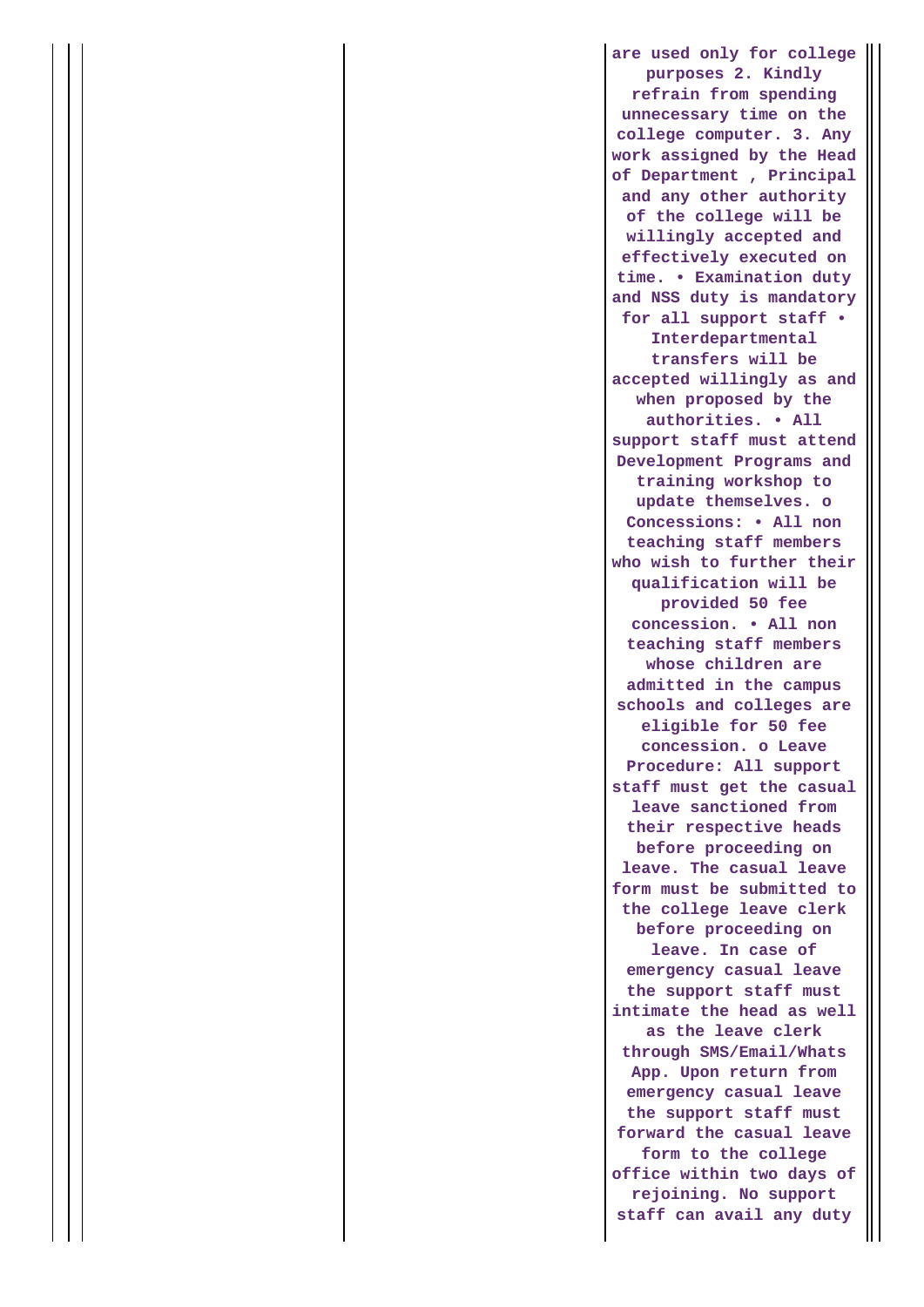|                                                                           | leave without the         |
|---------------------------------------------------------------------------|---------------------------|
|                                                                           | explicit permissions of   |
|                                                                           | the higher authority. o   |
|                                                                           | Disputes and their        |
|                                                                           | Resolution . All are      |
|                                                                           | expected to avoid any     |
|                                                                           | conflicts, personal,      |
|                                                                           | financial or otherwise    |
|                                                                           | that might hinder their   |
|                                                                           | capability or willingness |
|                                                                           | to perform their duties.  |
|                                                                           | . All non teaching staff  |
|                                                                           | should avoid offending,   |
|                                                                           | participating in serious  |
|                                                                           | disputes and disrupting   |
|                                                                           | the workplace. . In case  |
|                                                                           | of any disputes it should |
|                                                                           | be sorted out with the    |
|                                                                           | help of the direct        |
|                                                                           | authority, and if         |
|                                                                           | solution is not           |
|                                                                           | forthcoming from the      |
|                                                                           | direct authority then     |
|                                                                           | only principal may be     |
|                                                                           | approached. o Interaction |
|                                                                           | with students. • Support  |
|                                                                           | staff will demonstrate    |
|                                                                           | courtesy, respect,        |
|                                                                           | patience, and willingness |
|                                                                           | to help in all their      |
|                                                                           | interactions with         |
|                                                                           | students in any context.  |
|                                                                           | · All should strive       |
|                                                                           | actively to avoid         |
|                                                                           | conflict between          |
|                                                                           | themselves and any        |
|                                                                           | student. . Refrain from   |
|                                                                           | physical intervention to  |
|                                                                           | resolve a conflict        |
|                                                                           | between students. . In    |
|                                                                           | the event of conflict     |
|                                                                           | initiated by a student,   |
|                                                                           | the employee will         |
|                                                                           | maintain an open,         |
|                                                                           | nonconfrontational        |
|                                                                           | attitude and report the   |
|                                                                           | incident to the           |
|                                                                           | administrative or         |
|                                                                           | departmental head.        |
| 7.1.6 - Activities conducted for promotion of universal Values and Ethics |                           |

| <b>T.I.O.</b> Trouvince conducted for promotion or difference and conduction                                        |               |             |                        |  |
|---------------------------------------------------------------------------------------------------------------------|---------------|-------------|------------------------|--|
| Activity                                                                                                            | Duration From | Duration To | Number of participants |  |
| Republic Day<br>Students and staff<br>of all Institutes<br>on the campus<br>assemble every year<br>on 26 January on | 26/01/2019    | 26/01/2019  | 25                     |  |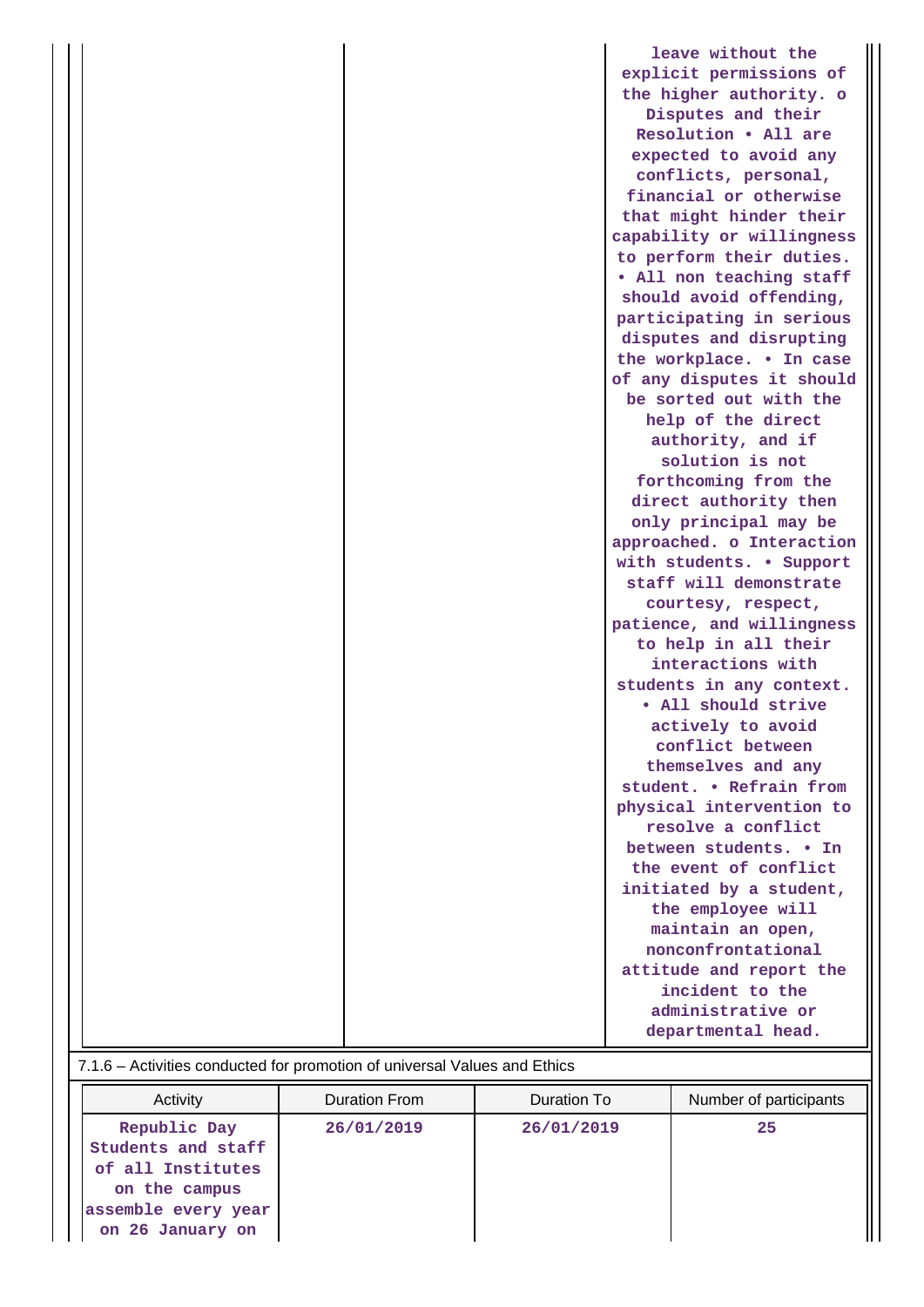| the occasion of<br>Republic Day and<br>attend flag<br>hoisting followed<br>by a systematic<br>parade by security<br>guards. Special<br>talks are arranged<br>on various topic                                                                                                                          |            |            |     |
|--------------------------------------------------------------------------------------------------------------------------------------------------------------------------------------------------------------------------------------------------------------------------------------------------------|------------|------------|-----|
| Independence Day<br>Independence Day is<br>celebrated every 15<br>August in our<br>college with a flag<br>hoisting ceremony<br>followed by a<br>systematic parade<br>by security guards.<br>Inspirational<br>speeches are given<br>by higher<br>authorities. To<br>promote unity and<br>harmony, var   | 15/08/2018 | 15/08/2018 | 25  |
| Gandhi Jayanti<br>Gandhi Jayanti is<br>celebrated in a<br>unique manner at<br>college in<br>remembrance of<br>Mahatma Gandhi.<br>Remembering his<br>principles and<br>acting on it                                                                                                                     | 02/10/2018 | 02/10/2018 | 120 |
| Marathi Bhasha<br>Diwas Marathi<br>Bhasha Diwas is<br>celebrated by the<br>Students on every<br>27 February to<br>commemorate the<br>birth anniversary<br>of the eminent<br>Marathi poet,<br>playwright,<br>novelist<br>'Kusumagraj', V.V.<br>Shirwadkar. Various<br>facets of Marathi<br>language are | 27/02/2019 | 27/02/2019 | 200 |
| significant<br>commemorations<br>College library<br>department<br>organized a<br>memorial service to                                                                                                                                                                                                   | 14/10/2018 | 14/10/2018 | 25  |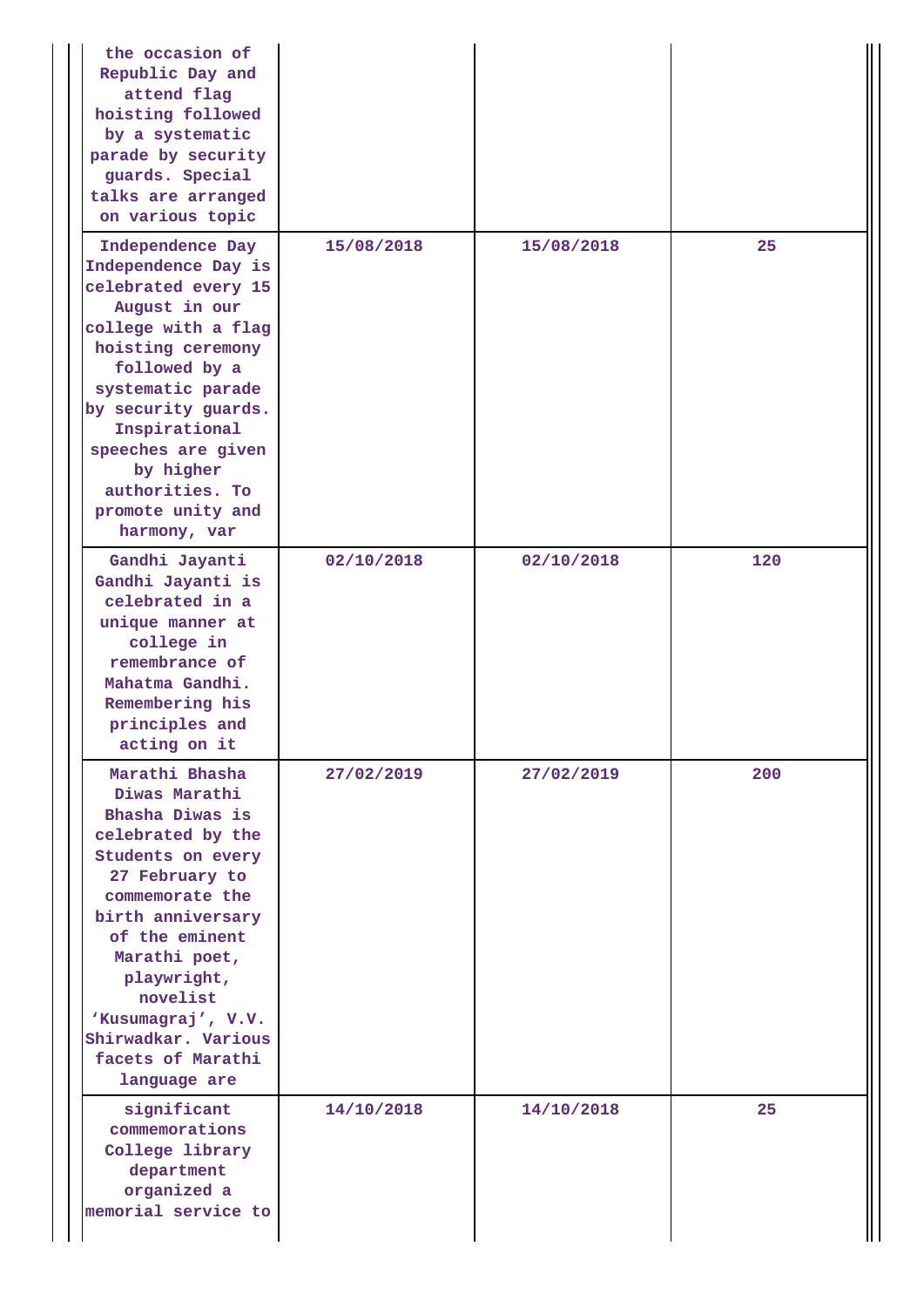| pay homage to the<br>"People's<br>President" Dr.<br>A.P.J. Abdul Kalam.<br>Selected<br>motivational<br>speeches were<br>displayed. A<br>graffiti wall was<br>created to pay<br>tribute to him i                                                                                                     |            |            |    |
|-----------------------------------------------------------------------------------------------------------------------------------------------------------------------------------------------------------------------------------------------------------------------------------------------------|------------|------------|----|
| Teachers' Day<br>Teachers' Day is<br>commemorated as the<br>birth anniversary<br>of Dr. Sarvepalli<br>Radhakhrishnan, a<br>great teacher.<br>Students organizes<br>an inspirational<br>lecture by the<br>Principal, for all<br>the teachers.<br>Students celebrate<br>Teachers' Day in<br>their own | 05/09/2018 | 05/09/2018 | 35 |
| 7.1.7 – Initiatives taken by the institution to make the campus eco-friendly (at least five)                                                                                                                                                                                                        |            |            |    |
| Following measures have been taken to Eco friendly campus The measures are                                                                                                                                                                                                                          |            |            |    |

**being taken: • A proposal for green infrastructural changes is being forwarded. • Replacing ordinary incandescent light bulbs to compact fluorescent light. (CFL) / LED bulbs, wherever possible. • A simple but potent way of energy conservation. • Unplugging after the charging of laptops mobile devices to conserve energy. • Mandatory initiatives are taken to create awareness about energy crisis, consumption and effects of carbon emission. • Colourful posters and placards made by green soldiers on energy conservation are displayed in corridors, class rooms, computer labs, and office and other sensitive zones. Guest talks have been arranged or students faculty on energy conservation, to avoid misuse of it. Small and minor steps viz. shutting down computers, when not in use, turning off electric appliances at day end are being practiced. Water harvesting: Rain water harvesting system has been set up with roof top harvesting. Water harvested by rain water harvesting technique is being used for watering gardens. Hazardous waste management: • Leaf litter from garden and campus waste papers, kitchen waste from homeeco dept. is proceeded for vermicomposting and compost produced used for garden mannuare. Plantation: NSS Tree plantation drive to offset carbon emission students are advocated to respect environment through tree plantations, plant sapling planted within**

**outside**

### **7.2 – Best Practices**

#### 7.2.1 – Describe at least two institutional best practices

 **Best practice the college has once active unit of NSS volunteers under able leadership of to program offices both the units are actively engage in several activities with in and outside of the college. Swachhata pandharwada 2octber to 8october First week first week of December. best practices maintenance of environment environment friendly campus college campus is environmentally friendly green campus perennial and seasonal plants spaces in the college**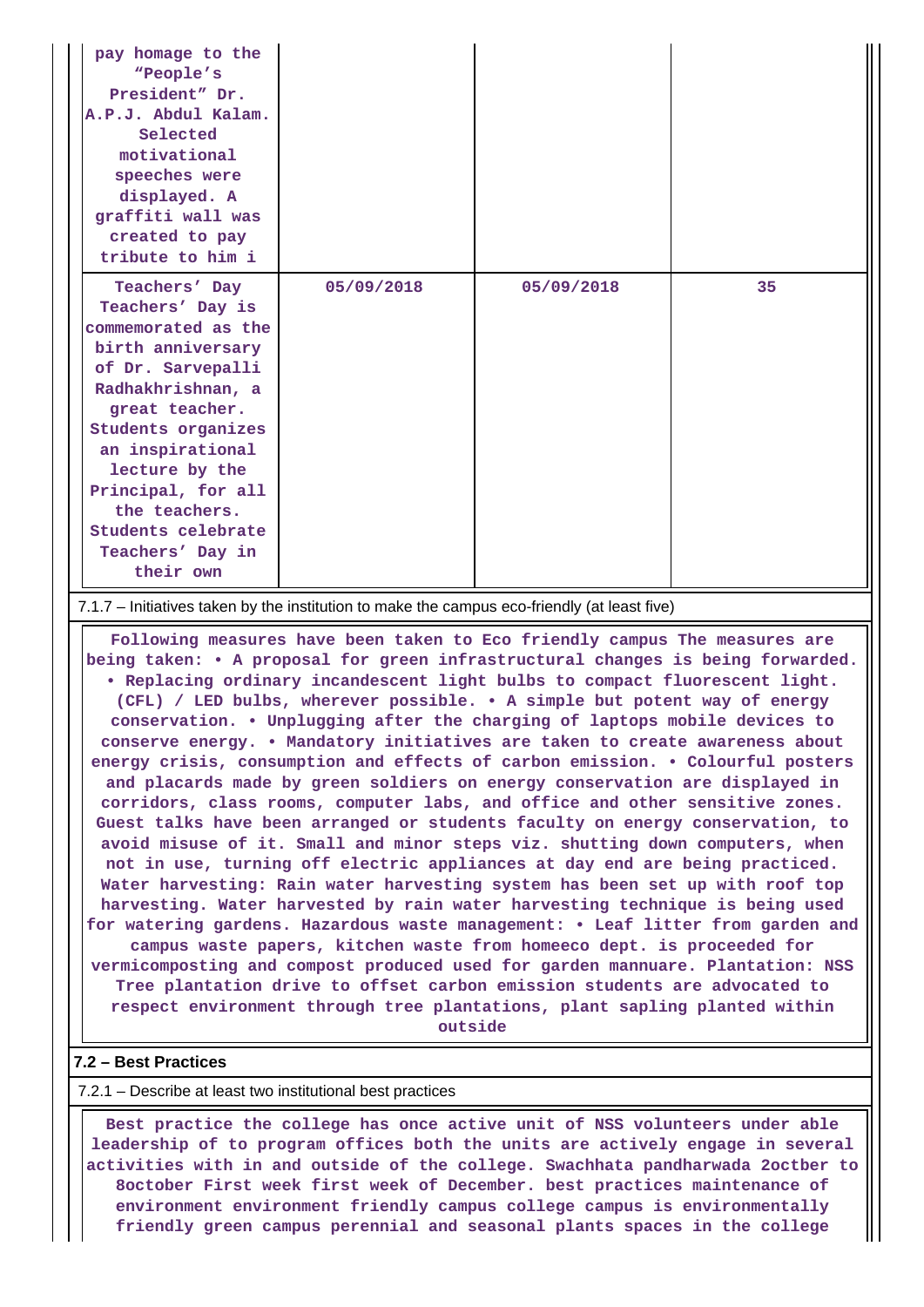# **regularly maintain this plant species campus is clean Green book is uploaded on the college website chemical fertilizers are replaced by biofertilizers for use in the college campus.**

 Upload details of two best practices successfully implemented by the institution as per NAAC format in your institution website, provide the link

[http://macccr.org/wp-](http://macccr.org/wp-content/uploads/2019/11/Institutional_Best_Practices_in_NAAC_Format.pdf)

[content/uploads/2019/11/Institutional\\_Best\\_Practices\\_in\\_NAAC\\_Format.pdf](http://macccr.org/wp-content/uploads/2019/11/Institutional_Best_Practices_in_NAAC_Format.pdf)

### **7.3 – Institutional Distinctiveness**

 7.3.1 – Provide the details of the performance of the institution in one area distinctive to its vision, priority and thrust in not more than 500 words

 **Student Involvement in Innovation and Research being a research and innovation driven college , encourages students towards research and innovation practices. Apart from Doctorate PG, UG students are also encouraged and given opportunity to get involved in research efforts. for those students who have interest in research and innovation. Independent Study and Research (ISR) course is a research driven course open to both UG and PG students. The student is required to present the body of work in an objective report and demonstration thereby enabling their critical thinking abilities in problem solving. Information about the course is included in the following WebLink. Pre PhD course will start soon, During the course, the student will learn how to: Develop a research proposal Carry out a literature search and write a critical stateofart review Select suitable research methods and integrate them within a research methodology Carry out the research processes Analyze results critically Writeup the body of work as a technical report Outcomes: These courses provide an opportunity to pursue research in a topic within the broad area of the students interest. Undertaking the course will enable the student to: Investigate in depth a problem of scientific relevance Survey recent research in a chosen topic Acquaint with research methods applicable to the topic Organize and carry out an independent study Develop writing and presentation skills for scientific communication In the last few semesters that we had introduced this course to our UG and PG student, the outcomes of these courses were significant and a good number of indexed research papers, patents and new technologies evolved from this course. It was also found that student who took this course had published good quality papers which helped them to get, M.Phil. and PhD admission with scholarship in prestigious universities A research and innovation driven university, encourages students towards research and innovation practices. Apart from Doctorate PG, students are also encouraged and given opportunity to get involved in research efforts Dissertation are made research driven and research papers have come out of this work as an outcome. Beside this special coaching on Independent studies which are intended for Advanced Learners and for those students who have interest in research and innovation. Independent Study and Research (ISR) course is a research driven course open to PG students. In this course, students are given a research problem on which they work for a year with the possibility of a publication and dissertation . The student is required to present before subject expert with the body of work in anobjective report and demonstration thereby enabling their critical thinking abilities in problem solving. 1.It helped in identyifying the areas of improvement 2.Institutions had proposed action plan in their implementation report for improvements in teaching pedagogy, infrastructure, learning resources, facilities and support system etc which also served as an input during the programme review and strategic planning of the university. Problems encountered and resources required 1. Training of faculty 2. To develop framework for alignment of PEOs with university objective and mission .**

Provide the weblink of the institution